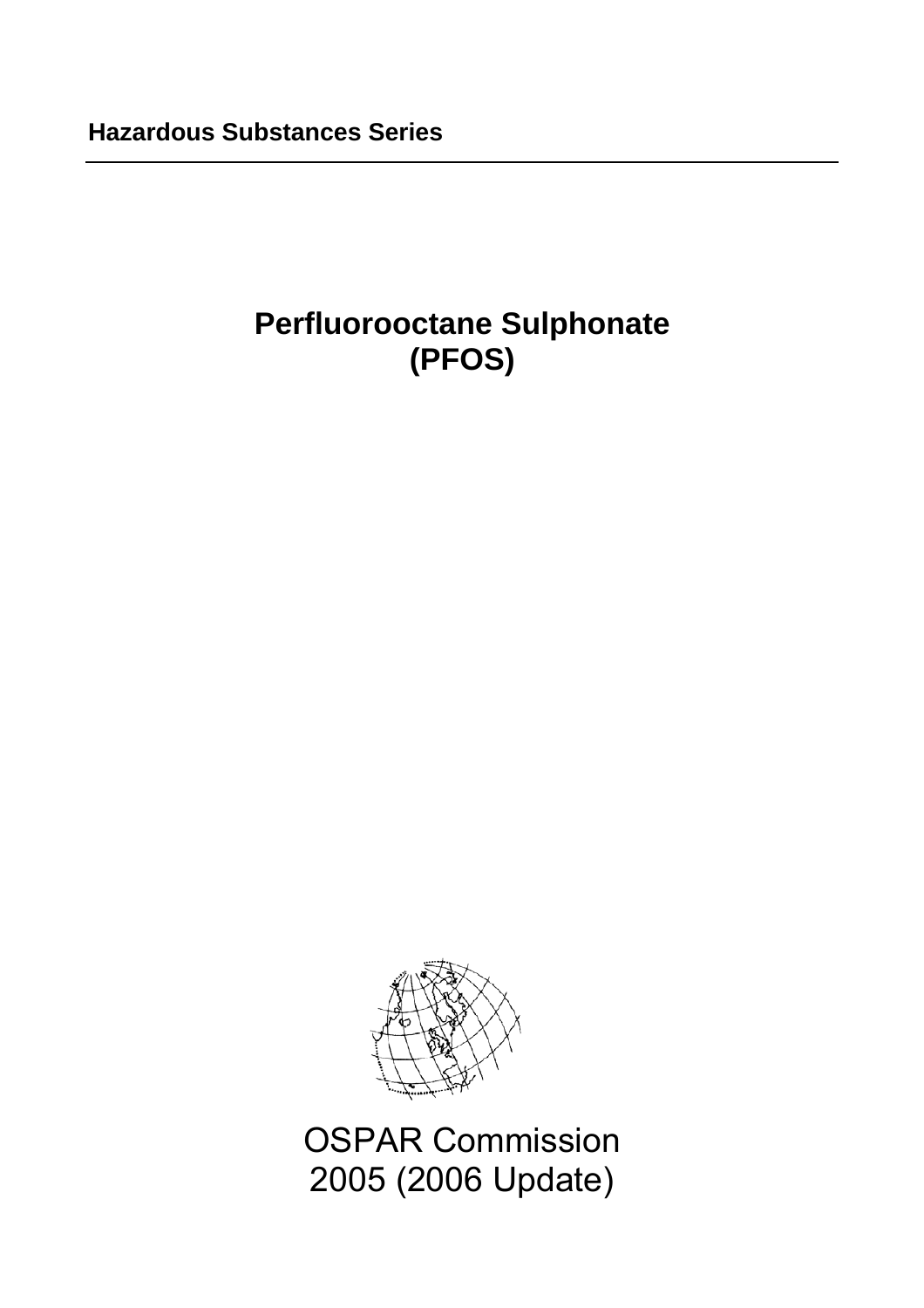The Convention for the Protection of the Marine Environment of the North-East Atlantic (the "OSPAR Convention") was opened for signature at the Ministerial Meeting of the former Oslo and Paris Commissions in Paris on 22 September 1992. The Convention entered into force on 25 March 1998. It has been ratified by Belgium, Denmark, Finland, France, Germany, Iceland, Ireland, Luxembourg, Netherlands, Norway, Portugal, Sweden, Switzerland and the United Kingdom and approved by the European Community and Spain.

*La Convention pour la protection du milieu marin de l'Atlantique du Nord-Est, dite Convention OSPAR, a été ouverte à la signature à la réunion ministérielle des anciennes Commissions d'Oslo et de Paris, à Paris le 22 septembre 1992. La Convention est entrée en vigueur le 25 mars 1998. La Convention a été ratifiée par l'Allemagne, la Belgique, le Danemark, la Finlande, la France, l'Irlande, l'Islande, le Luxembourg, la Norvège, les Pays-Bas, le Portugal, le Royaume-Uni de Grande Bretagne et d'Irlande du Nord, la Suède et la Suisse et approuvée par la Communauté européenne et l'Espagne.*

© OSPAR Commission, 2005, updated in 2006. Permission may be granted by the publishers for the report to be wholly or partly reproduced in publications provided that the source of the extract is clearly indicated.

© *Commission OSPAR, 2005, mise à jour 2006. La reproduction de tout ou partie de ce rapport dans une publication peut être autorisée par l'Editeur, sous réserve que l'origine de l'extrait soit clairement mentionnée.*

ISBN 1-905859-03-1 ISBN 978-1-905859-03-0

Publication Number: 269/2006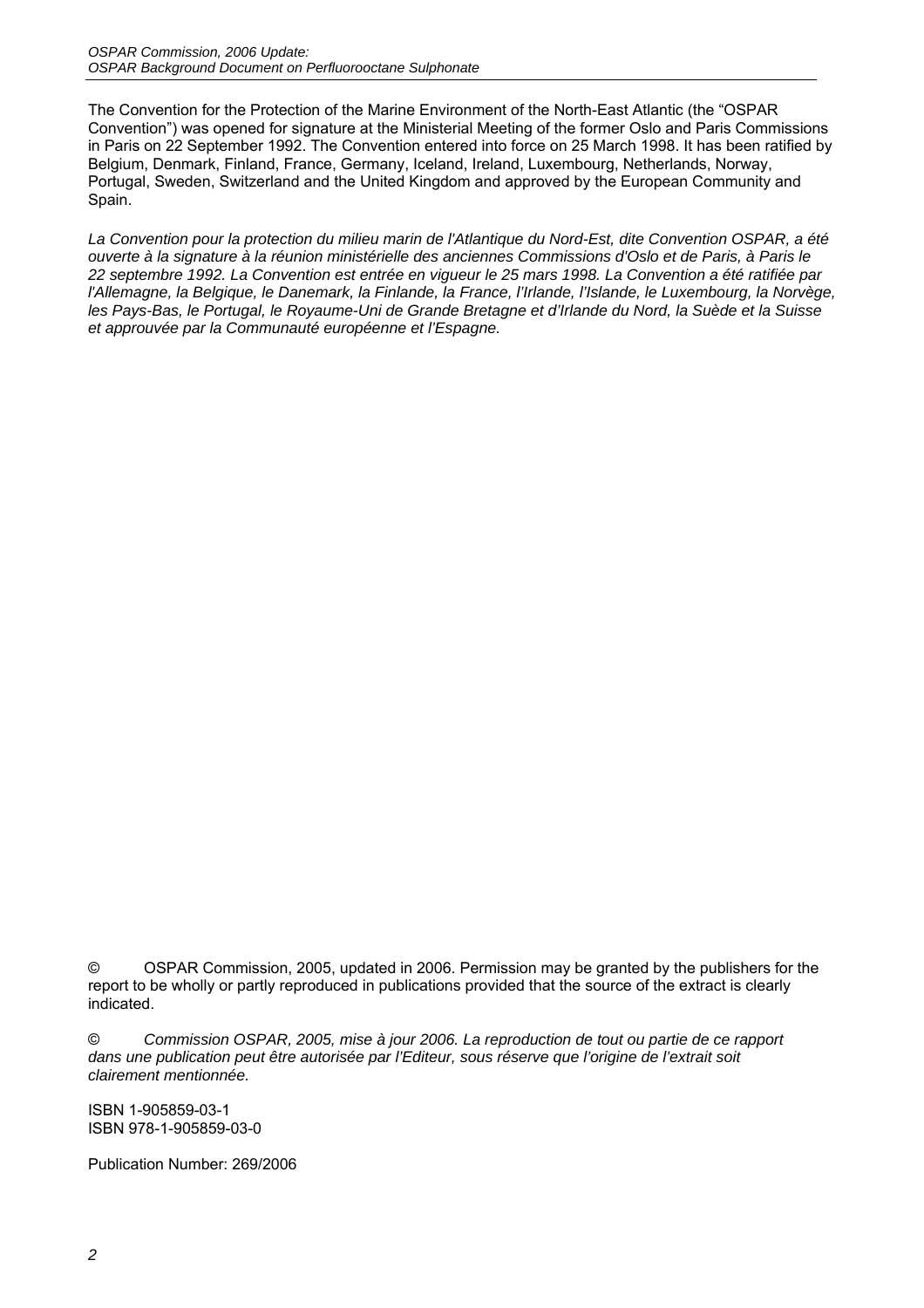| 1.      |                                                                       |                                                                   |  |  |  |  |  |  |  |
|---------|-----------------------------------------------------------------------|-------------------------------------------------------------------|--|--|--|--|--|--|--|
| 2.      | <b>IDENTIFICATION OF ALL SOURCES OF THE SUBSTANCE AND PATHWAYS TO</b> |                                                                   |  |  |  |  |  |  |  |
|         |                                                                       |                                                                   |  |  |  |  |  |  |  |
|         | 2.1                                                                   |                                                                   |  |  |  |  |  |  |  |
|         | 2.2                                                                   | Identification of sources of perfluorooctane sulphonate 8         |  |  |  |  |  |  |  |
|         | 2.3                                                                   |                                                                   |  |  |  |  |  |  |  |
| 3.      |                                                                       |                                                                   |  |  |  |  |  |  |  |
|         | 3.1                                                                   |                                                                   |  |  |  |  |  |  |  |
|         | 3.2                                                                   |                                                                   |  |  |  |  |  |  |  |
| $4_{-}$ |                                                                       | MONITORING DATA ON DISCHARGES, EMISSIONS AND LOSSES  14           |  |  |  |  |  |  |  |
|         | 4.1                                                                   |                                                                   |  |  |  |  |  |  |  |
|         | 4.2                                                                   |                                                                   |  |  |  |  |  |  |  |
|         | 4.3                                                                   | Concentrations in the marine environment (and other               |  |  |  |  |  |  |  |
|         |                                                                       |                                                                   |  |  |  |  |  |  |  |
|         | 4.4                                                                   |                                                                   |  |  |  |  |  |  |  |
| 5.      |                                                                       |                                                                   |  |  |  |  |  |  |  |
|         | 5.1                                                                   |                                                                   |  |  |  |  |  |  |  |
|         | 5.2                                                                   |                                                                   |  |  |  |  |  |  |  |
|         | 5.3                                                                   | PEC/PNEC ratios for the local marine risk evaluation  18          |  |  |  |  |  |  |  |
|         | 5.4                                                                   | Conclusions of the risk evaluation for the marine                 |  |  |  |  |  |  |  |
| 6.      |                                                                       |                                                                   |  |  |  |  |  |  |  |
|         | 6.1                                                                   |                                                                   |  |  |  |  |  |  |  |
|         | 6.2                                                                   |                                                                   |  |  |  |  |  |  |  |
| 7.      |                                                                       |                                                                   |  |  |  |  |  |  |  |
|         | 7.1                                                                   | Review of Existing OSPAR, EU and National Activities and          |  |  |  |  |  |  |  |
|         |                                                                       | 7.1.1                                                             |  |  |  |  |  |  |  |
|         |                                                                       | 7.1.2                                                             |  |  |  |  |  |  |  |
|         |                                                                       | National Initiatives within some Contracting Parties  23<br>7.1.3 |  |  |  |  |  |  |  |
|         | ANNEX 1: DRAFT LIST OF COMPOUNDS POTENTIALLY DEGRADING TO PFOS IN     |                                                                   |  |  |  |  |  |  |  |
|         |                                                                       |                                                                   |  |  |  |  |  |  |  |
|         |                                                                       |                                                                   |  |  |  |  |  |  |  |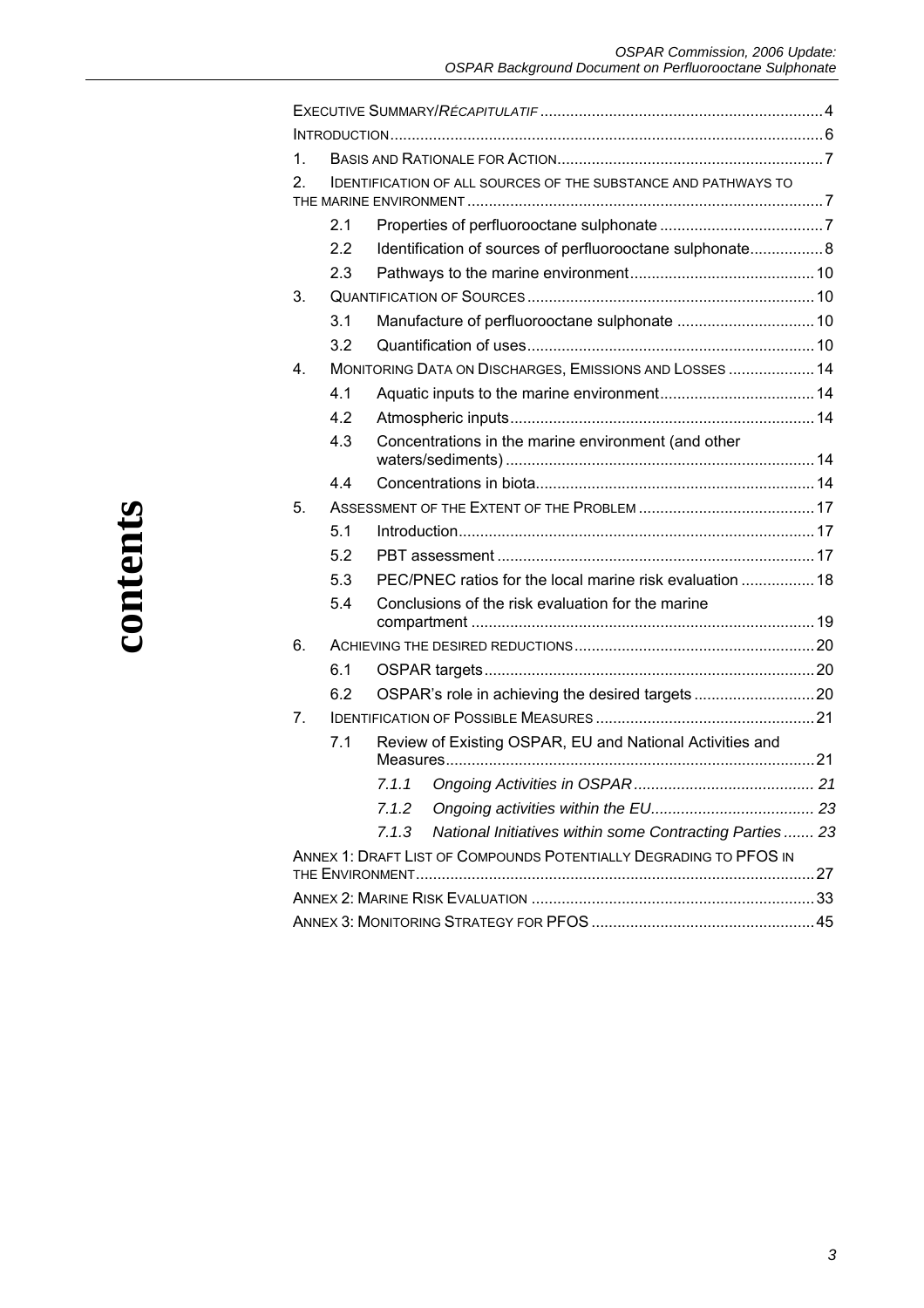# **EXECUTIVE SUMMARY/***RÉCAPITULATIF*

Perfluorooctane sulphonate (PFOS) is a group of organic substances which contain the particular perfluorooctance sulphonyl arrangement of atoms. PFOS-related substances are members of the large family of perfluoroalkyl sulphonate substances (PFAS). PFOS-related substances are used in a number of industries and products, namely in providing water and oil resistance to textiles, carpets and papers. They are used in the metal plating, photographic and semiconductor industries, in hydraulic fluids of aircrafts, in fire fighter foams, in flame retardants, for photographic processes, as active ingredient in pesticides and insecticides, in industrial and household cleaning products, in medical applications or mining and oil surfactants. PFOS was added to the OSPAR List of Chemicals for Priority Action in 2003.

*Le sulfonate de perfluoro-octane (PFOS) est un groupe de substances organiques ayant la structure atomique propre au sulfurile de perfluoro-octane. Les substances connexes au PFOS sont des membres de la grande famille des substances constituées de sulfonate perfluoroalkyle (PFAS). Les substances connexes au PFOS sont utilisées dans plusieurs industries et sont présentes dans divers produits ; elles permettent d'imperméabiliser les textiles, les moquettes et les papiers contre l'eau et l'huile. Elles sont utilisées dans les industries de la galvanoplastie, de la photographie et des semi-conducteurs, dans les fluides hydrauliques des aéronefs, dans les mousses anti-incendie, dans les retardateurs de flammes, dans les procédés photographiques, comme ingrédients actifs dans les pesticides et les insecticides, dans des produits de nettoyage industriels et domestiques, dans des applications médicales ou dans les mines et comme agents tensioactifs de l'huile. Le PFOS a été inscrit en 2003 sur la Liste OSPAR des produits chimiques devant faire l'objet de mesures prioritaires.* 

There is limited information on the manufacture and quantification of uses of PFOS in the European Union. In 2000, the total global PFOS production by the US company 3M, which phased out its production since 2001, was estimated as being around 3 665 metric tonnes. Production plants are indicated to be located in Germany, Switzerland, Russia and Japan. Production volumes from these facilities have not been provided. The current demand for PFOS-related substances in the EU in the metal plating, photographic and semiconductor industries is estimated to be about 12 200 kg/year in addition to a total of 122 000 kg for fire fighting foam storage for emergency use. Data suggest that, at present, other uses have ceased in the EU following suspension of PFOS production by 3M.

*L'on ne dispose que de peu d'informations sur la fabrication et sur la quantification des utilisations du PFOS dans l'Union européenne. En 2000, la production globale de PFOS de la société américaine 3M, qui a cessé sa fabrication en 2001, était estimée à 3 665 tonnes métriques à peu près. Il est signalé que des installations de fabrication sont implantées en Allemagne, en Suisse, en Russie et au Japon. Les volumes de la production de ces installations n'ont pas été communiqués. La demande actuelle de substances connexes au PFOS dans l'Union européenne, dans les industries de la galvanoplastie, de la photographie et des semiconducteurs est estimée être de l'ordre de 12 200 kg/an, ceci s'ajoutant aux 122 000 kg dans le cas du stock de mousse anti-incendie utilisable en cas d'urgence. Les données donnent à penser qu'à l'heure actuelle, d'autres applications ont cessé dans l'Union européenne par suite de la suspension de la production de PFOS par 3M.* 

Given the wide range of applications and products in which PFOS compounds are used, pathways to the marine environment include wastewater treatment plant effluents, leachates from landfills, atmospheric losses during combustion and from certain domestic and commercial uses, wash-off from various applications such as in fire fighting foam applications, or emissions from wearing PFOS treated materials. PFOS has been detected in samples of rainwater, lakes, coastal water, sewage effluent and sludge, landfill effluent, sediments, freshwater and marine fish, marine mammals, polar bears, birds, reptiles and amphibians from around the world, including remote marine areas such as the polar region. PFOS is considered to be very persistent, bioaccumulative and secondary toxic through the food chain and therefore to be a PBT substance according to the criteria of the EC Technical Guidance Document on risk assessment.

*Etant donné le large éventail des applications et des produits dans lesquels des composés de PFOS sont utilisés, les voies de pénétration dans le milieu marin sont notamment les effluents des stations d'épuration des eaux usées, la lixiviation des décharges à ordures, les pertes dans l'atmosphère pendant la combustion ainsi que du fait de certaines applications domestiques et industrielles, les pertes par lessivage de diverses applications telles que les applications dans les mousses anti-incendie, ou les émissions dues à l'usure des matières traitées au PFOS. Du PFOS a été décelé dans des échantillons d'eau de pluie, dans des lacs, dans des eaux côtières, dans les eaux et les boues des égouts, dans les effluents des décharges à ordures, dans des sédiments, chez le poisson d'eau douce et de mer, chez des mammifères marins, chez les ours polaires, chez des oiseaux, des reptiles et des amphibiens dans le monde entier, y compris dans des zones*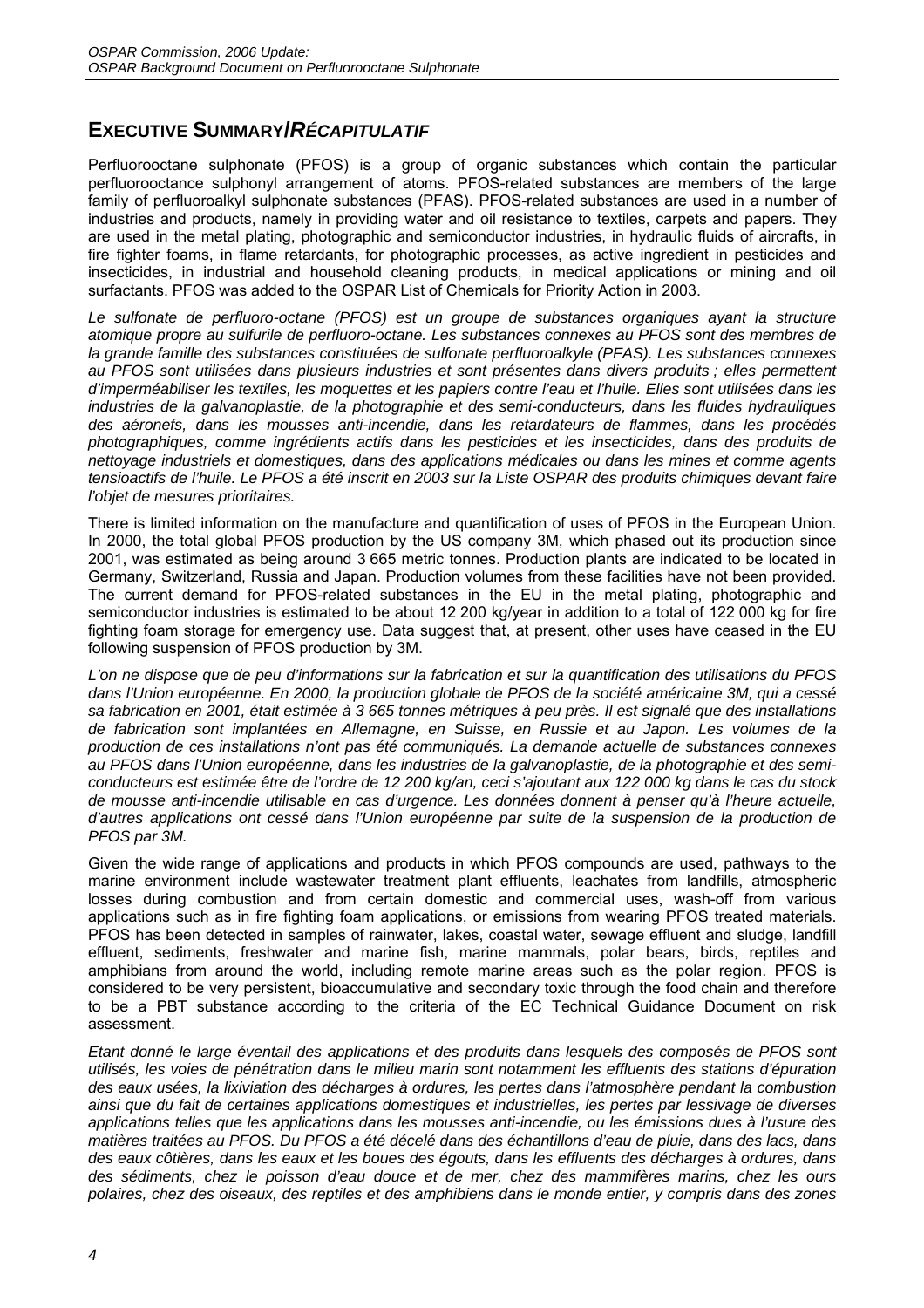*marines lointaines telles que la région polaire. Le PFOS est considéré très persistant, bio-accumulatif et comme étant un toxique secondaire par le biais de la chaîne alimentaire, et par conséquent comme une substance PBT selon les critères du Document communautaire d'orientation technique sur l'évaluation des risques.* 

PFOS-related substances have neither been identified as priority substance under the Water Framework Directive nor are any of the 96 compounds listed in Annex 1 to this document included in Annex I of the Dangerous Substances Directive 67/548/EEC. So far, no EU measures exist to restrict the production, marketing and use of PFOS. The European Commission is presently considering taking action on PFOS at Community level.

*Les substances connexes au PFOS n'ont pas été classées parmi les substances prioritaires dans la Directive cadre relative à l'eau ; d'autre part, aucun des 96 composés énumérés en annexe 1 au présent document n'est inscrit à l'annexe I à la Directive sur les substances dangereuses (67/548/CEE). A ce jour, il n'existe aucune mesure communautaire européenne qui restreindrait la production, la commercialisation et l'utilisation du PFOS. La Commission européenne envisage à l'heure actuelle de prendre des mesures visant le PFOS au niveau communautaire.* 

The actions recommended in this Background Document are: to support the process in the EU to take action at Community level; to encourage efforts to develop and test existing and future substitutes for PFOS in current activities; Contracting Parties to support substitution processes by establishing contacts with representatives of the industries using PFOS-related substances as a means of establishing status and use, and options for reduction within their own territories, and by preparing dossiers on use and practicality of reduction; to invite relevant industries to work with Contracting Parties to improve estimates of emissions where necessary and, if necessary, the estimation of PNEC values; to review current and future proposals made by individual Contracting Parties and overarching legal entities (such as the EU) to check that the needs identified by the OSPAR Background Document will be met and to identify any action that may be required on the part of these Parties; to consider whether a monitoring programme should be set up to track the progress towards the cessation of discharges, emissions and losses of PFOS; to communicate this Background Document to the European Commission and to other appropriate international organizations which deal with hazardous substances.

Les actions recommandées dans le présent document de fond sont les suivantes : apporter un soutien au *processus de l'Union européenne visant à prendre des mesures au niveau de la Communauté ; encourager*  les efforts de création et de mise à l'épreuve des succédanés existants et futurs du PFOS dans les *applications actuelles ; que les Parties contractantes apportent leur soutien aux processus de substitution, ce en établissant des contacts avec des représentants des industries utilisant des substances connexes au PFOS, afin de définir le statut et la consommation ainsi que les options de réduction dans les limites de leurs propres territoires, de même qu'en établissant des dossiers sur l'utilisation et la faisabilité de la réduction ; inviter les industries concernées à travailler avec les Parties contractantes afin d'améliorer les estimations des émissions lorsque nécessaire, et, s'il y a lieu, l'estimation des valeurs PNEC ; examiner les propositions actuelles et futures faites individuellement par les Parties contractantes et par les entités juridiques d'ensemble (telles que l'Union européenne) afin de s'assurer que les besoins énoncés dans le document de fond OSPAR seront satisfaits et déterminer toute action qui s'imposerait de la part de ces Parties ; considérer s'il y aurait lieu de mettre sur pied un programme de surveillance afin de suivre les progrès accomplis dans le sens de la cessation des rejets, émissions et pertes de PFOS ; communiquer le présent document de fond à la Commission européenne et à d'autres organisations internationales compétentes traitant des substances dangereuses.* 

A monitoring strategy for PFOS is annexed to this background document.

*Une stratégie de surveillance relative au PFOS est annexée à ce document de fond.*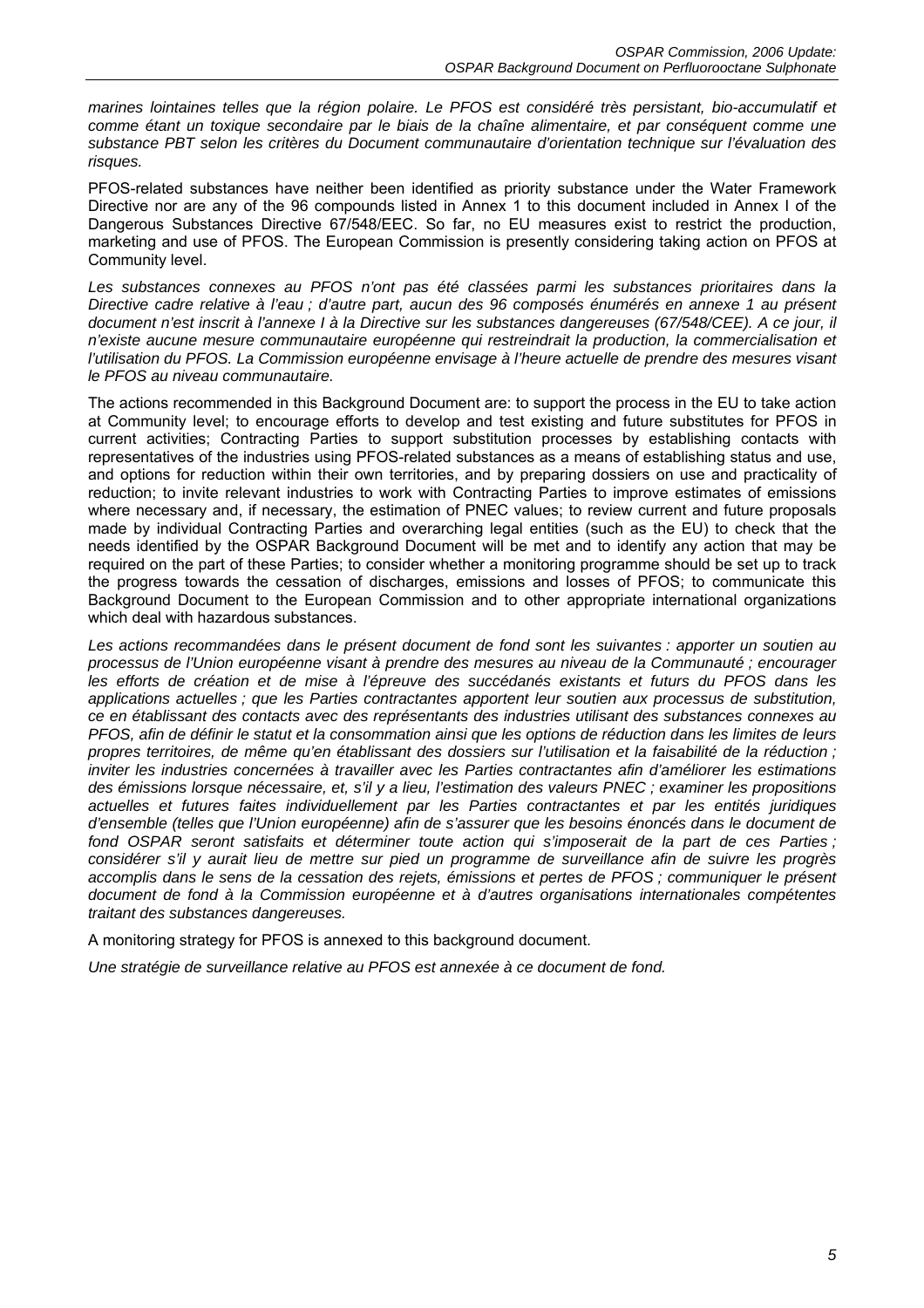# **INTRODUCTION**

Perfluorooctane sulphonate (PFOS) is a fully fluorinated anion, the related compounds of which, are members of the large family of perfluoroalkyl sulphonate substances (PFAS). The majority of PFOS-related substances<sup>1</sup> are polymers of high molecular weight, in which PFOS is only a fraction of the polymer and final product (OECD, 2002). Several PFOS precursors have been selected on the OSPAR List of Substances of Possible Concern and following examination in the OSPAR Hazardous Substances Committee, PFOS was added to the OSPAR List of Chemicals for Priority Action at OSPAR 2003.

PFOS-related substances are currently used in the following sectors, where these all represent professional and industrial applications: metal plating, production of fire fighting foams, photographic processes, photolithography and semiconductors and hydraulic fluids used in aviation. There have also been confirmed uses in the following consumer applications: carpets, leather/apparel, textiles/upholstery, paper and packaging, coatings and coating additives, industrial and household cleaning products, and pesticides and insecticides. Other identified uses include: uses in medical applications, flame retardants, mining and oil surfactants and adhesives.

On 16 May 2000, 3M (the major global producer of PFOS-related substances in the United States) announced that the company would voluntarily phase-out the manufacture of PFOS from 2001 onwards. At a meeting of the Task Force on Existing Chemicals a few days after this announcement (29-30 May 2000), several OECD countries agreed to informally work together to collect information on the effects of PFOS to the environment and to human health for a hazard assessment to be produced. This Hazard Assessment concluded that the presence and persistence of PFOS in the environment, as well as its toxicity and bioaccumulation potential indicate a cause of concern for the environment and human health.

In response to these findings, the Environment Agency for England and Wales, which is responsible for environmental risk assessment work under the ESR Programme in the UK, commissioned a study to review the environmental risks arising from current uses of PFOS. The Review of Environmental Risks (RER) carried out for the Environment Agency of England and Wales (RPA & BRE, 2004) included an assessment of the persistence, bioaccumulation and toxicity (PBT) characteristics of PFOS, based on the EU criteria for assessing the PBT characteristics of a substance. The UK RER concluded that PFOS met the EU PBT criteria. The RER also identified a risk of secondary poisoning for all ongoing uses and local risks to the terrestrial and aquatic environment for formulation and use of fire fighting foams.

This OSPAR Background Document on PFOS takes account of the UK RER and during discussions within the Hazardous Substances Committee and its associated working groups, further information has come to light which has been incorporated into the relevant chapters.

As a result of the investigation in OSPAR, a number of recommendations for action are presented in chapter 8.

<sup>1</sup> The term 'PFOS-related substances' is used in this Background Document to represent any substance that can degrade to PFOS in the environment. These substances include, but are not restricted to the draft list of 96 substances reproduced in Table A1.1 in Annex 1 to this report.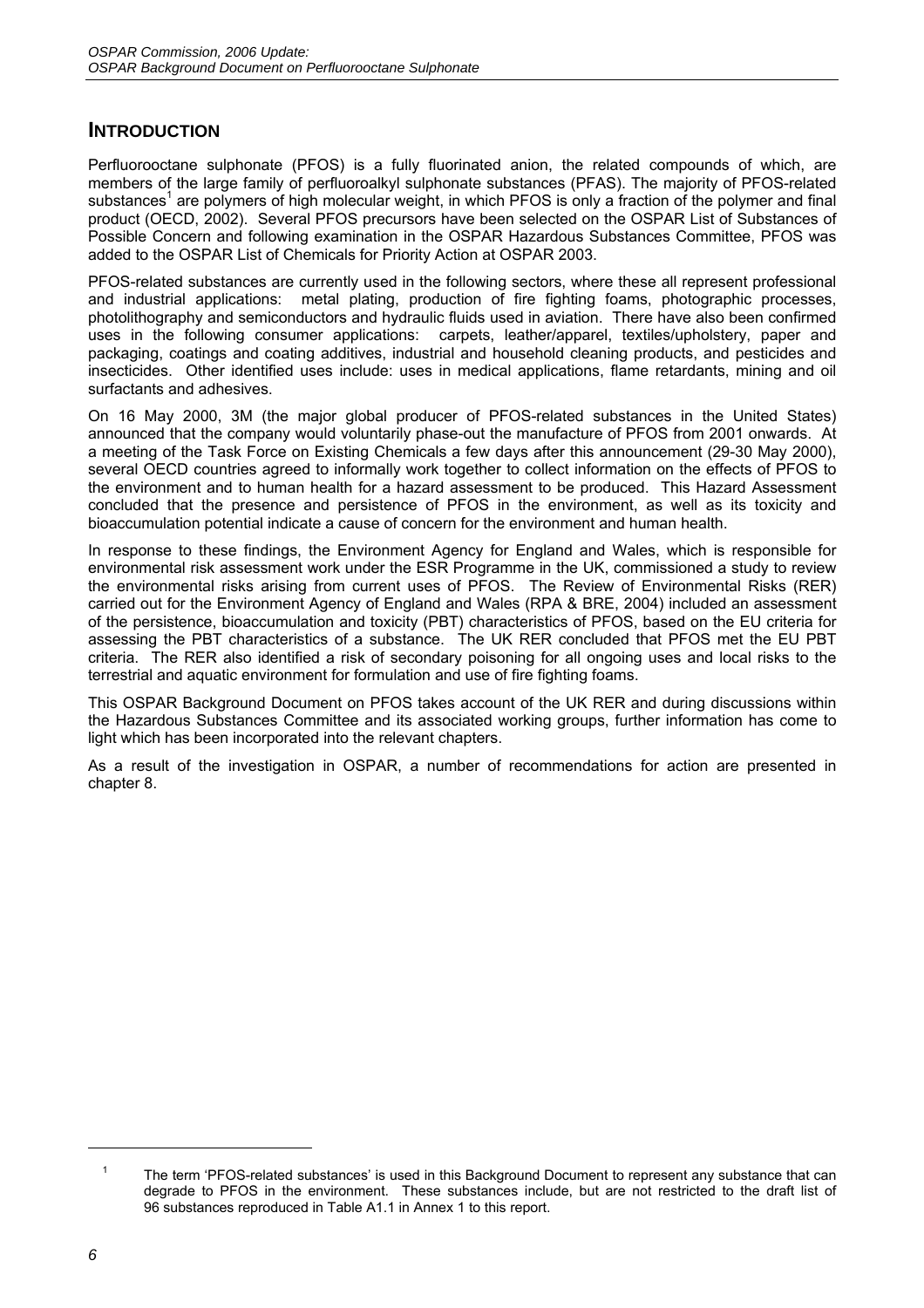# **1. BASIS AND RATIONALE FOR ACTION**

The objective stated in the OSPAR Strategy with regard to Hazardous Substances ('the Strategy'), which was adopted in Sintra in 1998<sup>2</sup> and endorsed by Ministers is:

"*to prevent pollution of the maritime area by continuing to reduce discharges, emissions and*  losses of hazardous substances, with the ultimate aim of achieving concentrations in the *marine environment near background values for naturally occurring substances and close to zero for man-made synthetic substances*".

Setting out the basis for OSPAR's work for achieving this objective, the Strategy also includes a timeframe which states that:

"*every endeavour will be made to move towards the target of cessation of discharges, emissions and losses of hazardous substances by the year 2020*".

This Background Document addresses this obligation and has the following aims:

- identifying the main sources of PFOS-related substances and its various pathways into the marine environment;
- reviewing the various controls to limit discharges, emissions and losses of PFOS-related substances;
- assessing the extent of the risk posed by PFOS-related substances to the marine environment; and
- assessing what further activities should be undertaken by OSPAR, or other relevant international organisations, in order to achieve the various OSPAR commitments.

This Background Document takes into account the "Interim Guidance on how to address Hazardous Substances for Priority Action" agreed by the OSPAR Commission in 1999 (Annex 7 of the Summary Record OSPAR 99/15/1) and follows the basic structure for OSPAR Background Documents outlined in that document.

# **2. IDENTIFICATION OF ALL SOURCES OF THE SUBSTANCE AND PATHWAYS TO THE MARINE ENVIRONMENT**

### **2.1 Properties of perfluorooctane sulphonate**

Perfluorooctane sulphonate (hereafter referred to as PFOS) is a fully fluorinated anion, the related compounds of which, are members of the large family of perfluoroalkyl sulphonate substances (PFAS). The majority of PFOS-related substances<sup>3</sup> are polymers of high molecular weights in which PFOS is only a fraction of the polymer and final product (OECD, 2002).

PFOS is not a discrete substance and does not have a CAS number. The parent sulphonic acid and some of its commercially important salts are:

Perfluorooctane sulphonic acid (CAS No. 1763-23-1); Potassium salt (CAS No. 2795-39-3); Diethanolamine salt (CAS No. 70225-39-5); Ammonium salt (CAS No. 29081-56-9); Lithium salt (CAS No. 29457-72-5).

All of the chemical substances listed in the table provided in Annex 1 have a common chemical structure consisting of a PFOS moiety ( $C_8F_{17}SO_2$ ) somewhere in the molecule, as illustrated in Figure 1. The PFOS moiety is very stable, and has been found in biota in many parts of the world.

<sup>2</sup>

Amended by the 2003 Ministerial meeting of the OSPAR Commission.<br><sup>3</sup> The term 'PFOS-related substances' is used in this document to represent any substance that can be degraded to PFOS in the environment. A draft list of 96 substances which could degrade to PFOS has been compiled through literature review and consultation and is reproduced in Table A1.1 in Annex 1.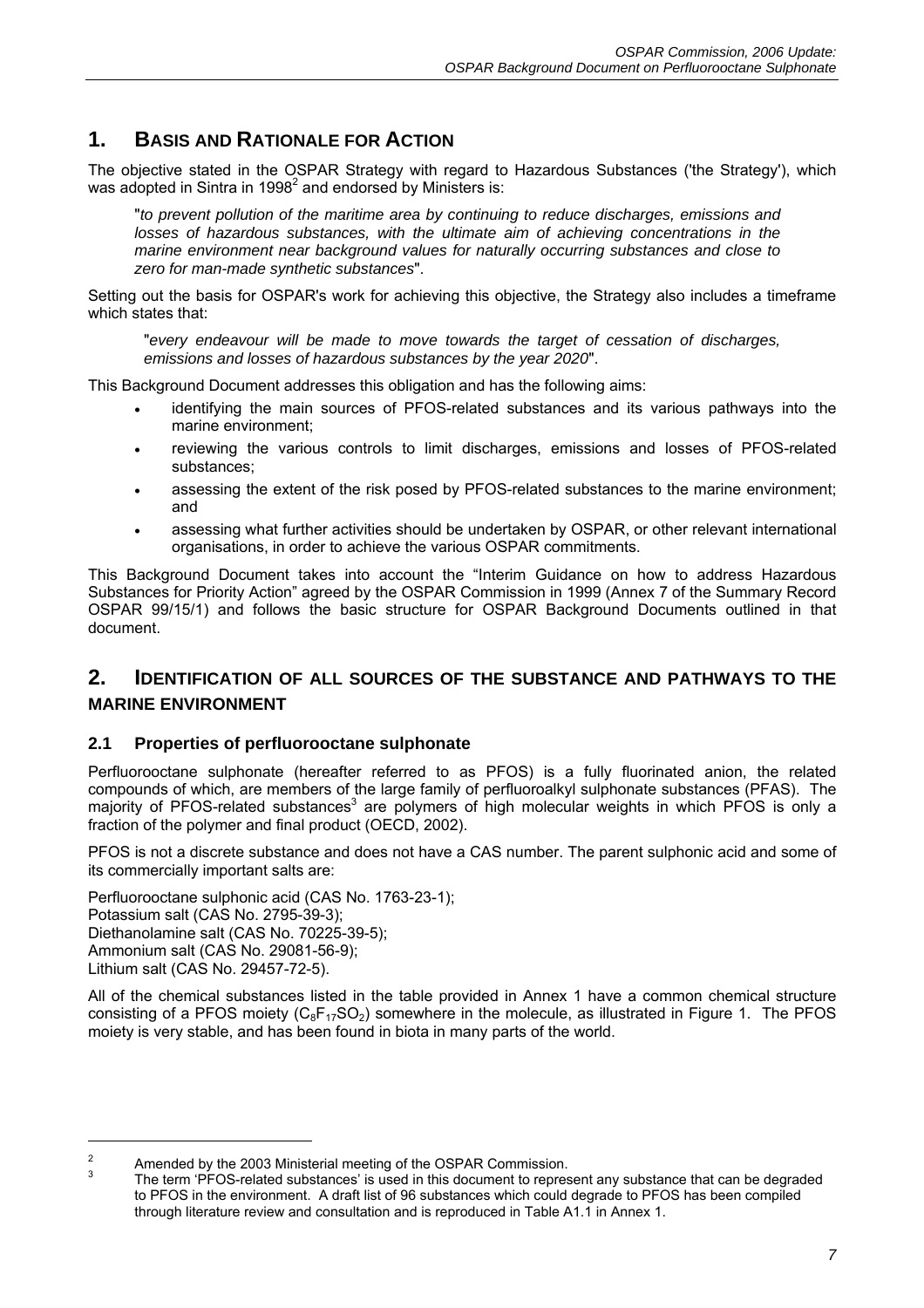

**Figure 1: Structure of the PFOS Moiety**

There are many examples of different chemical functionality (free acids  $(Y = OH)$ , metal salts  $(Y = OM^*)$ , sulphonyl halides (Y = X), sulphonamides (Y= NH<sub>2</sub>), and other derivatives). The listed chemical substances also include polymers (US EPA, 2000).

The basic building block of all of the PFOS-related substances is perfluorooctane sulphonyl fluoride (PFOSF), which is used mainly as an intermediate in the production of the PFOS chemicals. Perfluorooctane sulphonic acid (PFOSA) results from the chemical or enzymatic hydrolysis of PFOSF and is an extremely stable substance which resists breakdown by chemical or biological processes.

### **2.2 Identification of sources of perfluorooctane sulphonate**

The main areas of use of PFOS are shown in Table 1 below.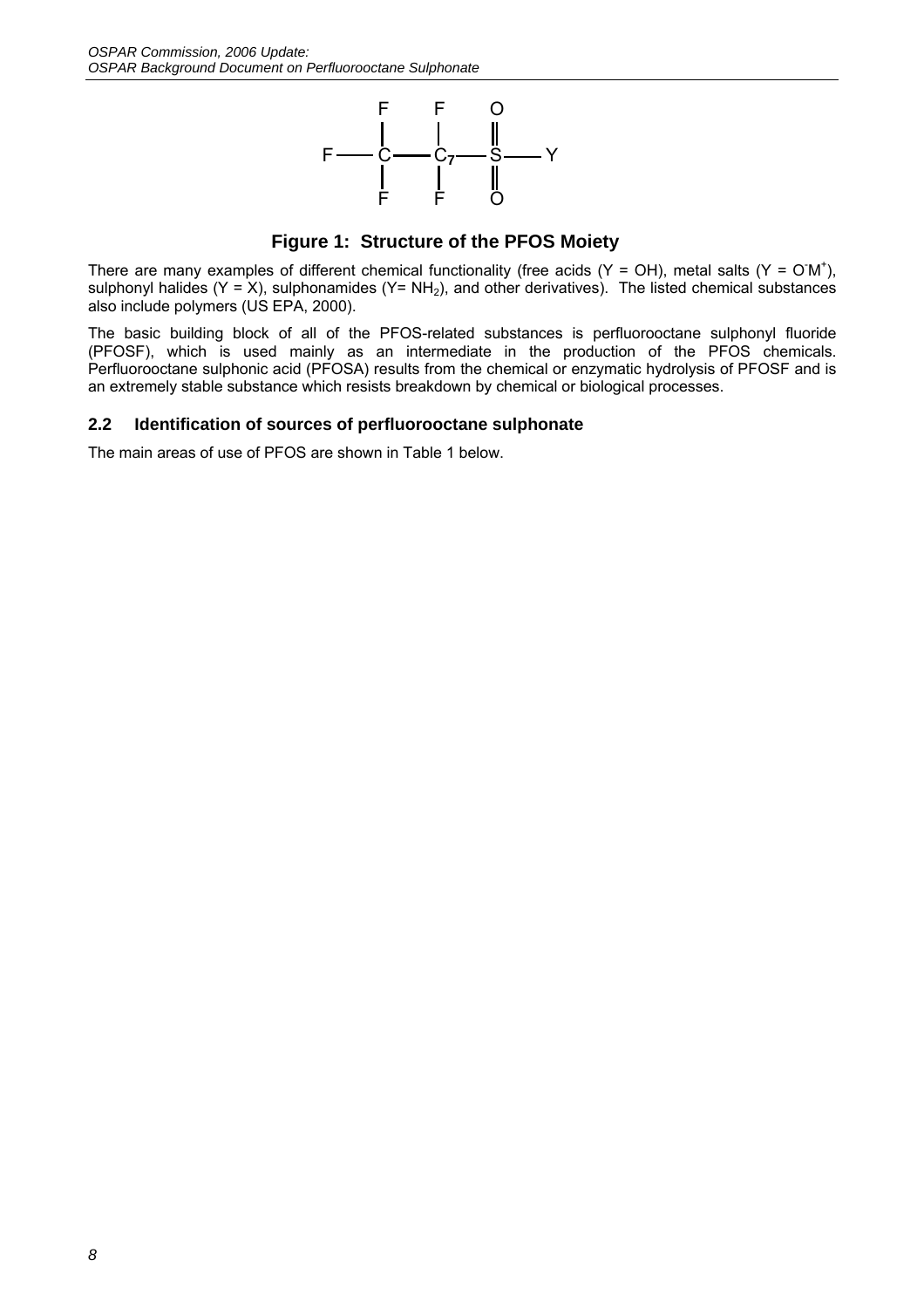| Group                                 | <b>Uses/Applications</b>                                | <b>End Product</b>                                                          | <b>Substances Used (if</b><br>known)                               |
|---------------------------------------|---------------------------------------------------------|-----------------------------------------------------------------------------|--------------------------------------------------------------------|
|                                       |                                                         | Apparel/Textile                                                             | FOSE alcohols                                                      |
|                                       | <b>Treatment of fabrics</b><br>(water/oil/soil          | Fabric/upholstery                                                           | <b>FOSE</b> silanes<br><b>FOSE alkoxylates</b>                     |
|                                       | repellence)                                             | Carpets                                                                     | FOSE fatty acid esters                                             |
|                                       |                                                         | Automotive interiors                                                        | <b>FOSE</b> adipates<br><b>FOSE</b> urethanes                      |
| <b>Surface Treatment Applications</b> | Treatment of metal and<br>glass                         | Metal/glass                                                                 | FOSE polyesters<br><b>FOSE</b> acrylates<br>FOSE copolymers        |
|                                       | Leather treatment<br>(water/ oil/solvent<br>repellence) | Leather                                                                     | As above, including PFOSA<br>amphoterics                           |
|                                       | Mist suppressant<br><b>Corrosion inhibitors</b>         | Metal plating baths                                                         | PFOSA K <sup>+</sup> , Li <sup>+</sup> , DEA and<br>$NH_4^+$ salts |
|                                       |                                                         | Plates and food containers                                                  |                                                                    |
|                                       |                                                         | Bags and wraps                                                              | FOSE acrylates                                                     |
|                                       | Water/oil/grease/solvent                                | Folding cartons                                                             | FOSE copolymers                                                    |
| Applications                          | repellence                                              | Containers                                                                  | FOSE phosphate esters                                              |
| Paper Protection                      |                                                         | Carbonless forms                                                            |                                                                    |
|                                       |                                                         | Masking papers                                                              |                                                                    |
|                                       |                                                         | Surfactant in fire fighting foams                                           |                                                                    |
|                                       | Surfactants                                             | Surfactant in alkaline cleaners                                             |                                                                    |
|                                       |                                                         | Mine and oil well surfactants                                               | PFOSA K <sup>+</sup> , Li <sup>+</sup> , DEA and                   |
|                                       |                                                         | Denture cleaners                                                            | $NH_4^+$ salts                                                     |
|                                       | Cleaning agents                                         | Shampoos                                                                    |                                                                    |
|                                       |                                                         | Carpet spot cleaners                                                        |                                                                    |
|                                       |                                                         | Mould release agents                                                        |                                                                    |
| al Applications                       | Waxes and polishes                                      | Emulsifier in wax and floor<br>polishes                                     | PFOSA K <sup>+</sup> , Li <sup>+</sup> , DEA and<br>$NH_4^+$ salts |
|                                       | Coatings                                                | Coating additives                                                           |                                                                    |
| Performance Chemic                    | Photography                                             | Antistatic agents;<br>Surfactants for paper, films,<br>photographic plates; | FOSA carboxylates                                                  |
|                                       | Photolithography                                        | Coatings for semiconductors<br>anti-reflective coatings)                    |                                                                    |
|                                       |                                                         | Pesticides active ingredient                                                | FOSA amides                                                        |
|                                       | Pesticides/insecticides                                 | Active ingredient for ant bait<br>traps                                     | PFOSA amines                                                       |
|                                       | Chemical synthesis                                      | <b>Chemical intermediates</b>                                               | PFOSF, PFOSA, FOSA,<br><b>FOSE</b>                                 |
|                                       | Medical applications                                    | Waterproofing casts/wound<br>dressings                                      | FOSA oxazolidones                                                  |
|                                       | Hydraulic fluids                                        | Hydraulic fluid agents                                                      |                                                                    |
|                                       | Sources: Danish EPA, 2002; OECD, 2002; Consultation     |                                                                             |                                                                    |

# **Table 1: Overview of uses for PFOS (and PFOS-related substances)**

*Notes: PFOSA: Perfluorooctanesulphonic acid; FOSA: N-Alkylperfluorooctanesulphonamide; FOSE: N-Alkylperfluorooctanesulphonamidoethanol; PFOSF: Perfluorooctanesulphonyl fluoride; DEA: Diethanolamine*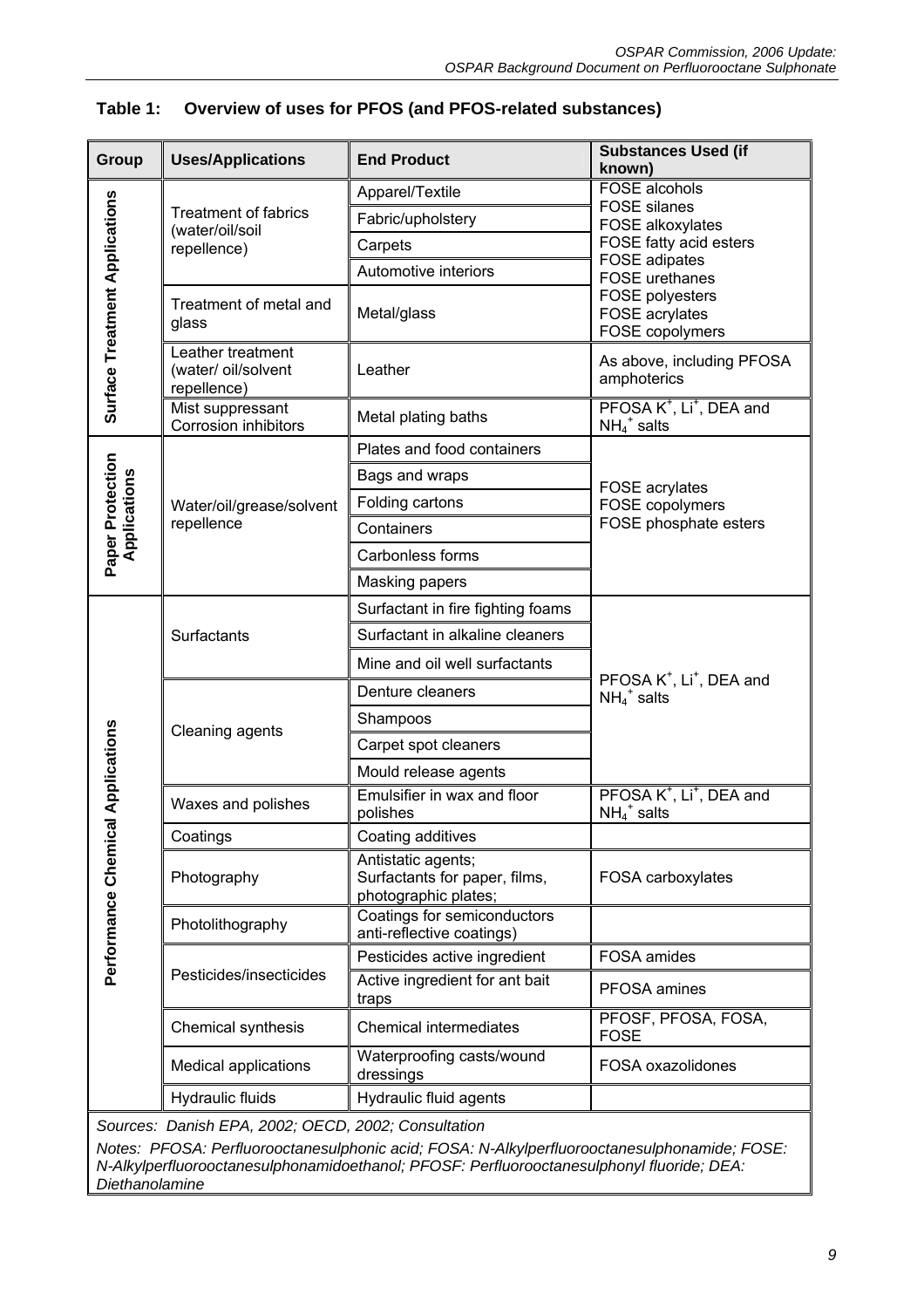### **2.3 Pathways to the marine environment**

There is limited information on the life-cycle steps that could result in environmental releases of PFOS. Studies have identified the presence of PFOS in surface water and sediment downstream of a production facility, as well as in wastewater treatment plant effluent, sewage sludge and landfill leachate at a number of urban centres in the US. Four of the cities (Decatur, Mobile, Columbus, Pensacola) were cities that have manufacturing or industrial use of fluorochemicals; two of the cities (Cleveland, Port St. Lucie) were control cities that do not have significant fluorochemical activities.

Kannan and Giesy (2002) summarised the results of analyses on archived samples from marine mammals, birds, fish, reptiles and amphibians from around the world, including the Arctic and Antarctic Oceans. Samples collected in the 1990s were used. Around 1700 samples were analysed, with concentrations in liver, egg yolk, muscle or blood plasma determined. PFOS was detectable in most of the samples, including those from remote marine locations, at concentrations >1 ng/g. The authors compared the results from remote areas with those from more industrial locations. They comment that PFOS is distributed in remote regions, including the polar regions, but that the levels found in more urban and industrial areas (e.g. the Baltic, Great Lakes) are several times higher. The tissues of fish-eating birds in Canada, Italy, Japan and Korea all contained detectable levels of PFOS, suggesting that they are exposed through the fish they consume. Very recent studies commissioned by the Norwegian Pollution Control Authority (2004 and 2005) show detectable levels of PFOS in the plasma of polar bears, the livers of northern fulmars and the plasma of glaucous gulls.

Van de Vijver *et al* (2003) measured the concentrations of PFOS in aquatic invertebrates from the Western Scheldt estuary. They found indications of a concentration gradient, with possible sources of PFOS including a fluorochemical manufacturing site and industrial regions drained by a canal entering the estuary.

The first environmental survey of PFOS and related substances in Japan (which followed a Japanese study that showed measurable levels of PFOS in human blood) suggests that PFOS is present in the blood and livers of all fish and surface waters in Japan. The concentrations of PFOS in surface water were similar to those of polyaromatic hydrocarbons (PAHs) and much higher than those of PCBs, dioxins and furans (Taniyasu *et al*, 2002).

A recent screening project for PFOS and PFOA performed by the Nordic Council and the Nordic Council of Ministers examined samples of rainwater, lake water, coastal water, sewage effluent, sewage sludge, landfill effluent, sediments, freshwater fish, marine fish, seal and whale. Most of the samples were collected close to populated areas and possible sources. PFOS and PFOA were found in nearly all samples, but the concentrations are below the reported toxicological threshold levels with a possible exception of marine predating mammals.

Given the wide range of applications and products in which PFOS compounds are used, other sources which could result in emissions to the environment include: leachates from landfills, atmospheric losses during combustion and from certain domestic and commercial uses, and wash-off from various applications such as in fire fighting foam applications. Emissions to the environment may also result from the wear of PFOS treated materials e.g. carpets, textiles and leather (RIKZ, 2002). At installations such as military bases and commercial airports, runoff of fire fighting foams from fire training exercises are understood to be one of the main routes of entry of PFOS to the environment.

# **3. QUANTIFICATION OF SOURCES**

# **3.1 Manufacture of perfluorooctane sulphonate**

Quantitative historic data on PFOS production exist only for the US (i.e. for 3M's operations). In 1997, 1848 metric tonnes of PFOSF were manufactured or imported into the US with the figure slightly lower at 1820 for the year 2000. For that year, the total global PFOSF production by 3M was estimated as being around 3665 metric tonnes. This figure is now zero as 3M suspended the production of PFOSF-derived chemicals under its voluntary action programme (OECD, 2002).

Production plants are indicated to be located in Germany, Switzerland, Russia and Japan. Production volumes from these facilities have not been provided.

### **3.2 Quantification of uses**

This Section summarises the quantities of PFOS-related substances used in various applications in the EU, based on the information received through consultation and literature review undertaken for the UK Risk Reduction Strategy. It should be noted that the information presented does not constitute the definitive state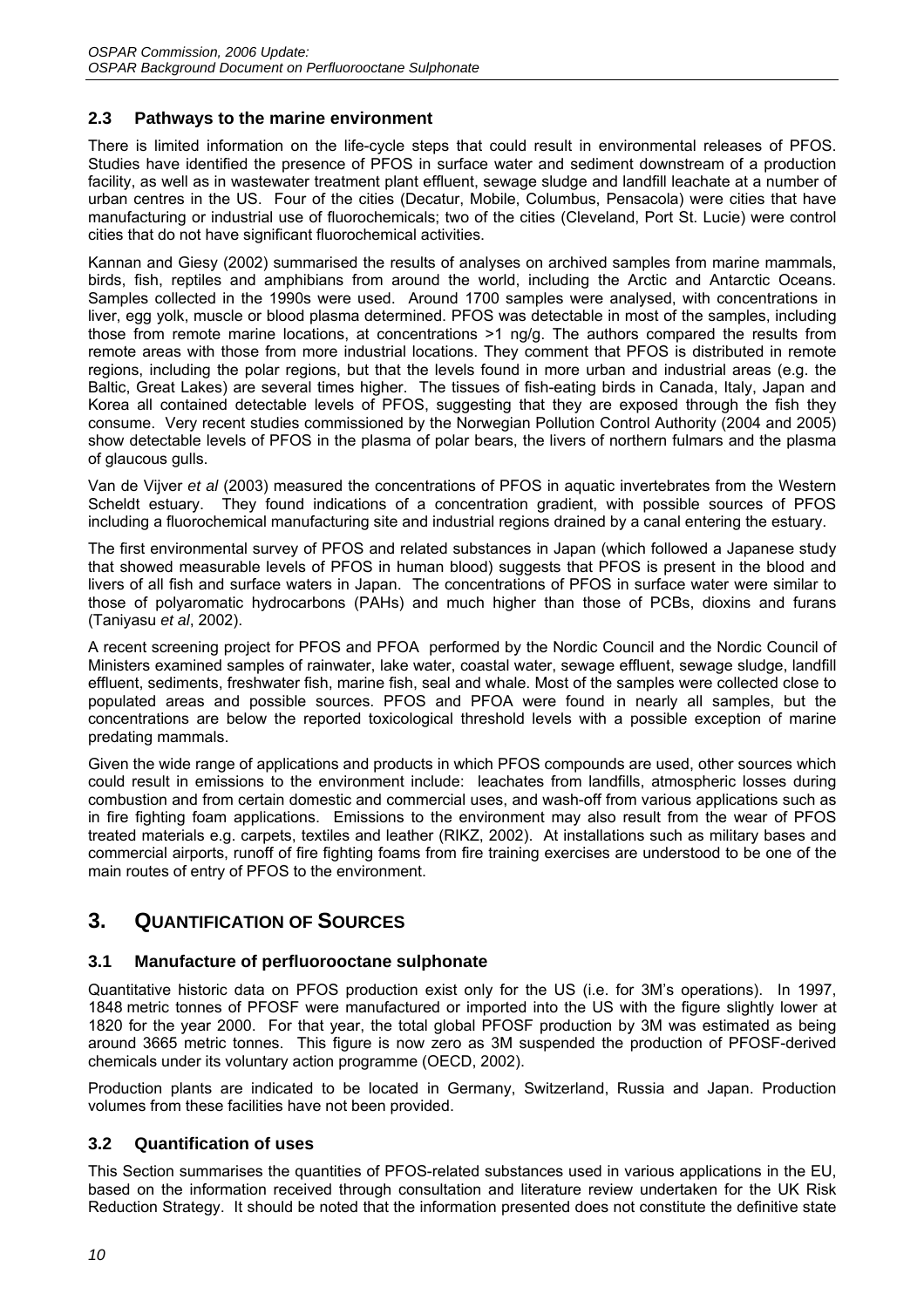of the market, rather, it is based on the best available information to date and may not be exhaustive, particularly with regard to the market situation in Contracting Parties outside the EU.

**Textile, Carpet and Leather Protection:** PFOS-related substances have been used to provide soil, oil and water resistance to textiles, apparels, home furnishings and upholstery, automotive interiors and leather. They were used because they were able to modify the surface properties of these materials to provide repellence and resistance. PFOS-related substances have been used to treat carpet fibres to prevent the adherence of oil, liquid spills, stains and grit to the surface. They have also been used as carpet spot cleaners in which the fluorochemical (usually a low molecular weight fluorochemical substance) provides stain resistance. Treatments were applied to leather and suede to give oil/water/stain repellence. *Data suggests that the suspension of PFOS production by 3M has led to a cessation in the use of PFOS in these applications at present*.

**Metal Plating (Chromium Plating):** PFOS is used in chromium plating processes and anodising and acid pickling. PFOS-related substances lower the surface tension of the plating solution so that mist containing chromic acid from the plating activity is trapped in solution and is not released to air. *It is estimated that the EU market for PFOS-related substances for this application is 10 000 kg per annum*.

**Paper and Packaging:** PFOS-related substances have been used in the packaging and paper industries in both food packaging and commercial applications to impart grease, oil and water resistance to paper, paperboard and packaging substrates. According to 3M (1999) and the Environment Agency (2001), fluorochemicals were used for both food contact applications (plates, food containers, bags and wraps) and non food applications (folding cartons, containers and carbonless forms and masking papers). Fluorochemicals are applied to paper and paperboard mainly by paper mills which treat paper fibres and, to a much lesser extent, by converters who transform paper and/or paperboard into wraps, bags or cartons for desired end-uses (3M, 1999). *Data suggests that the suspension of PFOS production by 3M has led to a cessation in the use of PFOS in these applications in the EU at present.* 

**Fire Fighting Foams:** information suggests that, in theory, any fluorine based fire fighting foam may contain PFOS-related substances as surfactants (BFPSA, 2003b). However, it is understood that some Aqueous Film Forming foams (AFFF - used for aviation, marine and shallow spill fires) and Alcohol Resistant Aqueous Film Forming Foams (AR-AFFF - multi-purpose foam for hydrocarbon and polar solvent hazards used by Fire Brigades, marine bodies and the petrochemical industry) have been produced using PFOS-related substances. While information suggests that PFOS is no longer used in these foams, because of their long 'shelf life' (15 to 20 years), storage, disposal and emergency use of stored foams may present a continuing source of PFOS. The magnitude of these stocks across Contracting Parties is not known. Consultation in the UK suggests that around 76 tonnes of PFOS-related fire fighting foams are currently held in Fire Authority inventories, with an additional 2370 tonnes held in emergency stores at industrial complexes as part of Mutual Aid Agreements (agreements between industry and civil authorities concerning the provision of fire cover in the event of major incidents). Assuming the UK represents 20% of the EU, this implies a total of 122 tonnes of PFOS-based substances may be maintained as fire fighting stock in the EU. These figures do not include the use of PFOS-based foams in offshore situations, either on installations or as part of the fire fighting systems on ships, which has been indicated as a use area in comments on the draft UK RER.

**Cleaning Products:** 3M PFOS-related products were sold in the past to a variety of formulators to improve the wetting of water based products marketed as alkaline cleaners, floor polishes (to improve wetting and levelling), denture cleansers and shampoos. Several of these products (alkaline cleaners, floor polishes, shampoos) were marketed to consumers; some products were also sold to janitorial and commercial cleaning services. In the EU, PFOS-related substances have been used in very low concentrations (0,01%) in film making water based floor polish products. *Data suggests that the suspension of PFOS production by 3M has led to a cessation in the use of PFOS in these applications at present.* 

**Coatings:** The full range of uses for *PFAS* in the paint, pigment and finishing industries may include:

- levelling, anti-cratering adjuvants for finishes and paints;
- agents to control differential evaporation of solvents;
- levelling agent for floor waxes;
- adjuvant for waxes to improve oil and water repellence;
- agents to combat pigment flotation problems;
- improvers for automotive finishes, based on water based coatings in which the pigments are rendered non-reactive;
- gloss and anti-static improvers;
- pigment grinding aids to promote wetting, dispersion, colour development; and
- foam generator substances for the application of dyes, inks.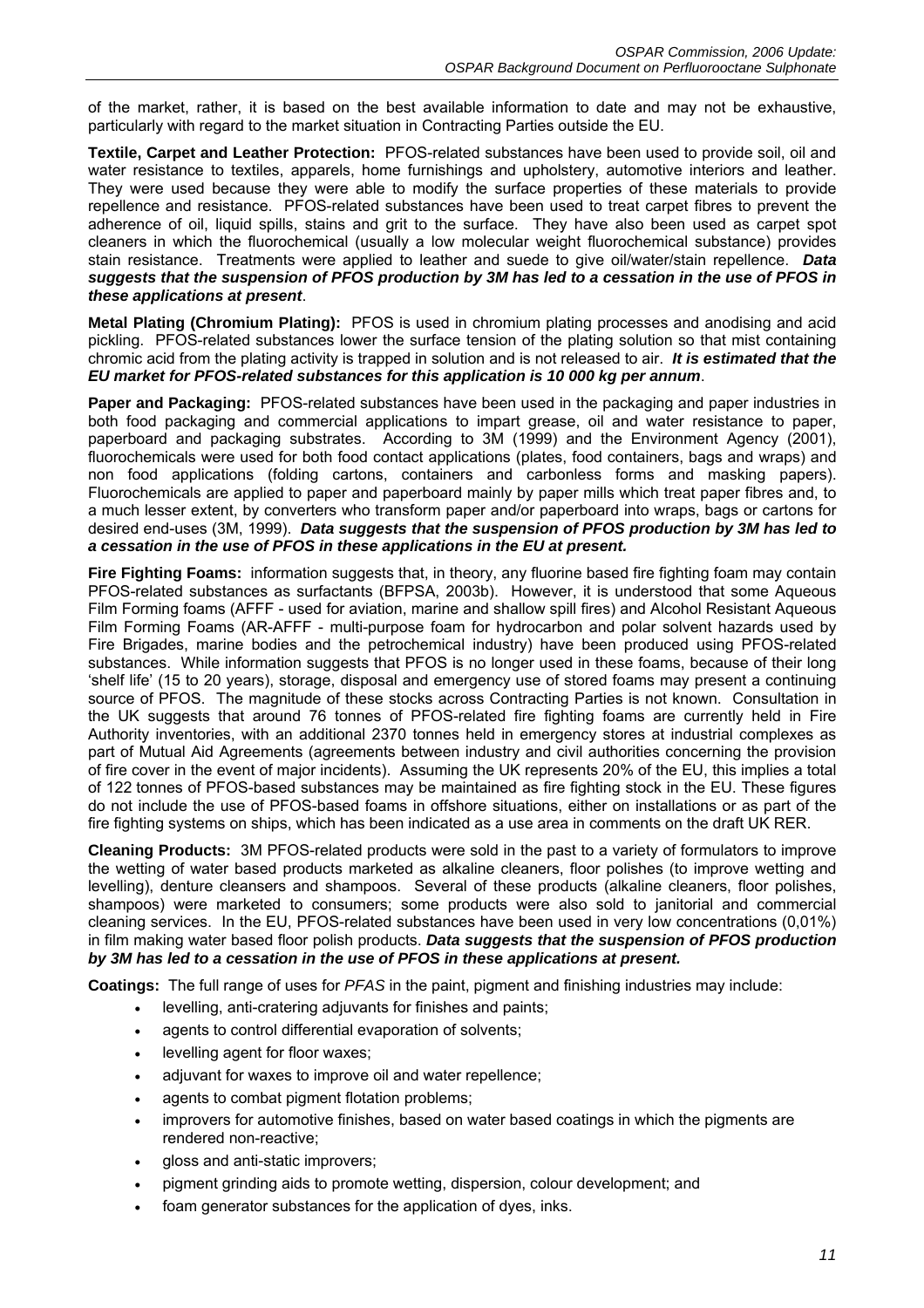#### *Data suggests that the suspension of PFOS production by 3M has led to a cessation in the use of PFOS where it has been used for these applications*.

**Photographic Industry:** PFOS-related chemicals are used for the following purposes in mixtures used in coatings applied to photographic films, papers, and printing plates (EPCI, 2003):

- surfactants:
- electrostatic charge control agents;
- friction control agents;
- dirt repellent agents; and
- adhesion control agents.

Since 2000, the use of PFOS-related chemicals for imaging purposes has declined significantly on a worldwide basis and it is estimated that the total reduction in tonnage is as high as 83% (EPCI, 2003). It is estimated that the total amount of PFOS used for imaging products in the EU is 1000 kg/y.

**Photolithography:** PFOS-related substances are used as photo acid generators (PAGs) in the semiconductor industry in the production of circuits on semi-conductor wafers. PFOS PAGs are used predominately for 193 nm and for photoresists that are specifically designed for 157 nm wavelength. These PFOS PAGs generate strong acids and are used wherever strong acid catalysis is required. The main benefits from the use of PFOS-related substances as PAGs are:

- they offer improved performance at a 248 nm wavelength;
- they dissolve in the photoresist without phase separation;
- they are non-volatile at room temperature (apart from some of the lowest, e.g., C1-PFOS PAG which volatilise from the photoresist at 115°C and are generally avoided);
- they improve chemical sensitivity at low wavelengths;
- they provide critical functionality in photoresists and concurrent ARCs; and
- in photoresists, they are the only feasible photo acid generator (PAGs) at the shorter wavelengths of 193 and 157 nm.

They may also be used in antireflective coatings (ARC), subdivided into Top (TARC) and Bottom (BARC) coatings and used in combination with DUV photoresists. It is estimated that 471 kg PFOS per year are used at present in the semiconductor industry in the EU. The potential for this level of use to increase with the adoption of the newer shorter wavelength production methods is not known.

**Pesticides and Insecticides:** PFOS-related substances are used for the manufacture of baits and insecticides against beetles and ants. The PFOS substance used was the lithium salt of PFOSA. Information received from 3M indicates that PFOS-related substances are processed by customers into active ingredients in bait stations for leaf cutter ants, pharaoh ants, cornfield ants and a variety of household ants. According to 3M, these products were used mainly in commercial and industrial applications and may find applications in household environments (3M, 1999). *Data suggests that the suspension of PFOS production by 3M has led to a cessation in the use of PFOS where it has been used for these applications.* 

**Medical Applications:** The OECD Hazard Assessment suggests that oxazolidinones of PFOS may be used in waterproofing casts and wound dressings. Other relevant applications include surgical items such as gloves, masks, drapes and undersheets. Consultation with 3M has indicated that this category could also include surgical gowns that had in the past been treated with fluorochemicals related to PFOS. The use of perfluorochemicals was based on their ability to give repellence against alcohol. Infection is generally transmitted in aqueous media such as blood and other body fluids and, therefore, operation sites are liberally doused with alcoholic tinctures of antiseptic. If, however, the non-woven drape used to cover the patient, or the gowns worn by the theatre staff are only water repellent, then the alcohol from the antiseptic will wet the fibres and allow aqueous fluids to follow. The alcohol resistance of the treated fibres prevents this from taking place. *Data suggests that the suspension of PFOS production by 3M has led to a cessation in the use of PFOS where it has been used for these applications*.

**Hydraulic Fluids Used in Aircraft:** PFOS inhibits erosion (and controls damage) of mechanical parts of hydraulic systems that are used in aircraft. These perfluorinated anions act by altering the electrical potential at the metal surface, thereby preventing the electrochemical oxidation of the metal surface under high fluid flow conditions. It is indicated that the total global market for PFOS substances in aircraft hydraulic fluids is around 2,2 tonnes per annum. Industry indicates that PFOS-related substances are used in hydraulic fluids at concentrations less than 500 ppm (Industry, pers. comm.). Assuming the EU comprises a third of the global market, this suggests 0,73 tonnes is used in the EU each year.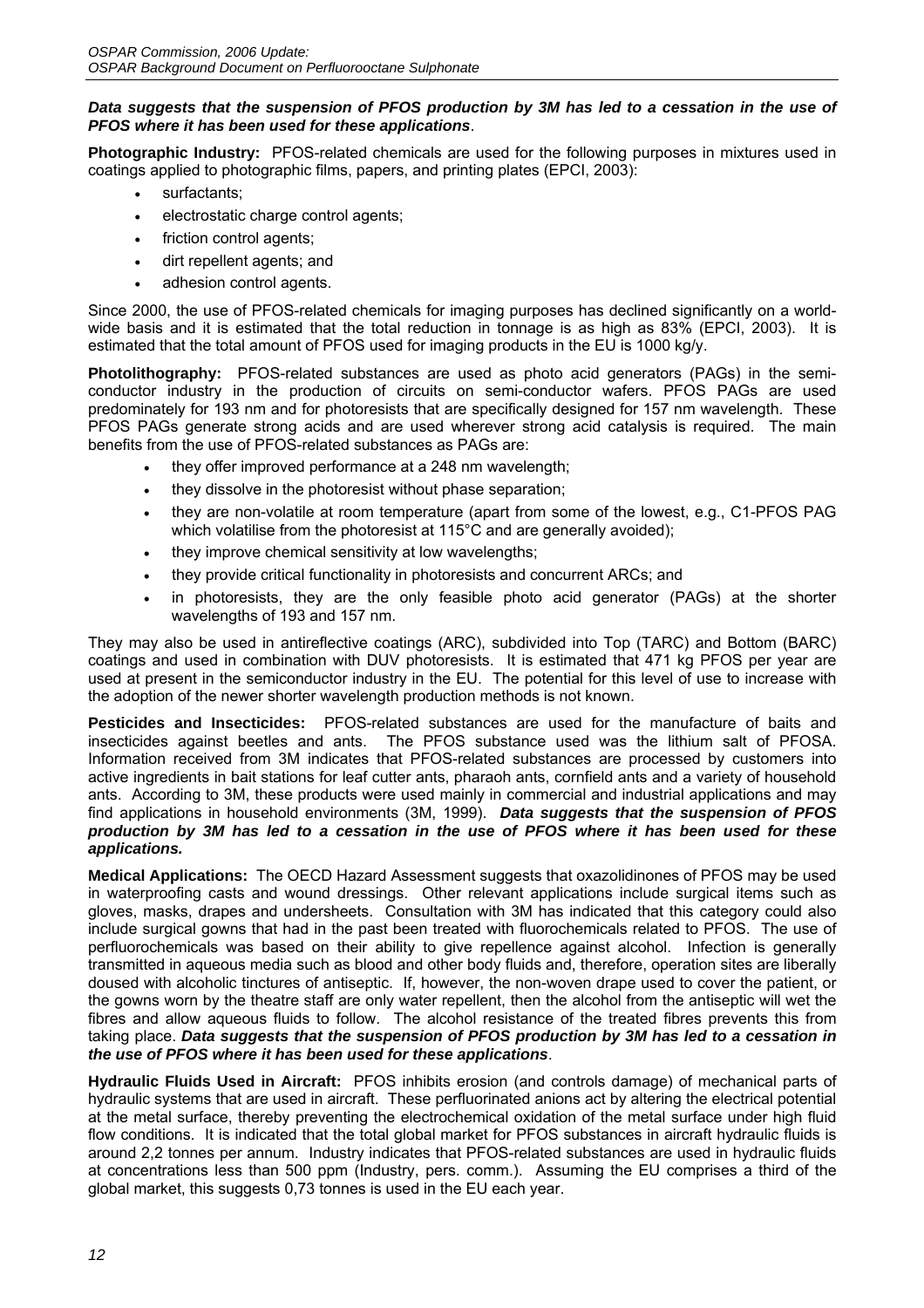**Mining and Oil Surfactants:** PFOS-related substances may also have been used in mining and oil surfactants. These help to increase wetting of the sulphuric acid or cyanide that leaches the ore, as well as enhancing the amount of metal recovery in copper and gold mines. Oil well service firms and oil companies also use these surfactants in a "well stimulation" formulation that is injected into wells to enhance oil or gas recovery. These products contain low molecular weight fluorochemicals/carbons. Perfluorinated compounds have also been reported as being used as film evaporation inhibitors for gasoline, jet fuel, solvents and hydrocarbons, and as cutting oil improvers to improve penetration times. Consultation with European associations involved in offshore oil extraction and the production of chemical preparations used in mining have not found evidence of use in the EU. The British Lubricants Federation indicates that there has been no use of PFOS-related substances in these sectors/applications.

**Flame Retardants:** There have been suggestions that PFOS-related substances were used to provide flame retarding properties in textile applications particularly in the 1980s and early 1990s. Consultation, however, suggests that PFOS-related substances are not and cannot be used as flame retardants; rather they are added into flame retardant formulations to provide other qualities (such as water and stain repellence), and the final mixture is then coated/sprayed onto the textile.

**Adhesives**: Literature suggests that adhesive related applications could include specialty tapes and low adhesion backs for industrial tapes. No evidence to confirm the use of PFOS-related substances as surfactants in adhesives in the EU has been found.

Volumes of confirmed uses of PFOS in the EU are provided in Table 2.

| <b>Industry Sector</b>                            | <b>Application</b>             | <b>Quantity (kg/year)</b> |  |  |  |  |
|---------------------------------------------------|--------------------------------|---------------------------|--|--|--|--|
| Metal Plating                                     | Chromium plating               | 10 000                    |  |  |  |  |
|                                                   | Anodising and Acid pickling    | 20-30                     |  |  |  |  |
|                                                   | Paper products                 | < 50                      |  |  |  |  |
| Photographic Industry                             | Printing plates                | < 100                     |  |  |  |  |
|                                                   | Film products                  | >850                      |  |  |  |  |
|                                                   | Total                          | 1000                      |  |  |  |  |
|                                                   | <b>Photoresists</b>            | 46                        |  |  |  |  |
|                                                   | Edge bead removers             | 86                        |  |  |  |  |
|                                                   | Top antireflective coatings    | 136                       |  |  |  |  |
| Semiconductor Industry                            | Bottom antireflective coatings | 8                         |  |  |  |  |
|                                                   | Developers (surfactant)        | 195                       |  |  |  |  |
|                                                   | Total                          | 471 (assumed 500)         |  |  |  |  |
| <b>Aviation Industry</b>                          | Hydraulic fluids               | 730                       |  |  |  |  |
| Storage for Emergency Use (Note not annual usage) |                                |                           |  |  |  |  |
| <b>EU Total Storage (kg)</b>                      |                                |                           |  |  |  |  |
| Fire fighting foam storage for emergency use      |                                | 122 000                   |  |  |  |  |

| Table 2: Estimated current demand for PFOS-related substances in the EU |
|-------------------------------------------------------------------------|
|-------------------------------------------------------------------------|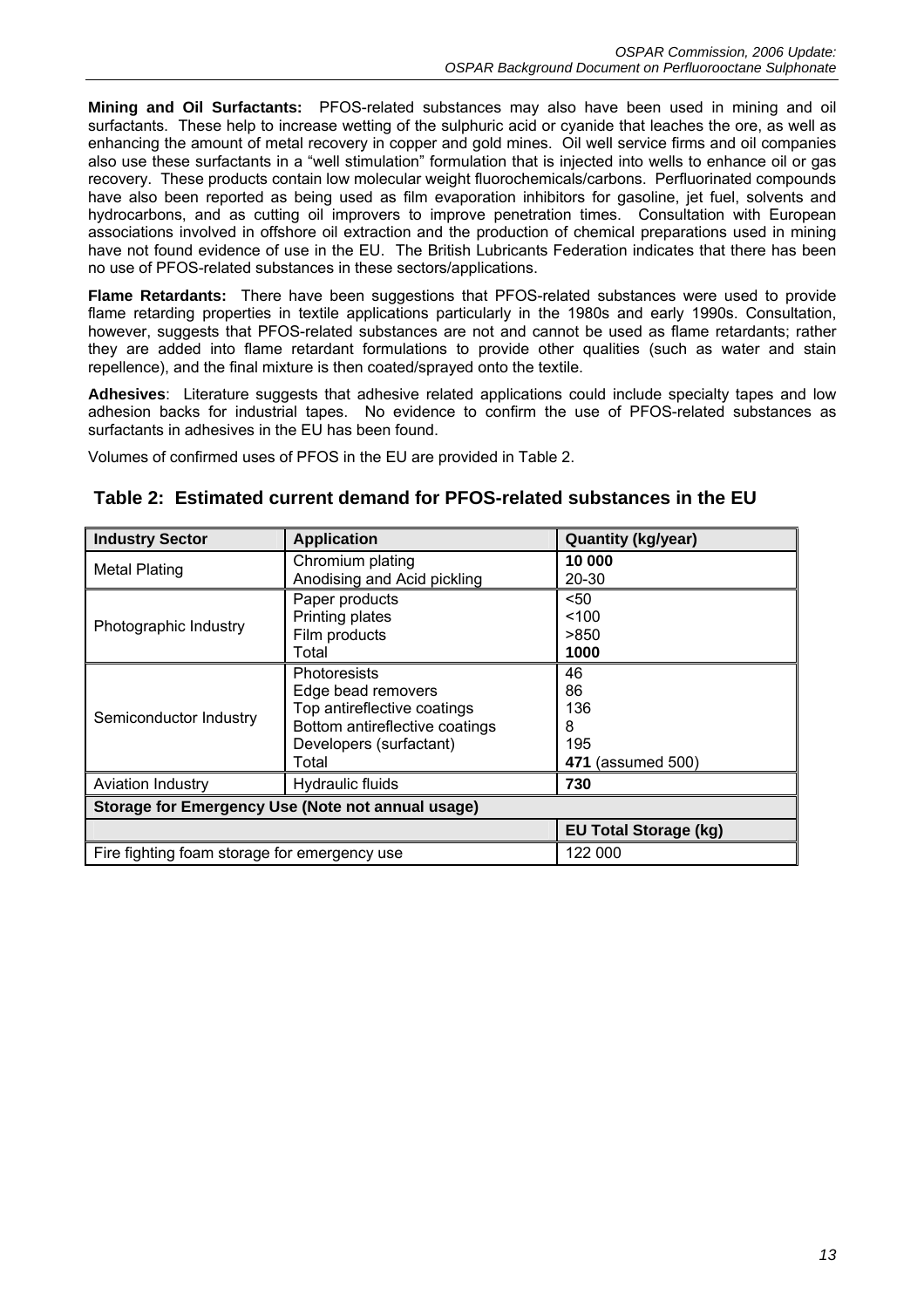# **4. MONITORING DATA ON DISCHARGES, EMISSIONS AND LOSSES**

# **4.1 Aquatic inputs to the marine environment**

No data are available on loads of PFOS entering the OSPAR convention waters and the Greater North Sea.

# **4.2 Atmospheric inputs**

Research has been undertaken on the presence of perfluorochemicals in indoor and outdoor air. Shoeib *et al* (2003) measured the octanol/air partition coefficient (K<sub>oa</sub>) of perfluorochemicals over the range 0° to +20°C.<sup>4</sup> Values of logK<sub>oa</sub> (at 20°C) ranged from approximately 5 for the fluorotelomers to 7,5 to 8 for the fluorosulphonamides. Based on empirical relationships derived for non-polar, hydrophobic chemicals, the fluorosulphonamides should exist mainly in the gas-phase. However, results from indoor air samples (collected using conventional high volume samplers) showed that they are mainly associated with particulate matter, indicating that revised partitioning relationships are necessary for these compounds. Indoor air concentrations were in the range 10 – 10 000 pg/m<sup>3</sup> and were approximately 400 times greater than outdoor values. A second, more extensive survey of fluorosulphonamides compared indoor ( $n = 80$  homes) versus outdoor (n = 10) levels using passive air samplers.

# **4.3 Concentrations in the marine environment (and other waters/sediments)**

Hansen *et al* (2002) reported concentrations of PFOS measured from surface water samples taken from the Tennessee River upstream and downstream of the outfall from the fluorochemical manufacturing facility of 3M at Decatur. Upstream of the facility the average concentration of PFOS was  $32 \pm 11$  ng/L; the downstream concentrations were observed to increase at a point approximately six miles below the outfall; the average PFOS concentration from that point downstream was  $114 \pm 19$  ng/L.

3M (2003) included measured levels from the vicinity of the facility outfall at Decatur for 2001. The mean concentration in water for seven sites (one sample from each) was 61 µg/l. The corresponding sediment concentration was 2740 µg/kg dwt.

The first environmental survey of PFOS and related substances in Japan (which followed a Japanese study that showed measurable levels of PFOS in human blood) found the highest concentration in surface water in Tokyo Bay at 59 ng/L (mean: 26 ng/L). The concentrations of PFOS in surface water were similar to those of polyaromatic hydrocarbons (PAHs) and much higher than those of PCBs, dioxins and furans (Taniyasu *et al*, 2002).

Saito *et al* (2003) determined the PFOS concentrations in surface water samples from 142 locations in Japan (single samples from each location). The geometric mean concentration for river waters (126 samples) was 2,37 ng/l (geometric standard deviation 4,13), the median was 1,68 ng/l, the range 0,3 - 157 ng/l. For coastal water samples, the geometric mean concentration was 1,52 ng/l (SD 4,14), median 1,21 ng/l and range 0,2 – 25,2 ng/l. The authors comment that the levels are much lower than those reported for the US, with the exception of two rivers where 135 and 157 ng/l were measured.

In 2003 a survey carried out by the Netherlands showed that PFOS can be found in fresh inland waters and in the sea throughout the Netherlands. The highest concentrations were found in suspended matter (a few tens of nanograms per gram) whereas the concentrations in sediment tended to be lower than this. Sediment samples from an area in which fire fighting foams containing perfluorinated compounds had been used proved to contain increased concentrations of PFOS (between 2 and 5 times higher than elsewhere). In Germany an ongoing research study carried out by the Federal Maritime and Hydroraphic Agency (BSH) found PFOS in water in the German North Sea. The highest concentrations of 20 ng/litre were found in the mouth of the river Elbe. Towards the open sea, concentrations dropped to 1,2 ng/litre.

# **4.4 Concentrations in biota**

PFOS and related fluorochemicals have also been traced in animals in a number of studies. These studies (a selection of which are outlined in Table 3) have taken place in a variety of locations around the globe and have shown concentrations exceeding 2 ppm in birds and 4 ppm in mink.

<sup>4</sup> Octanol has been successfully used to describe the partitioning of hydrophobic, non-polar chemicals to environmental phases such as soil, vegetation and aerosols.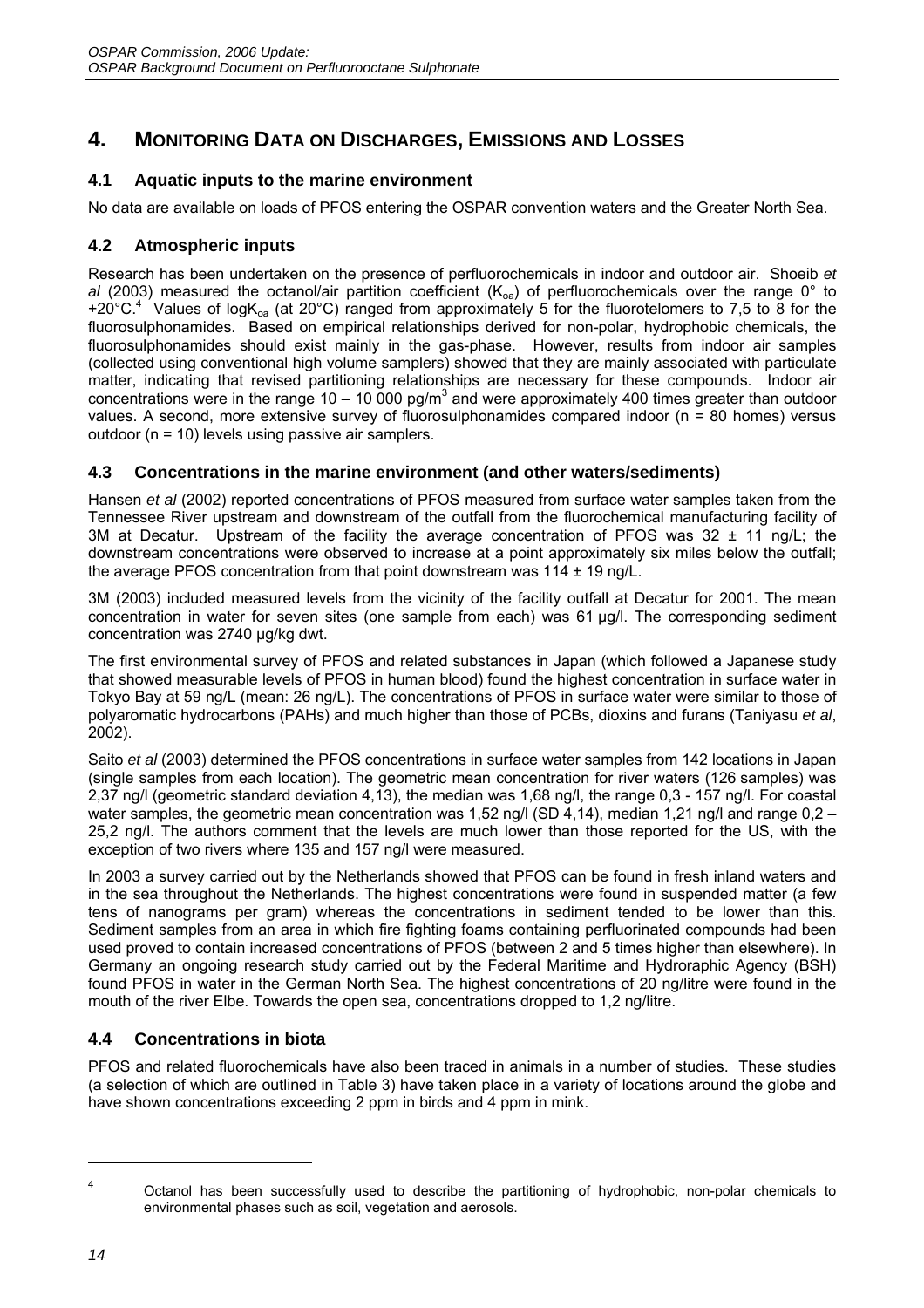Kannan and Giesy (2002) summarised the results of the analyses on archived samples referred to in the first item in Table 3. The tissues analysed came from marine mammals, birds, fish, reptiles and amphibians from around the world, including the Arctic and Antarctic Oceans. Samples collected in the 1990s were used. Around 1700 samples were analysed, with concentrations in liver, egg yolk, muscle or blood plasma determined. The detection limit varied from 1 to 35 ppb wet weight.

PFOS was detectable in most of the samples, including those from remote marine locations, at concentrations >1 ng/g. The authors compared the results from remote areas with those from more industrial locations. They comment that PFOS is distributed in remote regions, including the polar regions, but that the levels found in more urban and industrial areas (e.g. the Baltic, Great Lakes) are several times higher. The tissues of fish-eating birds in Canada, Italy, Japan and Korea all contained detectable levels of PFOS, suggesting that they are exposed through the fish they consume. The sulphonamide compound, FOSA, was only detected in ~10-15% of samples.

Martin *et al* (2004) measured the levels of PFOS in liver samples from biota in the Canadian Arctic. PFOS was found in the vast majority of the samples (all except the black guillemot). The highest levels were found in polar bear, with a mean level of 3100 ng/g from seven animals (maximum value >4000 ng/g). Generally, higher levels were found in animals higher up the food chain. The sulphonamide FOSA was also found in most of the samples. It was associated with PFOS to some extent. The concentration of FOSA was higher than that of PFOS in fish, but not in mammals. The pattern may be the result of both exposure and metabolism.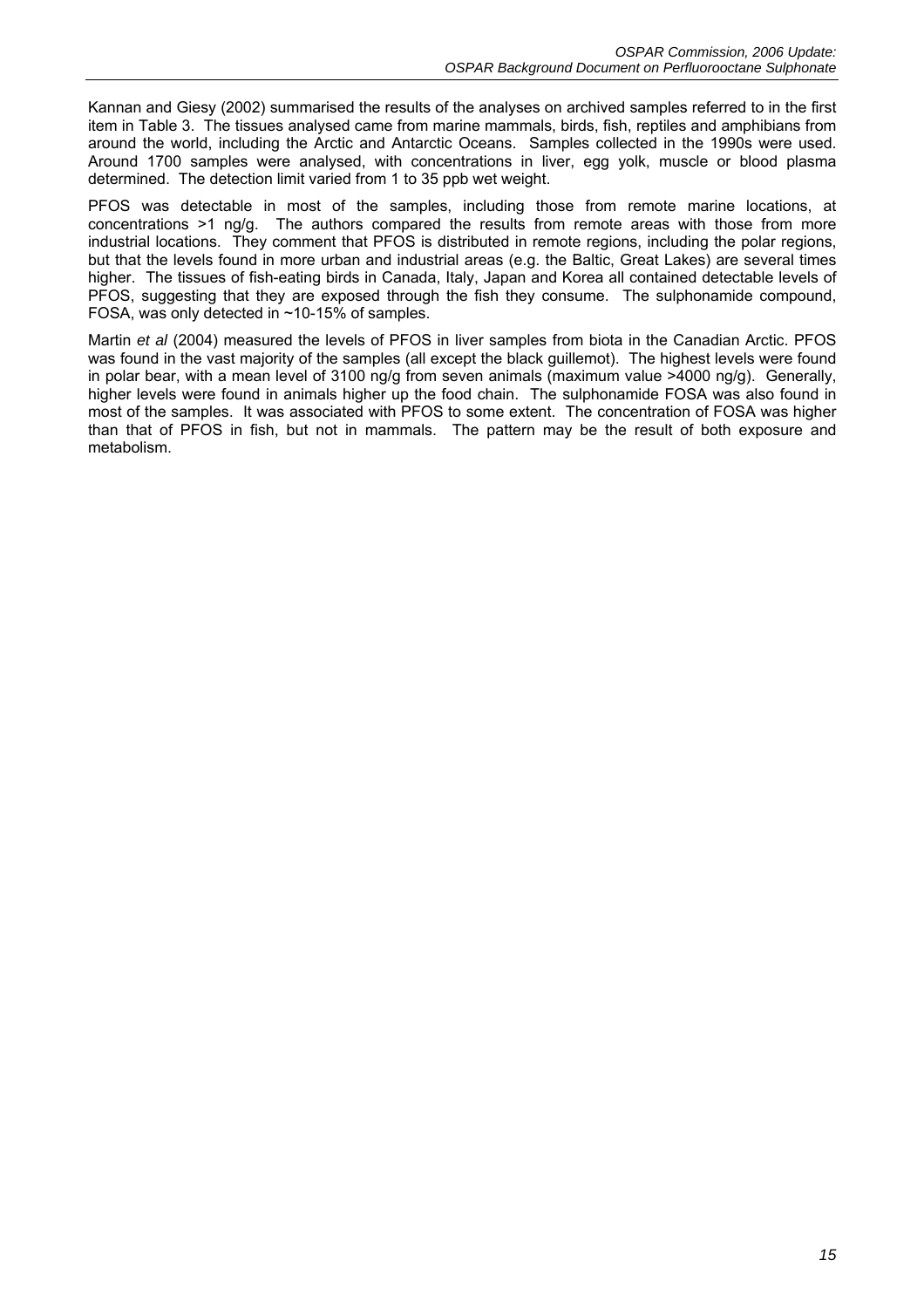# **Table 3: Monitored levels of PFOS in animals (data from selected studies, based on OECD, 2002)**

| <b>Description</b>                                                                                     | <b>Ref</b> | <b>Highest Reported Concentration</b>                                                                                     | <b>Location</b><br><b>of</b><br><b>Highest</b><br><b>Concentration</b> |  |  |
|--------------------------------------------------------------------------------------------------------|------------|---------------------------------------------------------------------------------------------------------------------------|------------------------------------------------------------------------|--|--|
| Global monitoring survey of<br>mammals<br>(Florida,<br>marine                                          | OECD,      | Bottlenose dolphin: 1520 ng/g wet wt<br>(liver)                                                                           | Florida                                                                |  |  |
| northern<br>California,<br>Alaska,<br>Baltic Sea, Mediterranean Sea,<br>Arctic, Sable Island (Canada)) | 2002       | Ringed seal: 475 ng/mL (blood)                                                                                            | Northern Baltic<br>Sea                                                 |  |  |
| US Fish & Wildlife Service                                                                             | A          | Bald eagle: 1047 ppb (plasma)                                                                                             | <b>US</b>                                                              |  |  |
| survey of piscivorous fish                                                                             |            | Six bird species: 2055 ppb (liver)                                                                                        | <b>US</b>                                                              |  |  |
| Survey of fish-eating water birds                                                                      |            | Fish: 923 ng/g wet wt. (muscle)                                                                                           | Belgian estuary                                                        |  |  |
| (US, Europe, North<br>Pacific<br>Ocean, Antarctic)                                                     | B          | Carp: 296 ng/g wet wt. (muscle)                                                                                           | <b>US</b><br>Great<br>Lakes                                            |  |  |
| Survey of fish-eating birds (US,                                                                       |            | Bald eagle: 2200 ng/mL (plasma)                                                                                           | Midwest US                                                             |  |  |
| Baltic Sea, Mediterranean Sea,<br>Japanese coast, Korean coast)                                        | C          | Brandts cormorant: 1780 ng/g wet wt.<br>(liver)                                                                           | <b>US</b>                                                              |  |  |
| Survey of mink and river otter in                                                                      | D          | Mink: 4800 ng/g wet wt. (liver)                                                                                           | <b>US</b>                                                              |  |  |
| the US                                                                                                 |            | River otter: 994 ng/g wet wt. (liver)                                                                                     | <b>US</b>                                                              |  |  |
| Survey of oysters in the US<br>(Chesapeake Bay & Gulf of<br>Mexico)                                    | Е          | Oysters: 1225 ng/g dry wt.                                                                                                | <b>US</b>                                                              |  |  |
| Clam<br>fish<br>and<br>samples<br>upstream and downstream of<br>3M facility in Decatur, Alabama,       | F          | Fish: 59,1 µg/kg wet wt. (whole body<br>- upstream)<br>Fish: 1332 µg/kg wet wt. (whole body<br>- downstream)              | Decatur, US                                                            |  |  |
| US                                                                                                     |            | Clam: 15,6 µg/kg wet wt. (upstream)<br>Fish: 14,1 µg/kg wet wt. downstream)                                               | Decatur, US                                                            |  |  |
| First Environmental Survey of<br>PFOS in Japan                                                         | G          | Fish: 345 ng/mL (average blood<br>levels)                                                                                 | $\overline{\mathsf{Take}}$<br>Biwa,<br>Japan                           |  |  |
| Swedish urban and background<br>fish samples                                                           | H          | Perch: 3 - 8 ng/g (urban sites in the<br>vicinity of municipal STPs); 20-44<br>ng/g in Lake Malaren and near<br>Stockholm | Sweden (Lake<br>Malaren)                                               |  |  |
| Sources: A: 3M (2000c); B: Giesy JP & Kannan K (2001a); C: Giesy JP & Kannan K (2001b); D:             |            |                                                                                                                           |                                                                        |  |  |

*Giesy JP & Kannan K (2001c); E: Giesy JP & Kannan K (2001d); F: Giesy JP & Kannan K (2001e); G: Taniyasu S et al (2002); H: Jarnberg U & Holmstrom K (2003)*

A recent conference presentation (personal communication, KEMI, Sweden) reported that the concentration of PFOS in guillemot (*Uria aalge*) eggs collected from the Baltic Sea has increased by more than 30-fold since 1968, with annual average increases of 7-11%.

Van de Vijver *et al* (2003) measured the concentrations of PFOS in aquatic invertebrates from the Western Scheldt estuary, in starfish (*Asterias rubens*), crab (*Carcinus mainas*) and shrimp (*Crangon crangon*). Eight locations were sampled. Mean whole body concentrations were  $16\pm3$  - 93 $\pm34$  ng/g in starfish, 40 $\pm13$  -319±70 for shrimp and 93±38 - 292±45 ng/g for crab. There were indications of a concentration gradient, with possible sources of PFOS including a fluorochemical manufacturing site and industrial regions drained by a canal entering the estuary.

Hoff *et al* (2003) sampled fish (bib, *Trisopterus luscus*, and plaice, *Pleuronectes platessa*) from the Western Scheldt and the Belgian North Sea, with four separate locations for each fish. Some of the locations were similar to those in the Van de Vijver *et al* (2003) study above. PFOS was found in the livers of all of the plaice collected (detection limit 10 ng/g wwt); levels up to 7760 ng/g were found at estuarine sites, the values at marine sites were lower. In plaice muscle, PFOS was detected in 20-30% of the marine samples and 75% of the estuarine samples (maximum concentration 87 ng/g). For bib, again all liver samples had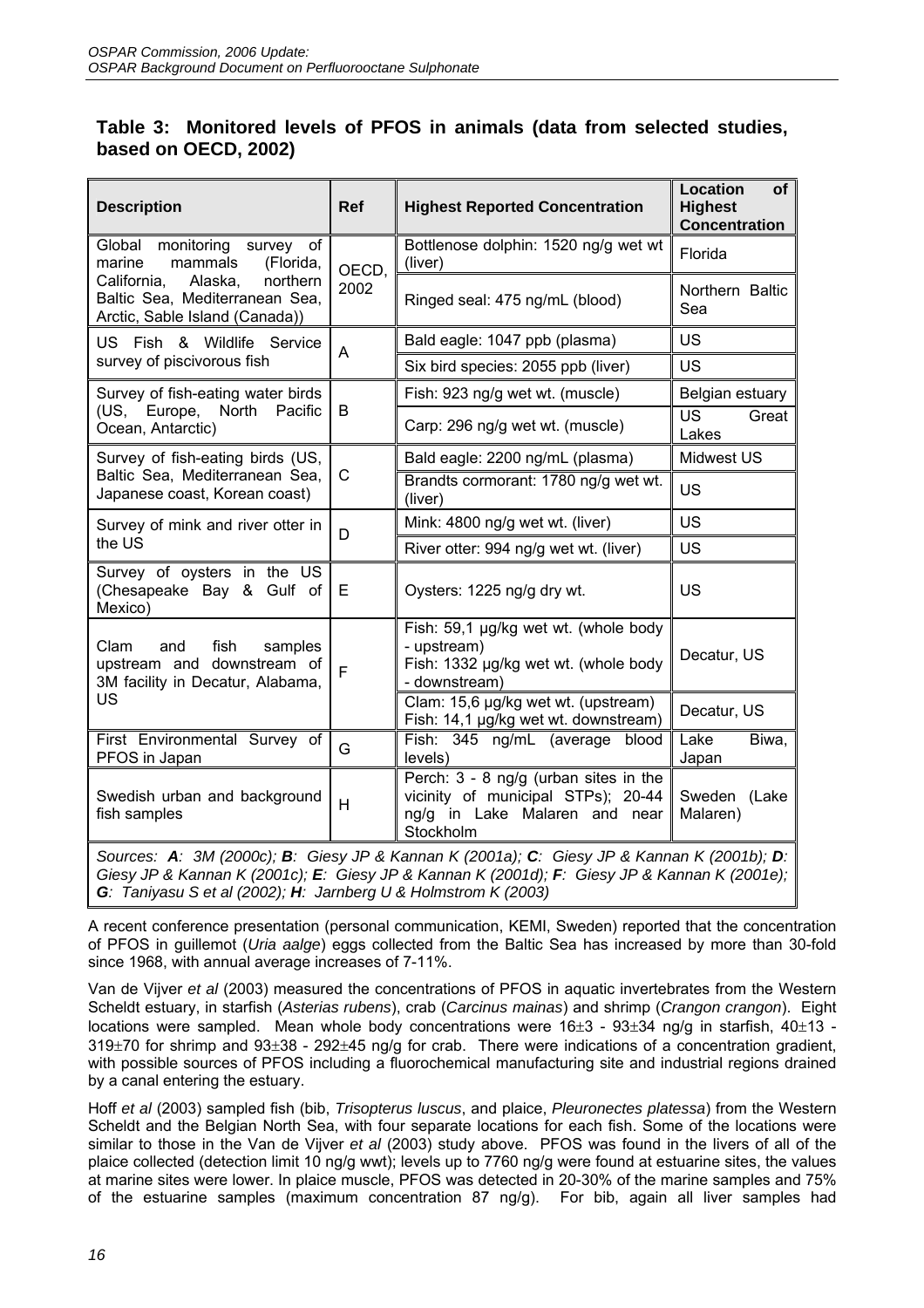concentration above the detection limit, though the highest concentration were lower than those found in plaice, at ~200 ng/g. In bib muscle, marine sites had 50% of samples above 10 ng/g, while the two innermost estuarine sites had all samples above the detection limit. The maximum concentration measured was 111 ng/g.

The first environmental survey of PFOS and related substances in Japan (which followed a Japanese study that showed measurable levels of PFOS in human blood) suggests that PFOS is present in the blood and livers of all fish and surface waters in Japan (Taniyasu *et al*, 2002).

Very recent studies commissioned by the Norwegian Pollution Control Authority (2004 and 2005) show detectable levels of PFOS in all samples taken of the plasma of polar bears (mean of 97,2 ng/g wet weight), the livers of northern fulmars (mean of 3,4 ng/g wet weight) and the plasma of glaucous gulls (148 ng/g wet weight).

In 2003 a survey carried out by the Netherlands showed that PFOS was detected in fish, to more than 100 nanograms per gram of fish (RIZA-RIKZ 2004).

# **5. ASSESSMENT OF THE EXTENT OF THE PROBLEM**

### **5.1 Introduction**

In 2003, the Environment Agency for England and Wales, which is responsible for environmental risk assessment work under the ESR Programme in the UK, commissioned a study to review the environmental risks arising from current uses of PFOS-related substances. This risk evaluation was based on the guidance developed by OSPAR and the EC in recent years<sup>5</sup>. The marine part of the risk evaluation involved two steps. Firstly, the preparation of a PBT assessment to ascertain whether the substance is so hazardous that measures should be developed solely on the basis of the information available on sources and pathways to the marine environment. This was followed by a more traditional risk assessment approach where the predicted environmental concentrations were compared with the predicted no effect concentrations to give a PEC/PNEC ratio for various scenarios. The PEC/PNEC ratios give a numerical indication of the degree of risk. The details of the marine risk evaluation are given in **Annex 2** of this document. The marine risk evaluation as presented in this document draws heavily on data and information in the UK RER, which will be published in due course when it has been finalised. It is clear that the marine risk evaluation would be greatly improved with the provision of better quality information.

### **5.2 PBT assessment**

The classification of PFOS against the EC Technical Guidance Document (TGD) PBT criteria gave the following results:

**Persistence**: PFOS is not considered to be readily biodegradable in the environment, hence it meets the screening criteria for P or vP.

*Bioaccumulation*: bioconcentration factors of up to 2800 have been measured in laboratory studies, and this meets the B criterion.

*Toxicity*: the criteria for toxicity relate to effects on aquatic organisms, on birds or to the classification of the substance for health-related effects. PFOS does not meet the criterion for toxicity on the basis of aquatic effects. It does meet the criterion for effects on birds through food. Although PFOS has no formal classification, an assessment of the relevant data concludes that it would be classified as "Toxic" and carry the risk phrase R48 (other classifications may also be justified). On this basis, PFOS meets the T criterion.

**Conclusion of the PBT assessment:** PFOS meets the P and vP screening criteria, the B criterion and the T criterion. Hence overall, PFOS is a PBT substance.

With regard to human health, the OECD Hazard Assessment concluded that:

- PFOS is persistent, bioaccumulative and toxic in mammals;
- PFOS has been detected in the serum of occupational and general populations;
- there is a statistically significant association between PFOS exposure and bladder cancer; and

<sup>5</sup> This risk assessment (evaluation) methodology has been formally agreed by the EC in April 2003 and has been adopted by the OSPAR Commission in June 2003 as the common EU/OSPAR risk assessment methodology for the marine environment.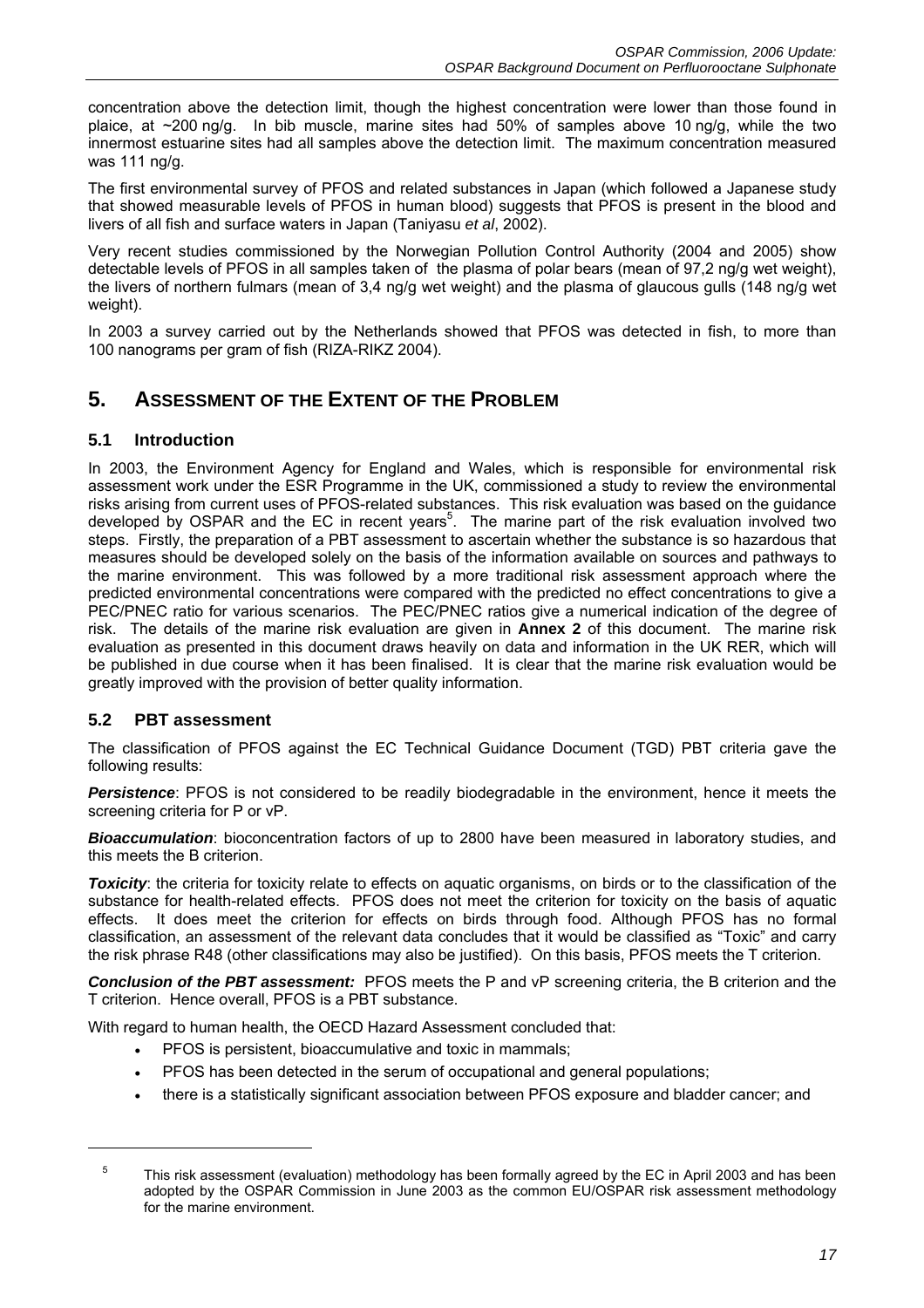• there appears to be an increased risk of episodes for neoplasms of the male reproductive system, the overall category of cancers and benign growths, and neoplasms of the gastrointestinal tract.

With regard to environmental effects, the OECD Hazard Assessment indicates that:

- PFOS is persistent and bioaccumulative;
- PFOS is highly toxic (acute) to honey bees and bioconcentrates in fish; and
- it has been detected in tissues of wild birds and fish, in surface water and sediment, in wastewater treatment plant effluent, sewage sludge and in landfill leachate.

In conclusion, PFOS meets the **PBT** criteria.

It has also been indicated that PFOS may meet the requirements for a Persistent Organic Pollutant (POP). In an exercise aimed at prioritising chemicals likely to fulfil the criteria for POPs set by the Stockholm Convention and the UNECE-LRTAP<sup>6</sup> Convention involving the Swedish National Chemicals Inspectorate (KemI) and the US EPA, PFOS was selected as probably fulfilling the PBT and L criteria (persistence, bioaccumulation, toxicity, and potential for long-range transport) (UNECE, 2002). Sweden has subsequently started an initiative under the Stockholm Convention to include PFOS on the POP list.

#### **5.3 PEC/PNEC ratios for the local marine risk evaluation**

The concentrations of PFOS in marine waters and in marine food chains have been calculated as part of the modelling for the UK RER (RPA & BRE, 2004). The values are included in the main evaluation report and are included in Annex 2 of this document. The PNEC for effects on marine aquatic organisms is 2,5 µg/l. The PNEC for effects through the food chain is 0,0167 mg/kg in food. The resulting PEC/PNEC ratios are presented in Tables 4 to 6.

| Use area              | <b>Scenario number</b> |              |           |                |           |           |                |  |  |
|-----------------------|------------------------|--------------|-----------|----------------|-----------|-----------|----------------|--|--|
|                       |                        | $\mathbf{2}$ | 3         | $\overline{4}$ | 5         | 6         | $\overline{7}$ |  |  |
| Chromium plating      | 0.002                  | 0.003        | 0,002     | 0,002          | 0,004     | 0.004     | 0,002          |  |  |
| Photography           | 0,006                  | 0,008        | 0,006     | 0,006          | 0,008     | 0,008     | 0,006          |  |  |
| formulation           | <b>NA</b>              | 0.003        | <b>NA</b> | <b>NA</b>      | <b>NA</b> | <b>NA</b> | <b>NA</b>      |  |  |
| - processing          |                        |              |           |                |           |           |                |  |  |
| Aviation              | 0.005                  | 0.006        | 0.005     | 0.005          | 0,006     | 0,006     | 0,004          |  |  |
| Fire fighting foams   | 5,4                    | 5,4          | 5,4       | 5,4            | 5,4       | <b>NA</b> | <b>NA</b>      |  |  |
| formulation           | 1,14                   | 1,14         | 1,14      | 1,14           | 1,14      | 1,14      | <b>NA</b>      |  |  |
| - Use A               | 2,28                   | 2,28         | 2,28      | 2,28           | 2,28      | 2,28      | <b>NA</b>      |  |  |
| - Use B               |                        |              |           |                |           |           |                |  |  |
| Photolithography      | <b>NA</b>              | 0,053        | NA        | NA             | <b>NA</b> | <b>NA</b> | <b>NA</b>      |  |  |
| Fabrics - application | <b>NA</b>              | 0.028        | <b>NA</b> | <b>NA</b>      | <b>NA</b> | <b>NA</b> | <b>NA</b>      |  |  |
| Paper treatment       | <b>NA</b>              | 3,4          | NA.       | <b>NA</b>      | <b>NA</b> | <b>NA</b> | <b>NA</b>      |  |  |
| Coatings              | <b>NA</b>              | 0,088        | NA        | NA             | <b>NA</b> | <b>NA</b> | <b>NA</b>      |  |  |
| Regional              | 0.002                  | 0.003        | 0,002     | 0.002          | 0.004     | 0,003     | 0.002          |  |  |

### **Table 4: Risk characterisation ratios for the marine aquatic compartment**

NA – local concentration not calculated for this use pattern in the particular scenario

<sup>6</sup> UNECE-LRTAP: United Nations Economic Commission for Europe - Long-range Trans-boundary Air Pollution Convention.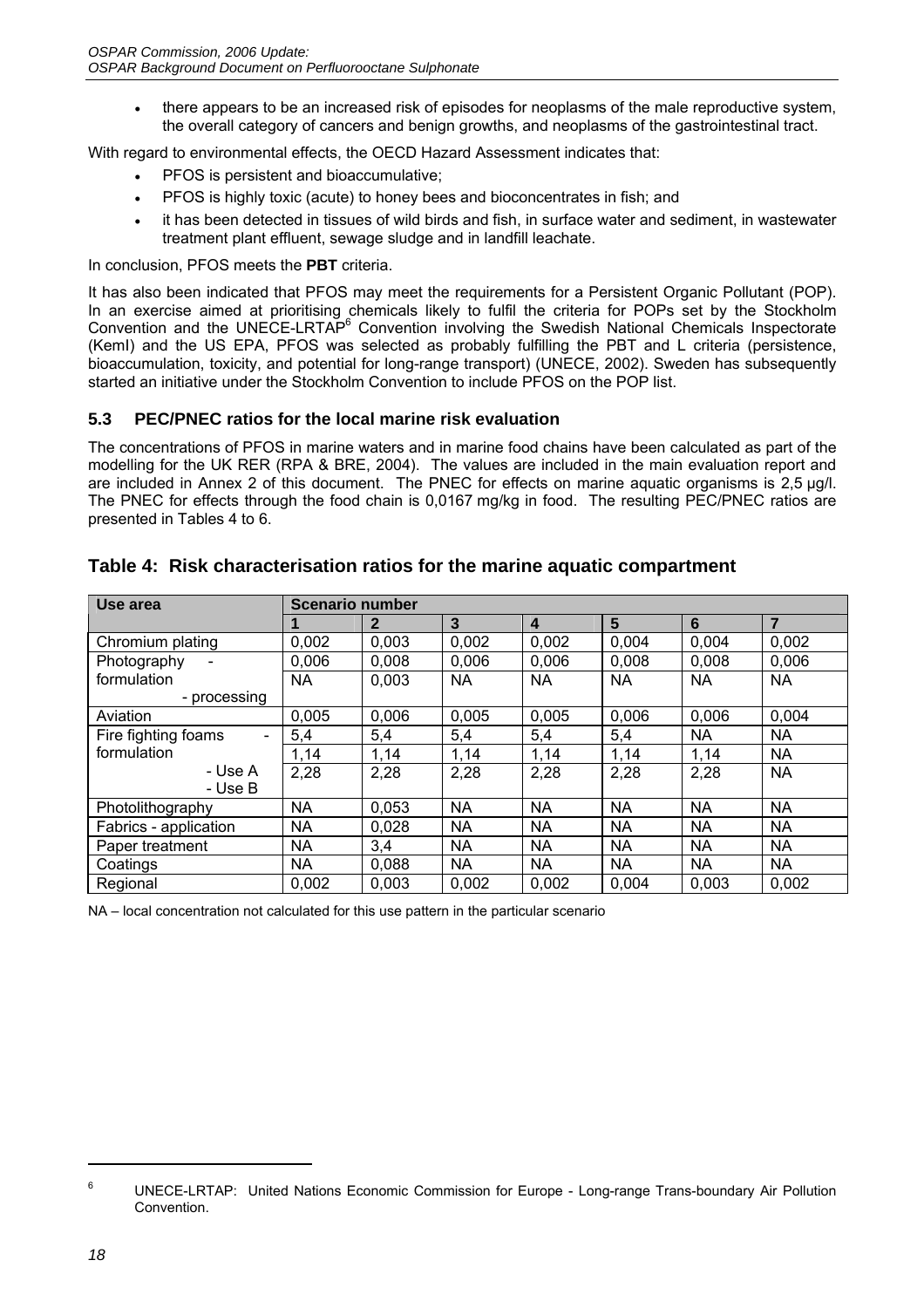| Use area                          | <b>Scenario number</b> |              |           |                         |                |           |                |
|-----------------------------------|------------------------|--------------|-----------|-------------------------|----------------|-----------|----------------|
|                                   |                        | $\mathbf{2}$ | 3         | $\overline{\mathbf{4}}$ | $5\phantom{1}$ | 6         | $\overline{7}$ |
| Chromium plating                  | 1,3                    | 2,59         | 1,6       | 1,51                    | 2,91           | 2,63      | 1,24           |
| Photography<br>- formulation      | 2,86                   | 4,06         | 3,17      | 3,07                    | 4,47           | 4,2       | 2,81           |
| - processing                      | NA                     | 2,5          | <b>NA</b> | <b>NA</b>               | <b>NA</b>      | <b>NA</b> | <b>NA</b>      |
| Aviation                          | 2,5                    | 3,53         | 2,81      | 2,71                    | 4,11           | 3,84      | 2,45           |
| Fire fighting foams - formulation | 1860                   | 1860         | 1860      | 1860                    | 1860           | <b>NA</b> | <b>NA</b>      |
| - Use A                           | 2,61                   | 3,8          | 2,91      | 2,82                    | 4,21           | 3,94      | <b>NA</b>      |
| - Use B                           | 3,92                   | 5,11         | 4,22      | 4,13                    | 5,52           | 5,25      | <b>NA</b>      |
| Photolithography                  | <b>NA</b>              | 23,2         | <b>NA</b> | <b>NA</b>               | <b>NA</b>      | <b>NA</b> | <b>NA</b>      |
| Fabrics - application             | <b>NA</b>              | 9,08         | <b>NA</b> | <b>NA</b>               | <b>NA</b>      | <b>NA</b> | <b>NA</b>      |
| Paper treatment                   | NA                     | 1170         | <b>NA</b> | <b>NA</b>               | <b>NA</b>      | <b>NA</b> | <b>NA</b>      |
| Coatings                          | <b>NA</b>              | 31,7         | <b>NA</b> | <b>NA</b>               | <b>NA</b>      | <b>NA</b> | <b>NA</b>      |
| Regional                          | 1,26                   | 2,46         | 1,56      | 1,50                    | 2,87           | 2,57      | 1,20           |

# **Table 5: Risk characterisation ratios for fish-eating bird or mammal (marine)**

NA – local concentration not calculated for this use pattern in the particular scenario

# **Table 6: Risk characterisation ratios for marine top predator**

| Use area                          | <b>Scenario number</b> |           |                |           |                         |           |           |                |
|-----------------------------------|------------------------|-----------|----------------|-----------|-------------------------|-----------|-----------|----------------|
|                                   |                        |           | $\overline{2}$ | 3         | $\overline{\mathbf{4}}$ | 5         | 6         | $\overline{7}$ |
| Chromium plating                  |                        | 2,59      | 5,03           | 3,2       | 3,01                    | 5,81      | 5,27      | 2,48           |
| Photography                       | - formulation          | 3,22      | 5,61           | 3,83      | 3,64                    | 6,44      | 5,89      | 3,11           |
|                                   | - processing           | <b>NA</b> | 4,99           | <b>NA</b> | <b>NA</b>               | <b>NA</b> | <b>NA</b> | <b>NA</b>      |
| Aviation                          |                        | 3,08      | 5,4            | 3,68      | 3,5                     | 6,29      | 5,75      | 2,97           |
| Fire fighting foams - formulation |                        | 747       | 749            | 748       | 747                     | 750       | <b>NA</b> | <b>NA</b>      |
|                                   | - Use A                | 3,12      | 5,51           | 3,72      | 3,54                    | 6,33      | 5,79      | <b>NA</b>      |
|                                   | - Use B                | 3,64      | 6,03           | 4,25      | 4,06                    | 6,86      | 6,31      | <b>NA</b>      |
| Photolithography                  |                        | <b>NA</b> | 13,3           | <b>NA</b> | <b>NA</b>               | <b>NA</b> | <b>NA</b> | <b>NA</b>      |
| Fabrics - application             |                        | <b>NA</b> | 7,61           | <b>NA</b> | <b>NA</b>               | <b>NA</b> | <b>NA</b> | <b>NA</b>      |
| Paper treatment                   |                        | <b>NA</b> | 474            | <b>NA</b> | <b>NA</b>               | <b>NA</b> | <b>NA</b> | <b>NA</b>      |
| Coatings                          |                        | <b>NA</b> | 16,6           | <b>NA</b> | <b>NA</b>               | <b>NA</b> | <b>NA</b> | <b>NA</b>      |
| Regional                          |                        | 2,57      | 4,91           | 3,11      | 2,99                    | 5,75      | 5,15      | 2,46           |

NA – local concentration not calculated for this use pattern in the particular scenario

### **5.4 Conclusions of the risk evaluation for the marine compartment**

The risk evaluation for the marine compartment<sup>7</sup> indicates that the major area of concern is for secondary poisoning. All of the use patterns considered in the evaluation lead to a risk for secondary poisoning in the relevant scenarios, for the freshwater, marine predator and marine top predator endpoints. This is true of the uses releasing only small amounts overall, such as photography and aviation, as well as for the uses with larger emissions. Calculations for each of the uses considered to be continuing, carried out individually and not shown in this evaluation, indicate that four (chromium plating, photography (formulation), aviation and photolithography) could lead to a risk based on the assumptions made in this evaluation (and assuming instant conversion of PFOS-substance to PFOS where relevant).

The only use pattern not leading to a risk is the use in photography (developing). Risks are indicated at the regional level for secondary poisoning through the freshwater and marine food chains for all scenarios considered.

There are a number of areas of uncertainty associated with the risk evaluation. These include the appropriate property values for the PFOS-substances, and in particular the rate of degradation in the environment and the degree to which PFOS is produced through this. The effects of a number of different

<sup>7</sup> This risk assessment (evaluation) methodology has been formally agreed by the EC in April 2003 and has been adopted by the OSPAR Commission in June 2003 as the common EU/OSPAR risk assessment methodology for the marine environment.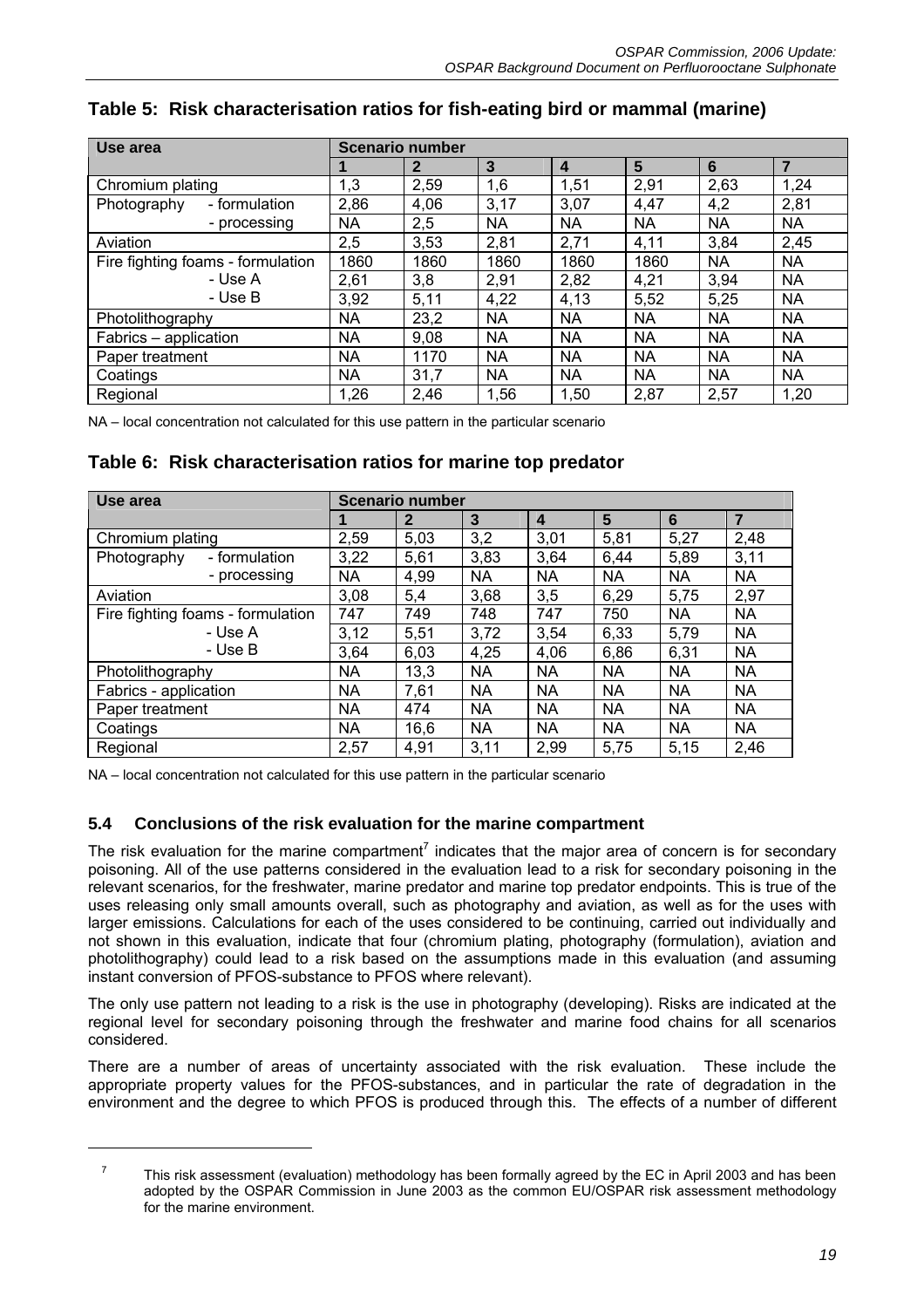assumptions about these issues on the evaluation have been examined in the UK RER. For the majority of cases, the identified use areas still indicate a potential risk through food chain exposures. It is also noted that concentrations of PFOS above the PNEC for secondary poisoning have been measured in aquatic biota in some locations.

The PNEC value for this endpoint is derived from a two-year feeding study, and is not likely to be changed by further tests. An alternative interpretation of the mammalian toxicity data proposed during consultation on the draft UK RER would give a higher PNEC of 0,067 mg/kg in food. Using this PNEC, most of the use areas would have a ratio above one for at least one of the scenarios, although there would be no ratios above one for the marine food chains for Scenario 7. The bioconcentration factor for fish comes from valid measurements, and PFOS has been measured in fish. The biomagnification factor used in the calculations, a value of two, is the default value from the Technical Guidance Document, and so could be revised through measurement, but reducing this to a factor of one would not remove the concerns in most cases. The main scope for revising the evaluation would appear to be through better estimates of emissions.

There are also indications of risk for the aquatic compartments for direct effects on organisms. These relate mostly to the fire fighting foams, where releases on use may be sufficient to cause concern. It should be recognised that the assumptions leading to the amounts released are necessarily arbitrary, as real fires may be of very different scales. Although the scenarios were developed for the terrestrial environment, they could be taken as indicative of possible releases in offshore situations (on installations or as fire fighting systems on ships) in the first instance. The calculation for the formulation of the foams also shows a risk, but the exposure estimate is based on defaults and on a site which no longer uses PFOS-related substances.

Recently, the Scientific Committee on Health and Environmental Risks (SCHER) issued a report (SCHER 47/05) on the risk reduction study prepared by the UK on PFOS. The report makes a number of scientific criticisms in particular the derivation of PECs and the modeling used to determine the secondary poisoning risk. These views are currently being studied by the UK. However, from the OSPAR perspective, the crucial factor for deciding whether risk management is justified is the fact that PFOS has been clearly identified as a PBT substance (Sweden have further proposed that it meets the criteria for a POP laid down under the Stockholm Convention). The OSPAR/EC joint work on marine risk assessment, which has now been incorporated into the EC Technical Guidance Document concluded that for a PBT substance, the assessment requires only the identification of emissions, losses etc, and that risk management is required to achieve cessation of such emissions, discharges and losses. The SCHER Report supports the view that PFOS is a POP.

# **6. ACHIEVING THE DESIRED REDUCTIONS**

# **6.1 OSPAR targets**

The OSPAR Strategy with regard to Hazardous Substances sets out that the OSPAR objective with regard to hazardous substances is "*to prevent pollution of the maritime area by continuing to reduce discharges, emissions and losses of hazardous substances, with the ultimate aim of achieving concentrations in the marine environment near background values for naturally occurring substances and close to zero for manmade synthetic substances*."

The timeframe given in the Strategy states that

"*every endeavour will be made to move towards the target of cessation of discharges, emissions and losses of hazardous substances of concern by the year 2020*."

As PFOS meets the PBT assessment in the EC Technical Guidance Document, PFOS may pose a risk to the marine environment, and it is therefore imperative from OSPAR's point of view that appropriate actions, commensurate with the estimated risks, and taking account of the uncertainties in their estimation, should be taken to achieve the 2020 cessation target.

# **6.2 OSPAR's role in achieving the desired targets**

In order to meet the targets specified in the OSPAR objective and timeframe, it will be necessary to:

- assess the need for reductions and the practicability of such reductions from the various existing sources;
- review existing regulations and controls in all Contracting Parties in the light of the need and practicability of reductions;
- determine which organisation(s) is responsible for and/or best placed for carrying out assessments and/or implementing controls;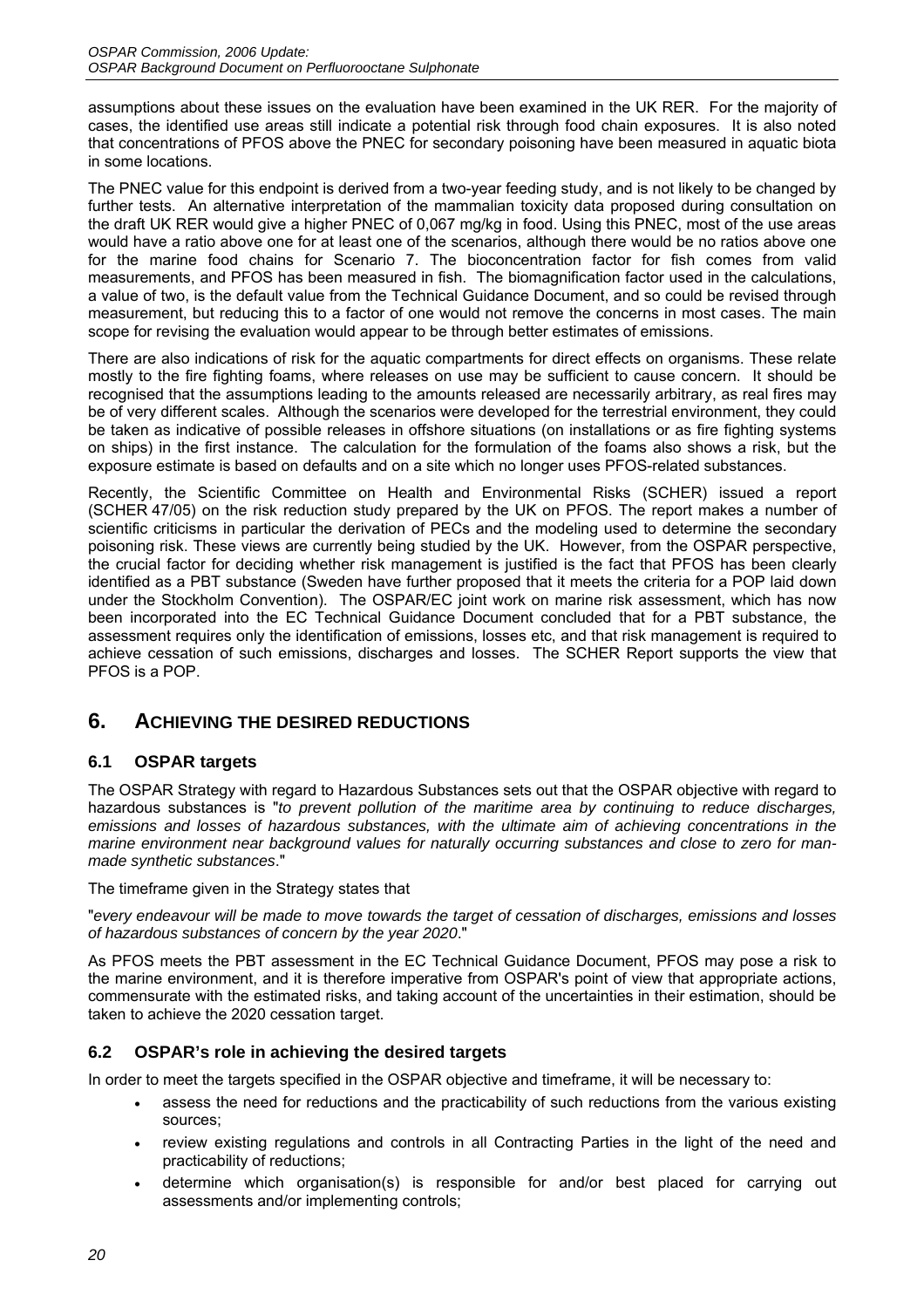- inform the relevant organisation(s) (if OSPAR sees fit) of the OSPAR Ministerial commitments with regard to hazardous substances and the need for action to address OSPAR concerns;
- set up mechanisms for monitoring compliance with measures adopted in the relevant forums; and
- set up mechanisms to monitor inputs to and concentrations in the marine environment and biota to monitor reductions, where this should take consideration of the potential long range transport issues associated with the substance, historical use and the potential for there to be an increase in levels in the short term.

For a number of the sources of PFOS, OSPAR may not be the most appropriate international body to instigate further controls or to assess whether controls and monitoring are practicable or necessary. As such, setting and achieving the desired reduction targets will need to be carried out through close cooperation with other international forums.

# **7. IDENTIFICATION OF POSSIBLE MEASURES**

### **7.1 Review of Existing OSPAR, EU and National Activities and Measures**

#### *7.1.1 Ongoing Activities in OSPAR*

At a ministerial meeting of the Contracting Parties to the OSPAR Convention in Sintra in 1998, it was agreed that man-made hazardous substances should not occur in the marine environment and that naturally occurring hazardous substances should not exceed natural background concentrations. To this end, it was agreed to make every endeavour to move towards the target of cessation of discharges, emissions and losses of hazardous substances that could reach the marine environment by the year 2020 (OSPAR, 1998).

Within the framework of the above strategy on hazardous substances, perfluorinated compounds have been under consideration by OSPAR. A considerable amount of data has been generated that show that PFOS meets the OSPAR selection criteria as a hazardous substance. Following a number of earlier meetings of the Hazardous Substances Committee at The Hague on PFOS, the UK and Sweden in April 2003 presented a proposal on the best way to proceed with the prioritisation of PFOS type substances together and how to establish fact sheets for produced and marketed substances.

The approach, suggested by the UK and Sweden, is based on prioritising PFOS itself rather than identifying all PFOS precursors on the market and adding them to the OSPAR List of Substances of Possible Concern and to the OSPAR List of Chemicals for Priority Action. This latter alternative would entail considerably more effort and time in order to identify all such PFOS precursors on the market (OSPAR, 2003).

Under the proposed prioritisation, in achieving a cessation in discharges, emissions and losses would require a consideration of all emissions that can give rise to PFOS, including not only all PFOS-related substances currently on the market, but also substances not yet in widespread use, that may act as replacements and which eventually give rise to  $PFOS<sup>8</sup>$ .

An associated fact sheet could also be developed for PFOS-related substances on fully reviewed data available in the OECD Hazard Assessment (OSPAR, 2003).

Taking into account the OECD Hazard Assessment of PFOS and the US EPA Hazard Assessment of PFOA, the UK recommended (OSPAR, 2002) the following grouping of perfluorinated substances:

- **perfluorooctanyl sulphonamide and sulphonyl compounds and derivates (PFOS type)**: all PFOS-related substances should be added to the OSPAR List of Substances of Possible Concern and the OSPAR List of Chemicals for Priority Action;
- **other perfluoroalkyl sulphonamide and sulphonyl compounds and derivates**: perfluoroalkyl sulphonyl based substances should be added to the OSPAR List of Substances of Possible Concern, and discussions with industry initiated to determine whether they should be added to a future priority list;
- **perfluorooctanoic acid and salts**: this group should not be added to OSPAR List of Substances of Possible Concern at this stage, but should be revisited when the full dataset is available from the further testing programme;

 8

Note that a similar approach is followed for other chemicals such as nonylphenols where measures have been introduced for control of emissions of nonylphenol ethoxylates in order to reduce the levels of nonylphenol (see Directive 2003/53/EC OJ L 178 of 17.7.2003, p. 24-27).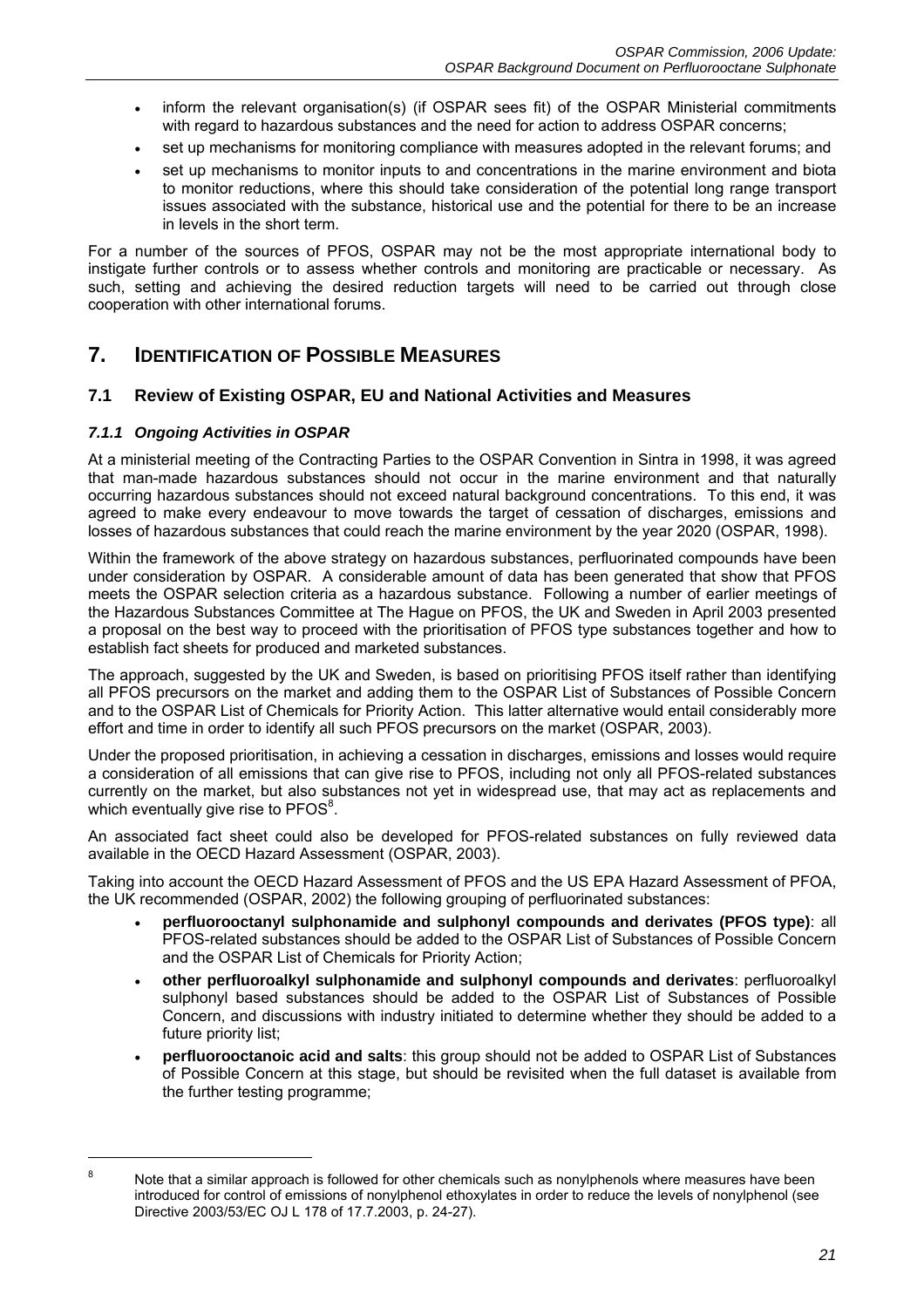- **other perfluorocarboxylic acids**: this group should not be added to the OSPAR List of Substances of Possible Concern at this stage, but should be revisited when the full dataset is available from the further testing programme on PFOA;
- **perfluoroalkanes**: the substances identified in Table 7 should be added to the OSPAR List of Substances of Possible Concern but should not be prioritised at this stage. Further data/testing should be sought from industry to better characterise their hazardous properties; and
- **perfluoroalkane iodides**: the substances in Table 7 should be added to the OSPAR List of Substances of Possible Concern but should not be prioritised at this stage. Further data/testing should be sought from industry to better characterise their hazardous properties.

The expert group (IGE)**<sup>9</sup>** identified seventeen substances that potentially met the OSPAR criteria for possible concern based on QSARs predictions. Although a large number of perfluoro substances exist, these seventeen were selected because they had been reported on IUCLID and thus were assumed to be supplied at greater than 10 tonnes/annum. These substances have acted as a starting point for consideration of the appropriate groupings outlined above.

Table 7 shows the list of perfluorinated chemicals which are either medium production volume (mpv) chemicals, on IUCLID and/or on the OSPAR List of Chemicals of Possible Concern as presented by the UK (OSPAR 2003). Note that the substances have been clustered according to chemical structure rather than on the basis of ascending CAS number.

| <b>CAS</b><br><b>Number</b> | Name of Compound                                                                                             |  |  |  |  |  |  |
|-----------------------------|--------------------------------------------------------------------------------------------------------------|--|--|--|--|--|--|
|                             | Perfluorinated Octanyl Sulphonyl Compounds and Derivates (PFOS Type)                                         |  |  |  |  |  |  |
| 1691-99-2                   | 1-Octanesulphonamide, N-ethyl-heptadecafluoro-N-(2-hydroxyethyl)- *                                          |  |  |  |  |  |  |
| 13417-01-1                  | 1-Octanesulphonamide, N-[3-(dimethylamino)propyl]-heptadeca fluoro                                           |  |  |  |  |  |  |
| 25268-77-3                  | 2-Propenoic acid, 2-[[(heptadecafluorooctyl) sulphonyl]methylamino] ethyl ester                              |  |  |  |  |  |  |
| 67969-69-1                  | 1-Octanesulphonamide, N-ethyl-heptadecafluoro-N-[2-(phosphonooxy)ethyl]-<br>ldiammonium salt *               |  |  |  |  |  |  |
| 2991-51-7                   | Glycine, N-ethyl-N-[(heptadecafluorooctyl)sulphonyl]-, potassium salt *                                      |  |  |  |  |  |  |
| 2795-39-3                   | 1-Octanesulphonic acid,-heptadecafluoro-, potassium salt                                                     |  |  |  |  |  |  |
|                             | <b>Perfluorinated Alkyl Sulphonyl Compound and Derivates</b>                                                 |  |  |  |  |  |  |
| 375-72-4                    | 1-Butanesulphonyl fluoride, -nonafluoro- *                                                                   |  |  |  |  |  |  |
| l423-50-7                   | 1-Hexanesulphonyl fluoride, -tridecafluoro-*                                                                 |  |  |  |  |  |  |
|                             | <b>Perfluorooctanoic Acids and Salts</b>                                                                     |  |  |  |  |  |  |
| 335-67-1                    | Octanoic acid, pentadecafluoro-                                                                              |  |  |  |  |  |  |
| 3825-26-1                   | Octanoic acid, pentadecafluoro-, ammonium salt *                                                             |  |  |  |  |  |  |
|                             | <b>Perfluorinated Acids and Salts</b>                                                                        |  |  |  |  |  |  |
| 6130-43-4                   | Heptanoic acid, tridecafluoro-, ammonium salt                                                                |  |  |  |  |  |  |
| 16517-11-6                  | Perfluorooctadecanoic acid                                                                                   |  |  |  |  |  |  |
| 67905-19-5                  | Perfluorohexadecanoic acid                                                                                   |  |  |  |  |  |  |
| 335-95-5                    | Perfluorooctanoic acid sodium salt                                                                           |  |  |  |  |  |  |
| 375-95-1                    | Perfluorononan-1-oic acid                                                                                    |  |  |  |  |  |  |
| 3658-57-9                   | 7-(chlorodifluoromethyl)-2,2,3,3,4,4,5,5,6,6,7,8,8,8-tetradecafluoro-,<br>Octanoic<br>acid.<br>ammonium salt |  |  |  |  |  |  |

# **Table 7: List of perfluorinated chemicals which are either MPV chemicals, on IUCLID and/or on the OSPAR list of chemicals of possible concern**

<sup>&</sup>lt;sup>9</sup> The former Working Group on Priority Substances (SPS) convened an intersessional correspondence group called Informal Group of DYNAMEC (Dynamic Selection and Prioritisation Mechanism for Hazardous Substances) Experts (IGE).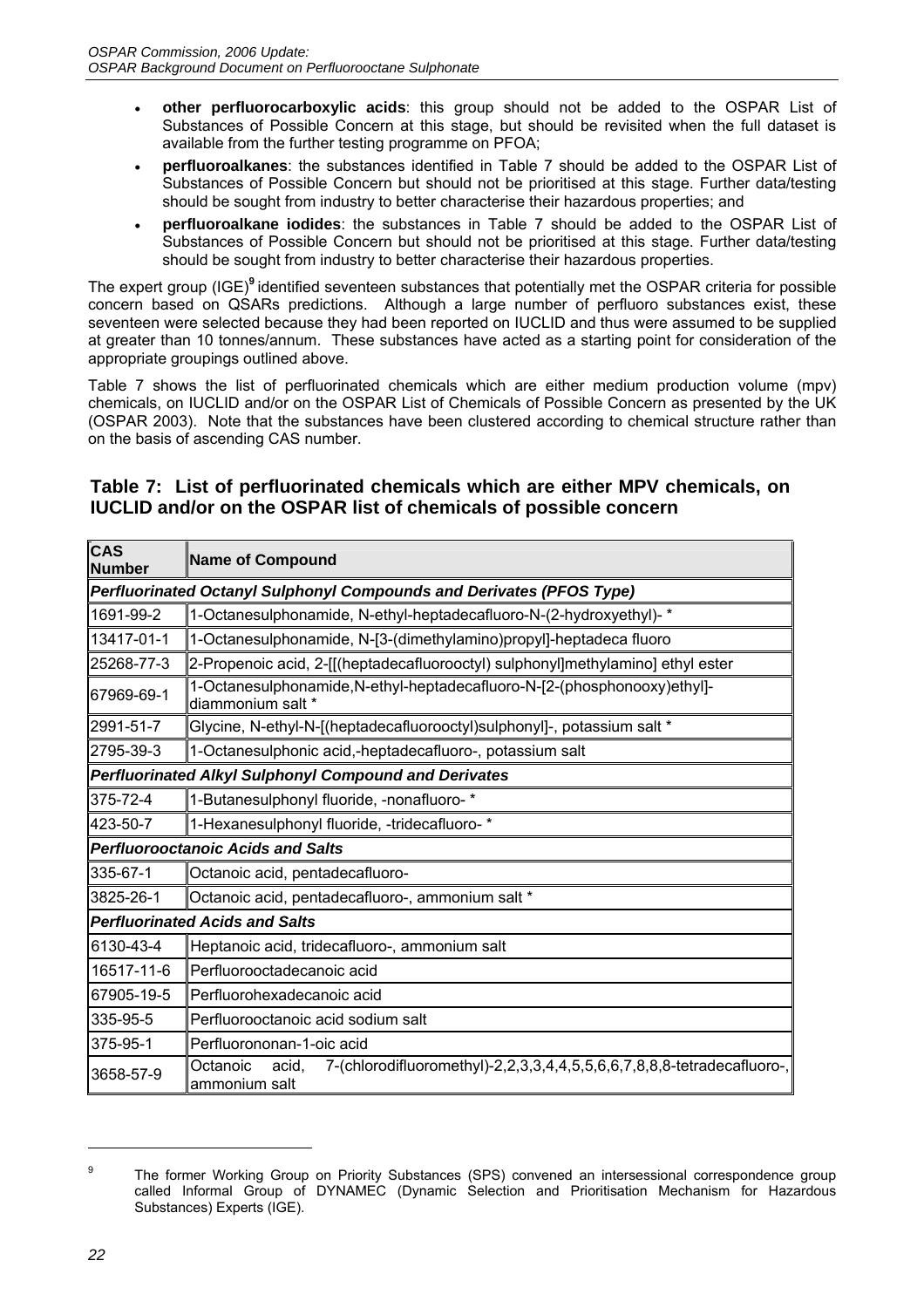| 3658-62-6                                                                                                                                                                           | 2,2,3,3,4,4,5,5,6,6,7,8,8,8-tetradecafluoro-7-(trifluoromethyl)-,<br>Octanoic<br>acid,<br>ammonium salt            |  |  |  |  |
|-------------------------------------------------------------------------------------------------------------------------------------------------------------------------------------|--------------------------------------------------------------------------------------------------------------------|--|--|--|--|
| 3658-63-7                                                                                                                                                                           | 2,2,3,3,4,4,5,5,6,6,7,7,8,8,9,10,10,10-octadecafluoro-9-<br>Decanoic<br>acid,<br>(trifluoromethyl)-, ammonium salt |  |  |  |  |
| 3825-26-1                                                                                                                                                                           | Perfluorooctanoic acid ammonium salt                                                                               |  |  |  |  |
| 15899-31-7                                                                                                                                                                          | Octanoic acid, 2,2,3,3,4,4,5,5,6,6,7,8,8,8-tetradecafluoro-7-(trifluoromethyl)-                                    |  |  |  |  |
| 16486-94-5                                                                                                                                                                          | Decanoic acid, octadecafluoro-9-(trifluoromethyl)-                                                                 |  |  |  |  |
| 307-55-1                                                                                                                                                                            | Perfluorododecanoic acid                                                                                           |  |  |  |  |
| 16486-96-7                                                                                                                                                                          | Dodecanoic acid, docosafluoro-11-(trifluoromethyl)-                                                                |  |  |  |  |
| 376-06-7                                                                                                                                                                            | Perfluorotetradecanoic acid                                                                                        |  |  |  |  |
| <b>Perfluorinated Alkanes</b>                                                                                                                                                       |                                                                                                                    |  |  |  |  |
| 678-26-2                                                                                                                                                                            | Pentane, dodecafluoro-                                                                                             |  |  |  |  |
| 355-42-0                                                                                                                                                                            | Hexane, tetradecafluoro-*                                                                                          |  |  |  |  |
| 335-57-9                                                                                                                                                                            | Heptane, hexadecafluoro-**                                                                                         |  |  |  |  |
| 307-34-6                                                                                                                                                                            | Octane, octadecafluoro-                                                                                            |  |  |  |  |
| 335-36-4                                                                                                                                                                            | Furan, 2,2,3,3,4,4,5-heptafluorotetrahydro-5-(nonafluorobutyl)-                                                    |  |  |  |  |
| Perfluorinated Alkanes with Single lodide Group                                                                                                                                     |                                                                                                                    |  |  |  |  |
| 355-43-1                                                                                                                                                                            | Hexane, -tridecafluoro-6-iodo-**                                                                                   |  |  |  |  |
| 507-63-1                                                                                                                                                                            | Octane,-heptadecafluoro-8-iodo-                                                                                    |  |  |  |  |
| Source: OSPAR (2003)<br>* Substances listed on the draft List of Substances of Possible Concern<br>** Substances flagged for inclusion in the OSPAR List of Priority Chemicals 2002 |                                                                                                                    |  |  |  |  |

In the light of the discussions mentioned above, perfluorooctanyl sulphonic acid and its salts (PFOS) was added to the OSPAR List of Chemicals for Priority Action at OSPAR 2003.

### *7.1.2 Ongoing activities within the EU*

There is currently no legislation on the use of PFOS-related substances in the EU that is directly relevant to their (potential) environmental and/or human health effects.

Most PFOS-related substances are not present in Annex I of the Dangerous Substances Directive 67/548/EEC (Danish EPA, 2001-2). A search of Annex I of the Directive for the 96 PFOS compounds listed in Annex 1 of this report has confirmed that none of them are included.

Some EU legislation which generally applies to the release of substances to the environment is, in theory, relevant to the release of PFOS to the environment from some sources (for instance, the IPPC Directive 96/61/EC includes fluorine and its compounds in the indicative list of the main polluting substances to be taken into account if they are relevant for fixing emission limit values (Annex III to the Directive)).

The UK RER on PFOS has been put forward in the EC Existing Substances framework, and comments have been received from interested Member States. It is likely that when the UK notifies the EC of its intended controls, this will initiate a process to put in place marketing and use controls for PFOS in 2005.

#### *7.1.3 National Initiatives within some Contracting Parties*

A number of OSPAR Contracting Parties have undertaken studies examining use of PFOS and/or the wide group of PFAS substances. These Contracting Parties include Denmark, the Netherlands, Sweden and the UK.

While PFOS and related substances are not prioritised under the EU Existing Substances Regulations (ESR), the UK has completed the development of a risk reduction strategy following the processes and guidance of ESR. This has concluded that new regulation would be required to provide adequate controls. At present, the UK is considering and consulting on restrictions on the marketing and use of PFOS-related substances. It is currently proposed that there would be immediate restrictions on:

- all known historical applications (including carpets; leather/apparel; textiles/upholstery; paper and packaging; coatings and coating additives; industrial and household cleaning products; and pesticides and insecticides); and
- use in semiconductor developer applications (where above 0,1% by critical mass).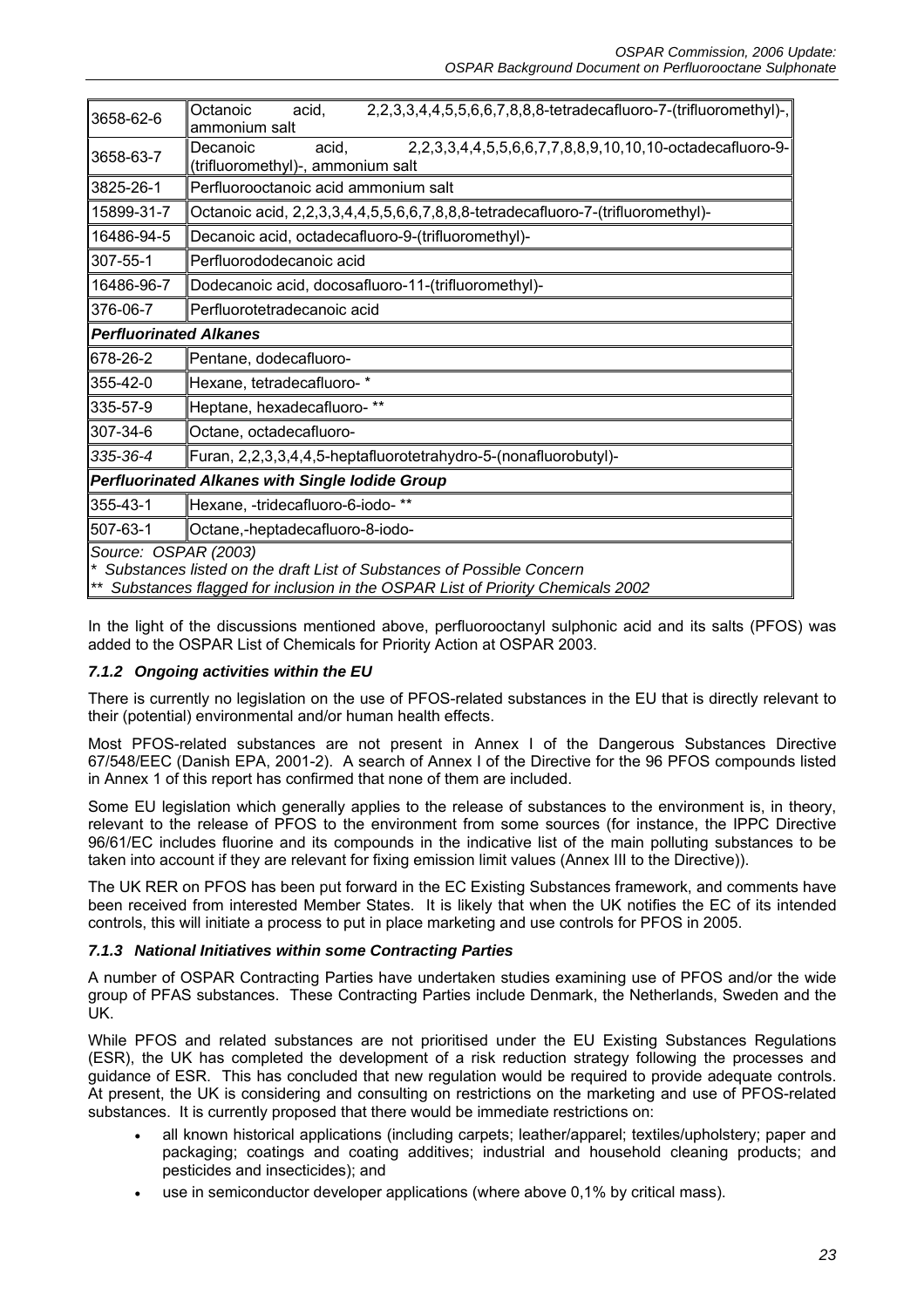In addition, delayed cessation in use is proposed for the following applications with conditional derogations applying:

- use of PFOS-related substances in Chromium Plating Applications;
- Remaining PFOS-related Stocks of Fire Fighting Foams;
- Aviation, Photographic, Photolithography and Semiconductor (except Developer) Applications.

Information received from the National Chemicals Inspectorate (KemI) indicates that they are in contact with trade associations and industry representatives as regards the current uses of PFOS-related substances, the possible alternatives to PFOS-related substances in these applications and the consequences of phasing out the use of the PFOS-related substances in these applications.

### **7.2 Alternatives**

One of the guiding principles of the OSPAR Hazardous Substances Strategy is the principle of substitution.

The issue of substitution with less hazardous alternatives has been a significant consideration in the UK assessment, particularly as regards fire fighting foams where PFOS has already been substituted with telomer fluorine surfactant-based foams but where there exist fluorine free alternatives.

The alternatives available for the metal plating sector are:

- A move away from the use of Chromium V1 to Chromium 111 (decorative plating only);
- The use of local exhaust ventilation;
- $\bullet$  Increased freeboard<sup>10</sup>;
- The use of other surfactants.

As regards fire fighting foams, the UK study found that 95% of the substitute foams currently available in the UK are based on telomer technology with an environmental endpoint of perfluorocarboxylates and telomer sulphonates. The study concluded that, whilst this would represent an existing and technically feasible substitution, it may provide only an uncertain reduction in environmental risks compared to PFOS-related foams. As such, convincing evidence will need to be provided of their low potential for long-term effects before a realistic assessment of any reduced risk can be made. In addition, further data in relation to both acute and chronic toxicity are required for the fluorine-free foams that are gradually becoming more available.

In the photographic sector, efforts to substitute PFOS-related substances have resulted in a reduction of 83% in the total amount of PFOS-related substances used in imaging products since 2000. The industry however notes that some of the alternatives that have successfully replaced uses of PFOS-related substances are telomer products that are currently under review in the US. There are currently no alternatives to PFOS-related substances in the following (although work is ongoing to identify substitutes):

- surfactants for mixtures used in coatings applied to films, papers, and printing plates;
- electrostatic charge control agents for mixtures used in coatings applied to films, papers, and printing plates;
- friction control and dirt repellent agents for mixtures used in coatings applied to films, papers, and printing plates; and
- adhesion control agents for mixtures used in coatings.

For semiconductor applications, the only substitutes for PFOS-related substances that are currently available for the on-going applications are for developer applications (although no details of the identity of these was provided to the UK study. There are currently no known substitutes for two applications within photolithography:

- anti-reflective coatings (ARCs top and bottom); and
- photoresists (although alternative processes are in the early stages of development which may mean that PFOS-related substances are not required).

As regards safety critical applications in aviation hydraulic fluids, there are no current alternatives to the PFOS-related substances currently being used in hydraulic fluids for aircraft systems. There is also no known alternative chemistry which will provide adequate protection to the relevant aircraft systems.

 $10$  Freeboard is the distance between the surface of the solution and the top of the bath.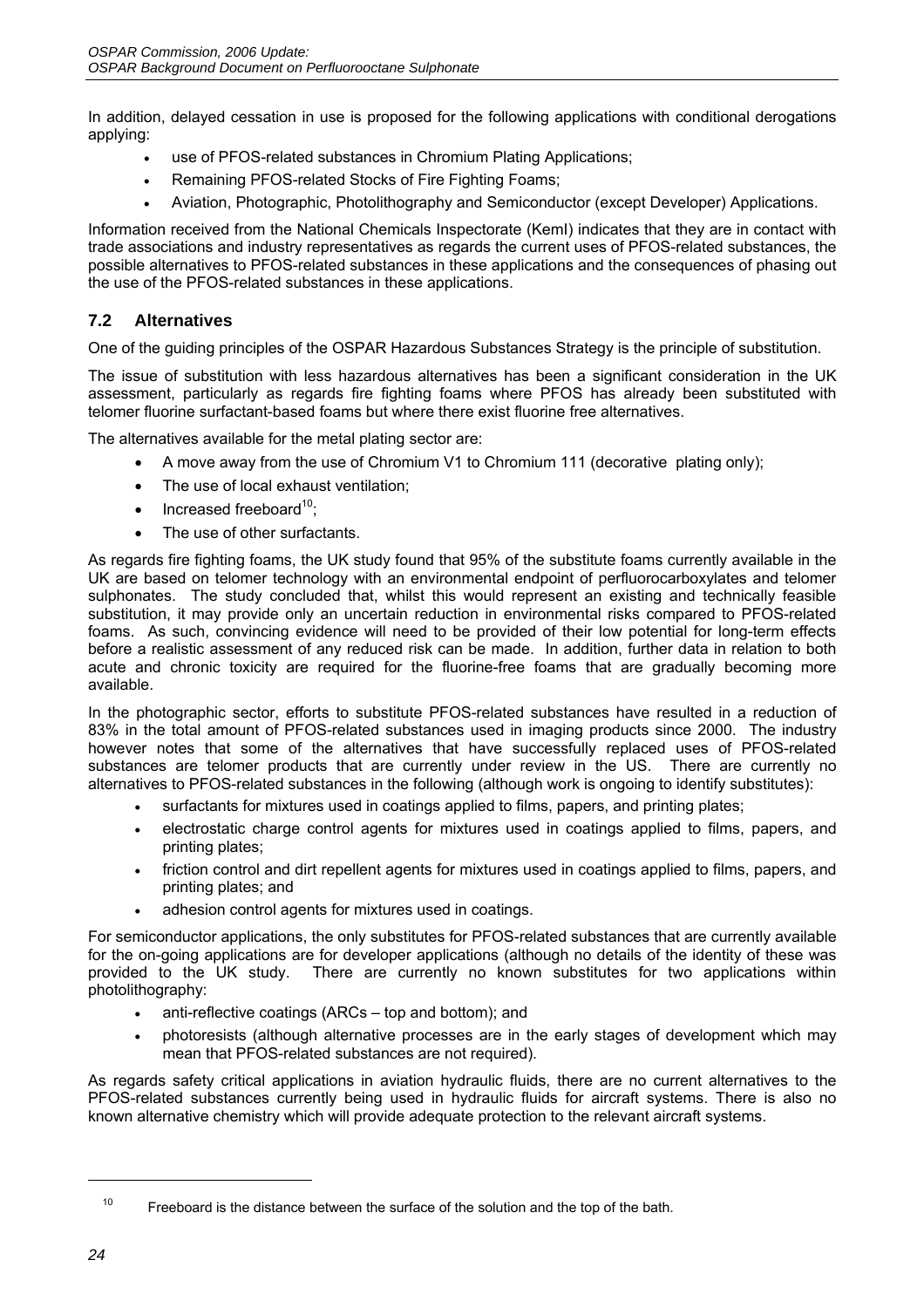# **8. CHOICE FOR ACTIONS**

# **8.1 Introduction**

A number of studies have identified risks associated with the continuing use of PFOS. These include work done by individual national OSPAR Contracting Parties, such as the UK, and also assessments of hazard and risk undertaken by outside bodies, such as OECD and the US Environmental Protection Agency (EPA). The work done in the UK to develop a risk-reduction strategy on the basis of risk assessment has explicitly identified risks and potential actions.

From these studies a number of actions appear justified and necessary.

# **8.2 Action in the EC**

*Consideration of measures to reduce risks at EU level*. The UK has presented its proposals for possible unilateral action to the European Commission under the Technical Standards Directive (98/34/EC). The European Commission has informed the UK that it has suspended the proposed initiative, since the EC intends to take action on PFOS at Community level.

- OSPAR Contracting Parties should take steps to establish contact with representatives of industries using PFOS-related substances as a means of establishing status and use and options for reduction within their own territories; and
- OSPAR Contracting Parties that are also EU Member States should support the concept of EUlevel controls and prepare dossiers on use and the practicability of reduction.

To support these processes and ensure that the information in this Background Document and the conclusions reached by OSPAR are generally taken into account in the approach of the European Community:

• OSPAR should communicate this Background Document to the European Commission.

OSPAR Contracting Parties which are not parties to the EC or the EEA should pursue parallel national controls.

# **8.3 Action within OSPAR**

In view of the clearly established process for establishing marketing and use controls in the EC referred to above, a key activity for OSPAR is to support this process and to encourage any activities to reduce the risks associated with PFOS, including the substitution of PFOS with safer substitutes which pose less risk. In this context, Contracting Parties should encourage efforts to develop and test existing and future substitutes for PFOS in current uses.

In recognition of the uncertainties present in any assessment of risks:

• relevant industries should be invited to work with Contracting Parties to improve estimates of emissions where appropriate and, if necessary, the estimation of PNEC values to ensure the most effective risk reduction measures are adopted.

OSPAR should review current and future proposals made by individual Contracting Parties and international bodies (such as the EU) to check that the needs identified by this OSPAR Background Document will be met, and to identify any additional action that may be required on the part of these Parties.

OSPAR should also consider whether a monitoring programme should be set up to track the progress towards the cessation of discharges, emissions and losses of PFOS.

### **8.4 Action in other forums**

To ensure that the information in this Background Document can be considered in the context of other international agreements which deal with hazardous substances, and with which Contracting Parties are associated.

• OSPAR should send copies of this Background Document to the appropriate bodies dealing with those agreements and invite Contracting Parties who are parties both to OSPAR and those other agreements to promote action to take account of this Background Document by those other international bodies in a consistent manner.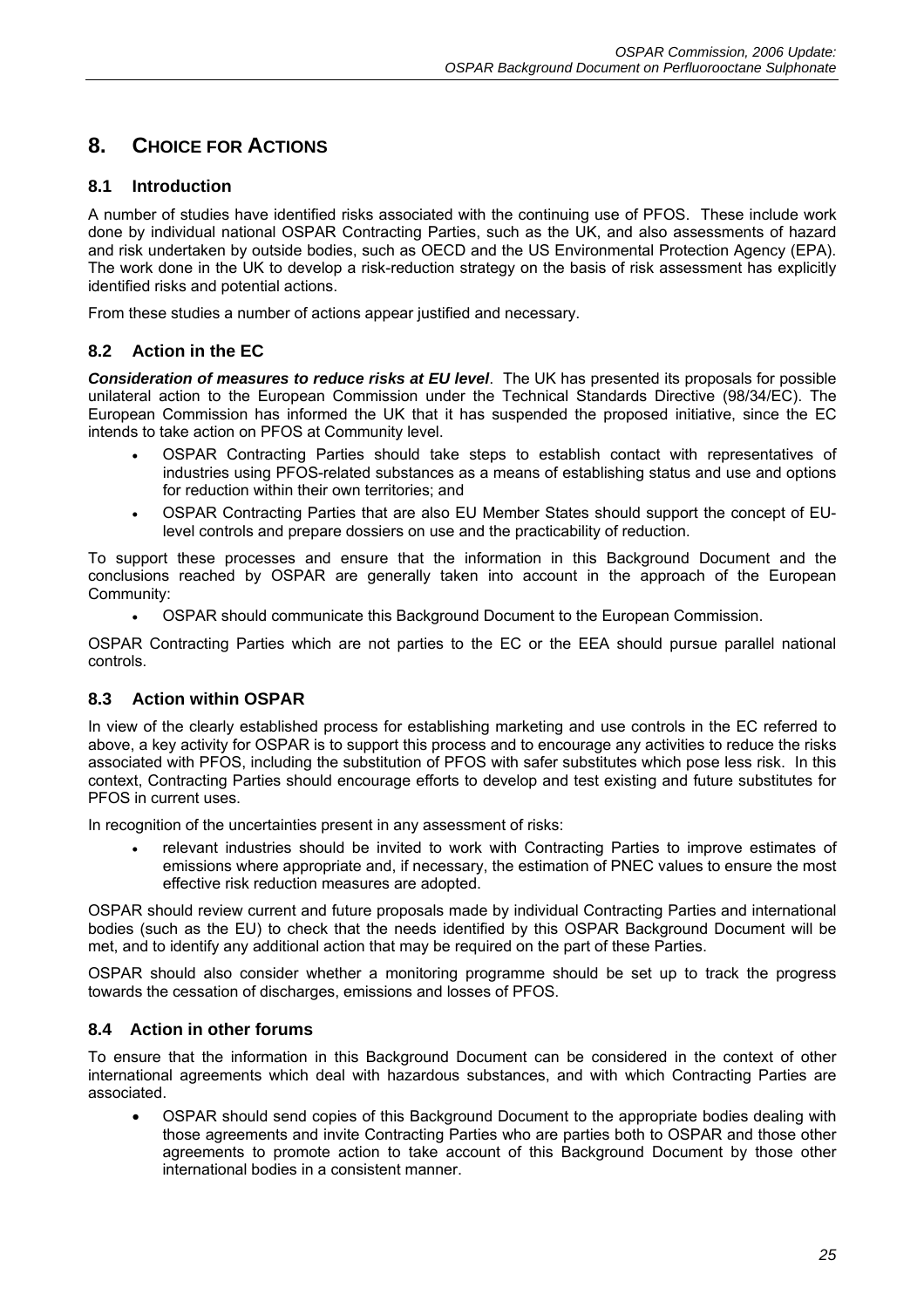# **9. REFERENCES**

3M (2003) Environmental and Health Assessment of Perfluorooctane Sulfonic Acid and its Salts. Prepared by 3M Company, with J Moore (Hollyhouse Inc.), J Rodericks and D Turnbull (Environ Corp.) and W Warren-Hicks and Colleagues (The Cadmus Group, Inc.). August 2003.

Hoff, PT, Van Dongen, W, Esmans, EL, Blust, R and De Coen, WM (2003). Evaluation of the toxicological effects of perfluorooctane sulfonic acid in the common carp (Cyprinus carpio). Aquatic Toxicol., **62**, 349-359.

Kannan, K and Giesy, JP (2002). Global distribution and bioaccumulation of perfluorinated hydrocarbons. Organohalogen Compounds, **59**, 267-270.

Martin, JW, Smithwick, MM, Braune, BM, Hoekstra, PF, Muir, DCG and Mabury, SA (2004). Identification of long chain perfluorinated acids in biota from the Canadian arctic. Environ. Sci. Technol., **38**, 373-380.

RPA & BRE (2004): Draft Environmental Risk Evaluation Report: Perfluorooctane Sulphonate (PFOS), Report prepared for the National Centre for Ecotoxicology and Hazardous Substances, Environment Agency, May 2004.

Saito, N, Sasaki, K, Nakatome, K, Harada, K, Yoshinga, T and Koizumi, A (2003). Perfluorooctane sulfonate concentrations in surface water in Japan. Arch. Environ. Contam. Toxicol., **45**, 149-158.

Taniyasu, S, Kannan, K, Horii, Y and Yamashita, N (2002). The first environmental survey of perfluorooctane sulphonate (PFOS) and related compounds in Japan. Organohalogen Compounds, **59,** 311-314.

TGD. Technical Guidance Document, (First edition), Part I-V, ISBN 92-827-801[1234] and Second Edition, Parts I-IV, EUR 20418 EN/1-4.

Van de Vijver, KI, Hoff, PT, Van Dongen, W, Esmans, EL, Blust, R and de Coen, WM (2003). Exposure patterns of perfluorooctane sulfonate in aquatic invertebrates from the Western Scheldt estuary and the southern North Sea. Environ. Toxicol. Chem., **22** (9), 2037-2041.

Norwegian Pollution Control Authority Reports 915/2004 (Halogenated Organic Contaminants and metabolites in Blood and Adipose Tissues of Polar Bears ISBN 87-7655-490-3), 922/2005 (Organic Pollutants in Northern Fulmars from Bjornoya ISBN 82-7655-241-2) and 914/2004 (New and Established Organohalogen Contaminants and their Metabolites in Plasma and Eggs of Glaucous Gulls from Bear Island ISBN 82-7655-488-1).

RIZA Report "Geperfluoreerde verbindingen in Nederlands oppervlaktewater, een screening in 2003", RIZAreport 2004.025, RIKZ –report 2004.037, ISBN 903695682

Authors: S. Marca Schrap (RIZA), Janny A.M.C.M. Pijnenburg (RIKZ), René B. Geerdink (RIZA). (with summary in English "Perfluorinated compounds in surface waters in the Netherlands").

Nordic Council, Perfluorinated alkylated substances (PFAS) in the Nordic environment (TemaNord 2004:552).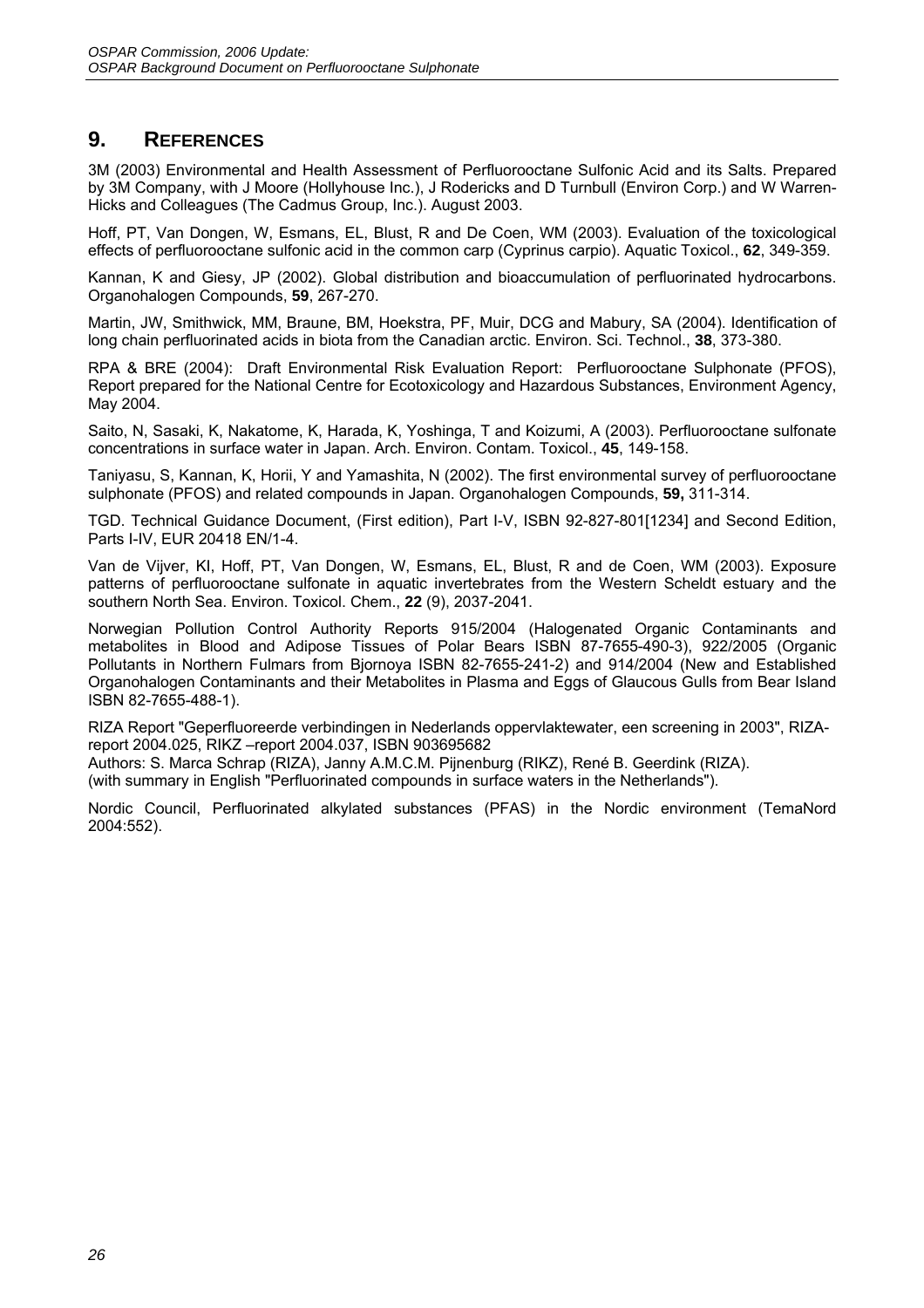# **ANNEX 1: DRAFT LIST OF COMPOUNDS POTENTIALLY DEGRADING TO PFOS IN THE ENVIRONMENT**

| <b>Ref</b><br>No.       | <b>CAS</b><br><b>Number</b> | <b>PFOS-related substance</b>                                                                                                          |
|-------------------------|-----------------------------|----------------------------------------------------------------------------------------------------------------------------------------|
| 1                       | 307-35-7                    | 1-Octanesulphonyl fluoride, 1,1,2,2,3,3,4,4,5,5,6,6,7,7,8,8,8-heptadecafluoro-                                                         |
| $\mathbf{2}$            | 376-14-7                    | 2-Propenoic acid, 2-methyl-, 2-[ethyl[(heptadecafluorooctyl)sulphonyl]amino]ethyl ester                                                |
| 3                       | 383-07-3                    | 2-Propenoic acid, 2-[butyl[(heptadecafluorooctyl)sulphonyl]amino]ethyl ester                                                           |
| 4                       | 423-82-5                    | 2-Propenoic acid, 2-[ethyl[(heptadecafluorooctyl)sulphonyl]amino]ethyl ester                                                           |
| 5                       | 423-86-9                    | 1-Octanesulphonamide, 1,1,2,2,3,3,4,4,5,5,6,6,7,7,8,8,8-heptadecafluoro-N-2-propenyl-                                                  |
| 6                       | 754-91-6                    | 1-Octanesulphonamide, 1,1,2,2,3,3,4,4,5,5,6,6,7,7,8,8,8-heptadecafluoro-                                                               |
| $\overline{\mathbf{z}}$ | 1652-63-7                   | 1-Propanaminium, 3-[[(heptadecafluorooctyl)sulphonyl]amino]-N,N,N-trimethyl-, iodide                                                   |
| 8                       | 1691-99-2                   | 1-Octanesulphonamide, N-ethyl-1,1,2,2,3,3,4,4,5,5,6,6,7,7,8,8,8-heptadecafluoro-N-(2-hydroxyethyl)-                                    |
| 9                       | 1763-23-1                   | 1-Octanesulphonic acid, 1,1,2,2,3,3,4,4,5,5,6,6,7,7,8,8,8-heptadecafluoro-                                                             |
| 10                      | 1869-77-8                   | Glycine, N-ethyl-N-[(heptadecafluorooctyl)sulphonyl]-, ethyl ester                                                                     |
| 11                      | 2250-98-8                   | 1-Octanesulphonamide, N,N,N'- [phosphinylidynetris(oxy-2,1-ethanediyl)]tris[N-ethyl-1,1,2,2,3,3,4,4,5,5,6,6,7,7,8,8,8-heptadecafluoro- |
| 12                      | 2263-09-4                   | 1-Octanesulphonamide, N-butyl-1,1,2,2,3,3,4,4,5,5,6,6,7,7,8,8,8-heptadecafluoro-N-(2-hydroxyethyl)-                                    |
| 13                      | 2795-39-3                   | 1-Octanesulphonic acid, 1,1,2,2,3,3,4,4,5,5,6,6,7,7,8,8,8-heptadecafluoro-, potassium salt                                             |
| 14                      | 2991-50-6                   | Glycine, N-ethyl-N-[(heptadecafluorooctyl)sulphonyl]-                                                                                  |
| 15                      | 2991-51-7                   | Glycine, N-ethyl-N-[(heptadecafluorooctyl)sulphonyl]-, potassium salt                                                                  |
| 16                      | 3820-83-5                   | 1-Octanesulphonamide, N-ethyl-1,1,2,2,3,3,4,4,5,5,6,6,7,7,8,8,8-heptadecafluoro-N-[2-(phosphonooxy)ethyl]-                             |
| 17                      | 3871-50-9                   | Glycine, N-ethyl-N-[(heptadecafluorooctyl)sulphonyl]-, sodium salt                                                                     |
| 18                      | 4151-50-2                   | 1-Octanesulphonamide, N-ethyl-1,1,2,2,3,3,4,4,5,5,6,6,7,7,8,8,8-heptadecafluoro-                                                       |
| 19                      | 13417-01-1                  | 1-Octanesulphonamide, N-[3-(dimethylamino)propyl]-1,1,2,2,3,3,4,4,5,5,6,6,7,7,8,8,8-heptadecafluoro-                                   |
| 20                      | 14650-24-9                  | 2-Propenoic acid, 2-methyl-, 2- [[(heptadecafluorooctyl)sulphonyl]methylamino]ethyl ester                                              |
| 21                      | 24448-09-7                  | 1-Octanesulphonamide, 1,1,2,2,3,3,4,4,5,5,6,6,7,7,8,8,8-heptadecafluoro-N-(2-hydroxyethyl)-N-methyl-                                   |
| 22                      | 24924-36-5                  | 1-Octanesulphonamide, N-ethyl-1,1,2,2,3,3,4,4,5,5,6,6,7,7,8,8,8-heptadecafluoro-N-2-propenyl-                                          |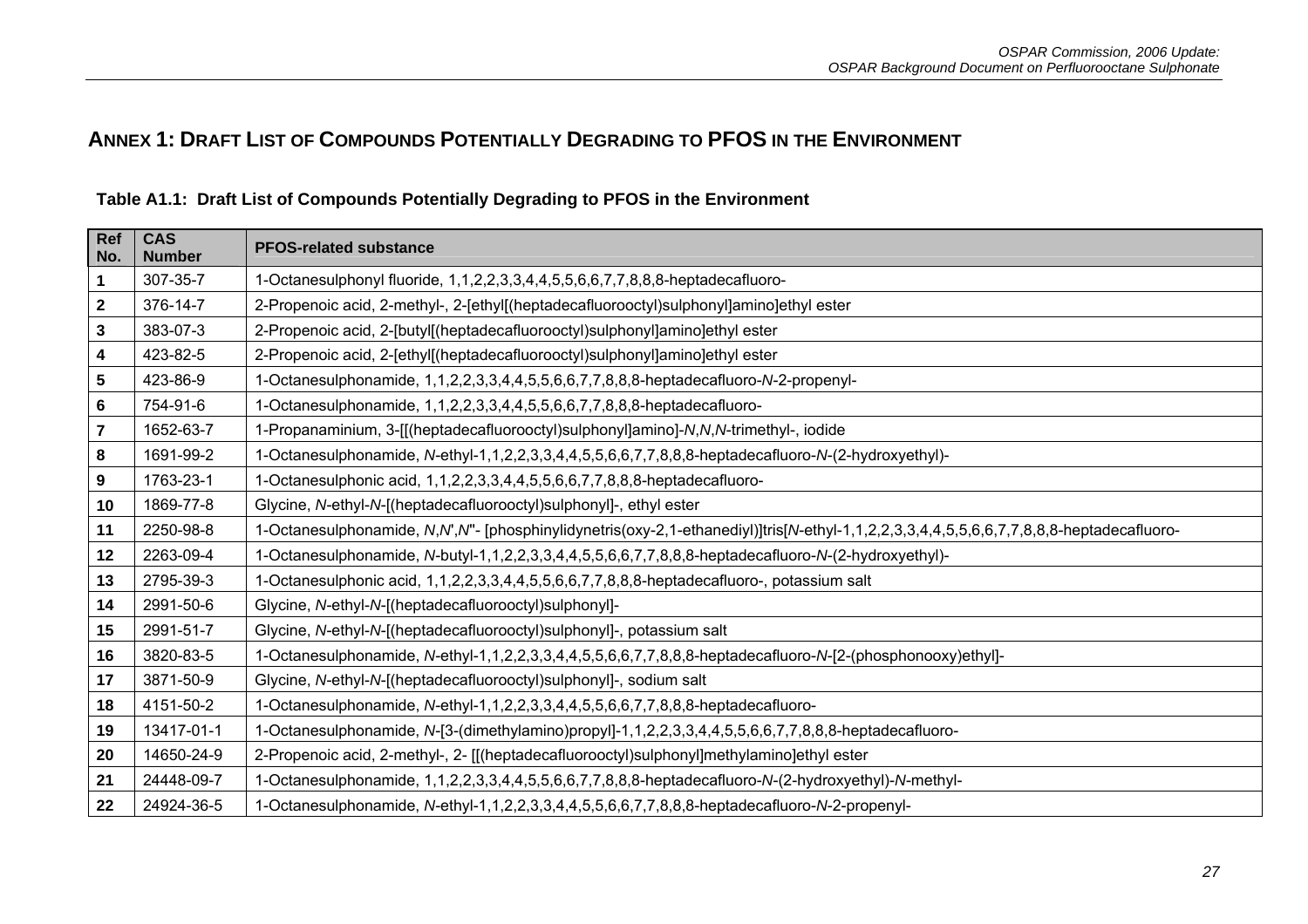| Ref<br>No. | <b>CAS</b><br><b>Number</b> | <b>PFOS-related substance</b>                                                                                                                                                                                                                                                                                                                                                                                                                                   |
|------------|-----------------------------|-----------------------------------------------------------------------------------------------------------------------------------------------------------------------------------------------------------------------------------------------------------------------------------------------------------------------------------------------------------------------------------------------------------------------------------------------------------------|
| 23         | 25268-77-3                  | 2-Propenoic acid, 2-[[(heptadecafluorooctyl)sulphonyl]methylamino]ethyl ester                                                                                                                                                                                                                                                                                                                                                                                   |
| 24         | 29081-56-9                  | 1-Octanesulphonic acid, 1,1,2,2,3,3,4,4,5,5,6,6,7,7,8,8,8-heptadecafluoro-, ammonium salt                                                                                                                                                                                                                                                                                                                                                                       |
| 25         | 29117-08-6                  | Poly(oxy-1,2-ethanediyl), .alpha.-[2-[ethyl[(heptadecafluorooctyl)sulphonyl]amino]ethyl]-.omega.-hydroxy-                                                                                                                                                                                                                                                                                                                                                       |
| 26         | 29457-72-5                  | 1-Octanesulphonic acid, 1,1,2,2,3,3,4,4,5,5,6,6,7,7,8,8,8-heptadecafluoro-, lithium salt                                                                                                                                                                                                                                                                                                                                                                        |
| 27         | 30295-51-3                  | 1-Octanesulphonamide, N-[3-(dimethyloxidoamino)propyl]-1,1,2,2,3,3,4,4,5,5,6,6,7,7,8,8,8-heptadecafluoro-                                                                                                                                                                                                                                                                                                                                                       |
| 28         | 30381-98-7                  | 1-Octanesulphonamide, N,N-[phosphinicobis(oxy-2,1-ethanediyl)]bis[N-ethyl-1,1,2,2,3,3,4,4,5,5,6,6,7,7,8,8,8-heptadecafluoro-, ammonium salt                                                                                                                                                                                                                                                                                                                     |
| 29         | 31506-32-8                  | 1-Octanesulphonamide, 1,1,2,2,3,3,4,4,5,5,6,6,7,7,8,8,8-heptadecafluoro-N-methyl-                                                                                                                                                                                                                                                                                                                                                                               |
| 30         | 38006-74-5                  | 1-Propanaminium, 3-[[(heptadecafluorooctyl)sulphonyl]amino]-N,N',N'-trimethyl-, chloride                                                                                                                                                                                                                                                                                                                                                                        |
| 31         | 50598-29-3                  | 1-Octanesulphonamide, 1,1,2,2,3,3,4,4,5,5,6,6,7,7,8,8,8-heptadecafluoro-N-(phenylmethyl)-                                                                                                                                                                                                                                                                                                                                                                       |
| 32         | 52550-45-5                  | Poly(oxy-1,2-ethanediyl), α-[2-[[(heptadecafluorooctyl)sulphonyl]propylamino]ethyl]-ω -hydroxy-                                                                                                                                                                                                                                                                                                                                                                 |
| 33         | 56773-42-3                  | Ethanaminium, N,N,N'-triethyl-, salt with 1,1,2,2,3,3,4,4,5,5,6,6,7,7,8,8,8-heptadecafluoro-1-octanesulphonic acid (1:1)                                                                                                                                                                                                                                                                                                                                        |
| 34         | 57589-85-2                  | Benzoic acid, 2,3,4,5-tetrachloro-6-[[[3- [[(heptadecafluorooctyl)sulphonyl]oxy]phenyl]amino]carbonyl]-, monopotassium salt                                                                                                                                                                                                                                                                                                                                     |
| 35         | 58920-31-3                  | 2-Propenoic acid, 4-[[(heptadecafluorooctyl)sulphonyl]methylamino]butyl ester                                                                                                                                                                                                                                                                                                                                                                                   |
| 36         | 61577-14-8                  | 2-Propenoic acid, 2-methyl-, 4-[[(heptadecafluorooctyl)sulphonyl]methylamino]butyl ester                                                                                                                                                                                                                                                                                                                                                                        |
| 37         | 61660-12-6                  | 1-Octanesulphonamide, N-ethyl-1,1,2,2,3,3,4,4,5,5,6,6,7,7,8,8,8-heptadecafluoro-N-[3-(trimethoxysilyl)propyl]-                                                                                                                                                                                                                                                                                                                                                  |
| 38         | 67939-42-8                  | 1-Octanesulphonamide, N-ethyl-1,1,2,2,3,3,4,4,5,5,6,6,7,7,8,8,8-heptadecafluoro-N-[3-(trichlorosilyl)propyl]-                                                                                                                                                                                                                                                                                                                                                   |
| 39         | 67969-69-1                  | 1-Octanesulphonamide, N-ethyl-1,1,2,2,3,3,4,4,5,5,6,6,7,7,8,8,8-heptadecafluoro-N-[2-(phosphonooxy)ethyl]-, diammonium salt                                                                                                                                                                                                                                                                                                                                     |
| 40         | 67939-88-2                  | 1-Octanesulphonamide, N-[3-(dimethylamino)propyl]- 1,1,2,2,3,3,4,4,5,5,6,6,7,7,8,8,8-<br>heptadecafluoro-, monohydrochloride                                                                                                                                                                                                                                                                                                                                    |
| 41         | 68081-83-4                  | Carbamic acid, (4-methyl-1,3-phenylene)bis-, bis[2-[ethyl[(perfluoro-C4-8-alkyl)sulphonyl]amino]ethyl] ester                                                                                                                                                                                                                                                                                                                                                    |
| 42         | 68298-11-3                  | 1-Propanaminium, 3-[[(heptadecafluorooctyl)sulphonyl](3-sulphopropyl)amino]-N-(2-<br>hydroxyethyl)-N, N-dimethyl-, hydroxide, inner salt                                                                                                                                                                                                                                                                                                                        |
| 43         | 68329-56-6                  | 2-Propenoic acid, eicosyl ester, polymer with 2-[[(heptadecafluorooctyl)sulphonyl] methylamino]ethyl 2-propenoate, hexadecyl 2-propenoate, 2-<br>[methyl[(nonafluorobutyl)sulphonyl]amino]ethyl 2-propenoate, 2-[methyl[(pentadecafluoroheptyl)sulphonyl]amino]ethyl<br>2-propenoate,<br>- 2-<br>[methyl[(tridecafluorohexyl)sulphonyl]amino]ethyl 2-propenoate, 2-[methyl[(undecafluoropentyl)sulphonyl]amino]ethyl 2-propenoate and octadecyl<br>2-propenoate |
| 44         | 68239-73-6                  | 1-Octanesulphonamide, 1,1,2,2,3,3,4,4,5,5,6,6,7,7,8,8,8-heptadecafluoro-N-(4-hydroxybutyl)-N-methyl-                                                                                                                                                                                                                                                                                                                                                            |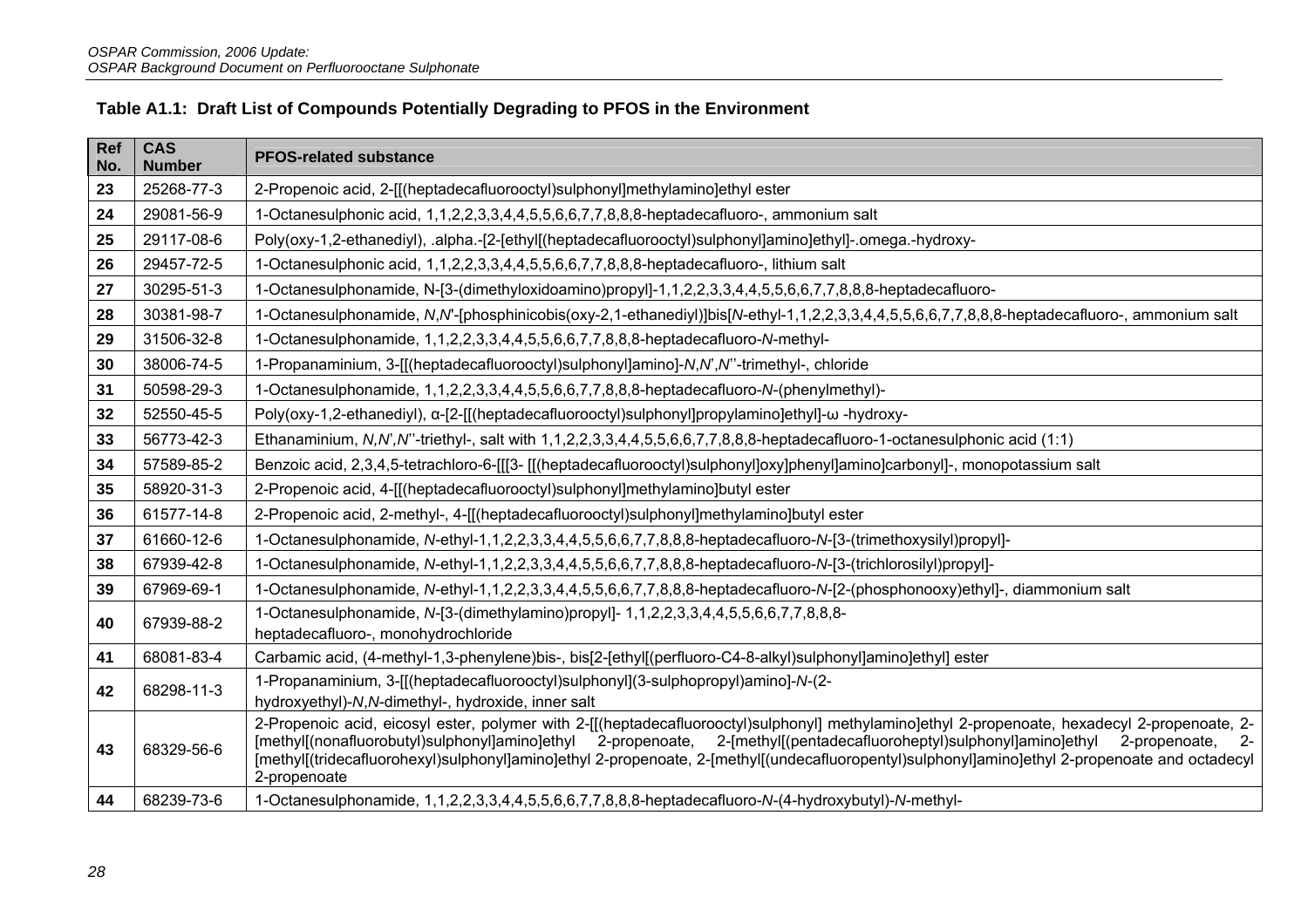| Ref<br>No. | <b>CAS</b><br><b>Number</b> | <b>PFOS-related substance</b>                                                                                                                                                                                                                                                                                                                                                                                                                                                                                                                                            |
|------------|-----------------------------|--------------------------------------------------------------------------------------------------------------------------------------------------------------------------------------------------------------------------------------------------------------------------------------------------------------------------------------------------------------------------------------------------------------------------------------------------------------------------------------------------------------------------------------------------------------------------|
| 45         | 68310-75-8                  | 1-Propanaminium, 3-[[(heptadecafluorooctyl)sulphonyl]amino]-N,N',N"-trimethyl-, iodide, ammonium salt                                                                                                                                                                                                                                                                                                                                                                                                                                                                    |
| 46         | 68541-80-0                  | 2-Propenoic acid, polymer with 2-[ethyl[(heptadecafluorooctyl)sulphonyl]amino]ethyl 2-methyl-2-propenoate and octadecyl 2-propenoate                                                                                                                                                                                                                                                                                                                                                                                                                                     |
| 47         | 68555-90-8                  | $2-$<br>2-Propenoic<br>acid,<br>with<br>2-[[(heptadecafluorooctyl)sulphonyl]methylamino]ethyl<br>butyl<br>ester, polymer<br>2-propenoate,<br>[methyl](nonafluorobutyl)sulphonyl]amino]ethyl<br>2-propenoate,<br>2-[methyl[(pentadecafluoroheptyl)sulphonyl]amino]ethyl<br>$2 -$<br>2-propenoate,<br>[methyl[(tridecafluorohexyl)sulphonyl]amino]ethyl 2-propenoate and 2-[methyl[(undecafluoropentyl)sulphonyl]amino]ethyl 2-propenoate                                                                                                                                  |
| 48         | 68555-91-9                  | 2-Propenoic acid, 2-methyl-, 2-[ethyl[(heptadecafluorooctyl)sulphonyl]amino]ethyl ester, polymer with 2-[ethyl[(nonafluorobutyl)sulphonyl]amino]<br>2-[ethyl](pentadecafluoroheptyl)sulphonyl]amino]ethyl<br>2-methyl-2-propenoate,<br>2-methyl-2-propenoate,<br>ethyl<br>$2 -$<br>[ethyl](tridecafluorohexyl)sulphonyl]amino]ethyl<br>2-methyl-2-propenoate, 2- [ethyl[(undecafluoropentyl)sulphonyl]amino]ethyl<br>2-methyl-2-<br>propenoate and octadecyl 2-methyl-2-propenoate                                                                                       |
| 49         | 68555-92-0                  | 2-Propenoic<br>acid.<br>2-[[(heptadecafluorooctyl)sulphonyl]methylamino]ethyl<br>with<br>$2 -$<br>$2$ -methyl-,<br>polymer<br>ester.<br>[methyl[(nonafluorobutyl)sulphonyl]amino]ethyl 2-methyl-2-propenoate, 2- [methyl[(pentadecafluoroheptyl)sulphonyl]amino]ethyl 2-methyl-2-<br>propenoate, 2- [methyl[(tridecafluorohexyl)sulphonyl]amino]ethyl 2-methyl-2-propenoate, 2- [methyl[(undecafluoropentyl)sulphonyl]amino]ethyl 2-<br>methyl-2-propenoate and octadecyl 2-methyl-2-propenoate                                                                          |
| 50         | 68608-14-0                  | Sulphonamides, C4-8-alkane, perfluoro, N-ethyl-N-(hydroxyethyl), reaction products with 1,1'-methylenebis[4-isocyanatobenzene]                                                                                                                                                                                                                                                                                                                                                                                                                                           |
| 51         | 68649-26-3                  | N-ethyl-1,1,2,2,3,3,4,4,5,5,6,6,7,7,8,8,8-heptadecafluoro-N-(2-hydroxyethyl)-,<br>1-Octanesulphonamide,<br>reaction<br>products<br>with<br>N-ethyl-<br>1,1,2,2,3,3,4,4,4-nonafluoro-N-(2-hydroxyethyl)-1-butanesulphonamide, N-ethyl-1,1,2,2,3,3,4,4,5,5,6,6,7,7,7-pentadecafluoro-N-(2-hydroxyethyl)-<br>1-heptanesulphonamide, N-ethyl-1,1,2,2,3,3,4,4,5,5,6,6,6-tridecafluoro-N-(2-hydroxyethyl)-1-hexanesulphonamide, N-ethyl-1,1,2,2,3,3,4,4,5,5,5-<br>undecafluoro-N-(2-hydroxyethyl)-1-pentanesulphonamide, polymethylenepolyphenyleneisocyanate and stearyl alc. |
| 52         | 68867-60-7                  | 2-Propenoic acid, 2-[[(heptadecafluorooctyl)sulphonyl]methylamino]ethyl ester, polymer with 2-[methyl](nonafluorobutyl)sulphonyl]amino]ethyl 2-<br>propenoate, 2-[methyl](pentadecafluoroheptyl)sulphonyl]amino]ethyl 2-propenoate, 2- [methyl](tridecafluorohexyl)sulphonyl]amino]ethyl 2-<br>propenoate, 2- [methyl[(undecafluoropentyl)sulphonyl]amino]ethyl 2-propenoate and.alpha.-(1-oxo-2-propenyl)-.omega.-methoxypoly(oxy-1,2-<br>ethanediyl)                                                                                                                   |
| 53         | 68877-32-7                  | with<br>$2 -$<br>2-Propenoic<br>$2$ -methyl-,<br>2-[ethyl](heptadecafluorooctyl)sulphonyl]amino]ethyl<br>acid,<br>polymer<br>ester,<br>[ethyl[(nonafluorobutyl)sulphonyl]amino]ethyl 2-methyl-2-propenoate,<br>2-[ethyl](pentadecafluoroheptyl)sulphonyl]amino]ethyl 2-methyl-2-propenoate, 2-[ethyl](tridecafluoro-hexyl)sulphonyl]amino]ethyl<br>2-methyl-2-<br>propenoate, 2-[ethyl[(undecafluoro-pentyl)sulphonyl]amino]ethyl 2-methyl-2-propenoate and 2-methyl-1,3-butadiene                                                                                       |
| 54         | 68891-96-3                  | Chromium,<br>diaquatetrachloro[.mu.-[N-ethyl-N-<br>[(heptadecafluorooctyl)sulphonyl]<br>glycinato-.kappa.O:.kappa.O']]-.mu.-hydroxybis(2-<br>methylpropanol)di-                                                                                                                                                                                                                                                                                                                                                                                                          |
| 55         | 68909-15-9                  | 2-Propenoic acid, eicosyl ester, polymers with branched octylacrylate, 2- [[(heptadecafluorooctyl)sulphonyl]methylamino]ethyl acrylate, 2-[methyl<br>[methyl](pentadecafluoroheptyl)sulphonyl]amino]ethyl<br>[(nonafluorobutyl)sulphonyl]amino]ethyl<br>acrylate,<br>$2 -$<br>acrylate,<br>2-<br>[methyl[(tridecafluorohexyl)sulphonyl]amino]ethyl acrylate, 2- [methyl[(undecafluoropentyl)sulphonyl]amino]ethyl acrylate, polyethylene glycol<br>acrylate Me ether and stearyl acrylate                                                                                |
| 56         | 68958-61-2                  | Poly(oxy-1,2-ethanediyl), .alpha.-[2-[ethyl[(heptadecafluorooctyl)sulphonyl]amino]ethyl]-.omega.-methoxy-                                                                                                                                                                                                                                                                                                                                                                                                                                                                |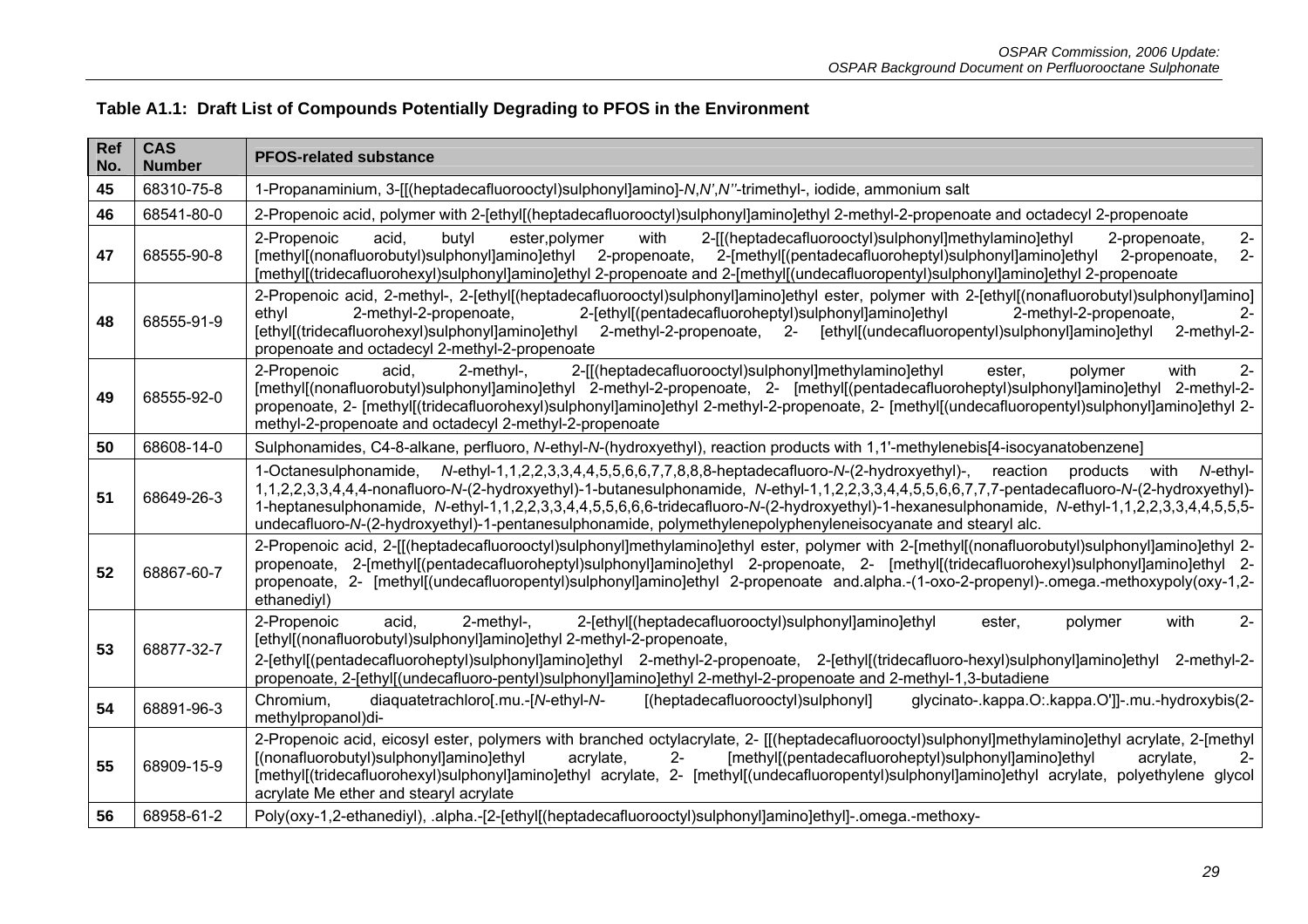| Ref<br>No. | <b>CAS</b><br><b>Number</b> | <b>PFOS-related substance</b>                                                                                                                                                                                                                                                                                                                                                                                                                                                            |
|------------|-----------------------------|------------------------------------------------------------------------------------------------------------------------------------------------------------------------------------------------------------------------------------------------------------------------------------------------------------------------------------------------------------------------------------------------------------------------------------------------------------------------------------------|
| 57         | 70225-14-8                  | 1-Octanesulphonic acid, 1,1,2,2,3,3,4,4,5,5,6,6,7,7,8,8,8-heptadecafluoro-, compd. with 2,2'-iminobis[ethanol] (1:1)                                                                                                                                                                                                                                                                                                                                                                     |
| 58         | 70776-36-2                  | 2-Propenoic acid, 2-methyl-, octadecyl ester, polymer with 1,1-dichloroethene, 2-[[(heptadecafluorooctyl)sulphonyl]methylamino]ethyl 2-<br>N-(hydroxymethyl)-2-propenamide,<br>2-[methyl](nonafluorobutyl)sulphonyl]amino]ethyl<br>propenoate,<br>2-propenoate,<br>$2 -$<br>[methyl[(pentadecafluoroheptyl)sulphonyl]amino]ethyl 2-propenoate, 2-[methyl[(tridecafluorohexyl)sulphonyl]amino]ethyl 2-propenoate and 2-<br>[methyl](undecafluoropentyl)sulphonyl]amino]ethyl 2-propenoate |
| 59         | 71463-78-0                  | Phosphonic acid, [3-[ethyl[(heptadecafluorooctyl)sulphonyl]amino]propyl]-                                                                                                                                                                                                                                                                                                                                                                                                                |
| 60         | 71463-80-4                  | Phosphonic acid, [3-[ethyl[(heptadecafluorooctyl)sulphonyl]amino]propyl]-, diethyl ester                                                                                                                                                                                                                                                                                                                                                                                                 |
| 61         | 71487-20-2                  | 2-Propenoic acid, 2-methyl-, methyl ester, polymer with ethenylbenzene, 2-[[(heptadecafluorooctyl)sulphonyl]methylamino]ethyl 2-propenoate, 2-<br>[methyl[(nonafluorobutyl)sulphonyl]amino]ethyl 2-propenoate, 2- [methyl[(pentadecafluoroheptyl)sulphonyl]amino]ethyl 2-propenoate, 2-<br>[methyl[(tridecafluorohexyl)sulphonyl]amino]ethyl 2-propenoate, 2- [methyl[(undecafluoropentyl)sulphonyl]amino]ethyl 2-propenoate and 2-<br>propenoic acid                                    |
| 62         | 91081-99-1                  | Sulphonamides, C <sub>4-8</sub> -alkane, perfluoro, N-(hydroxyethyl)-N-methyl, reaction products with epichlorohydrin, adipates (esters)                                                                                                                                                                                                                                                                                                                                                 |
| 63         | 92265-81-1                  | N, N, N-trimethyl-2-[(2-methyl-1-oxo-2-propenyl)oxy]-,<br>chloride,<br>with<br>$2 -$<br>Ethanaminium,<br>polymer<br>2-ethoxyethyl<br>2-propenoate,<br>[[(heptadecafluorooctyl)sulphonyl]<br>methylamino]ethyl 2-propenoate and oxiranylmethyl 2-methyl-2-propenoate                                                                                                                                                                                                                      |
| 64         | 94133-90-1                  | 1-Propanesulphonic acid, 3-[[3-(dimethylamino)propyl][(heptadecafluorooctyl) sulphonyl]amino]-2-hydroxy-, monosodium salt                                                                                                                                                                                                                                                                                                                                                                |
| 65         | 94313-84-5                  | Carbamic acid, [5-[[[2-[[(heptadecafluorooctyl)sulphonyl]methylamino]ethoxy]carbonyl]amino]-2-methylphenyl]-, 9-octadecenyl ester, (Z)-                                                                                                                                                                                                                                                                                                                                                  |
| 66         | 98999-57-6                  | Sulphonamides, C <sub>7-8</sub> -alkane, perfluoro, N-methyl-N-[2-[(1-oxo-2-propenyl)oxy]ethyl], polymers with 2-ethoxyethyl acrylate, glycidyl methacrylate<br>and N,N,N-trimethyl-2-[(2-methyl-1-oxo-2-propenyl)oxy]ethanaminium chloride                                                                                                                                                                                                                                              |
| 67         | 127133-66-8                 | 2-Propenoic acid, 2-methyl-, polymers with Bu methacrylate, lauryl methacrylate and 2-[methyl](perfluoro-C <sub>4-8</sub> -alkyl)sulphonyl]amino]ethyl<br>methacrylate                                                                                                                                                                                                                                                                                                                   |
| 68         | 129813-71-4                 | Sulphonamides, C <sub>4-8</sub> -alkane, perfluoro, N-methyl-N-(oxiranylmethyl)                                                                                                                                                                                                                                                                                                                                                                                                          |
| 69         | 148240-78-2                 | Fatty acids, C <sub>18</sub> -unsatd., trimers, 2-[[heptadecafluorooctyl)sulphonyl]methylamino]ethyl esters                                                                                                                                                                                                                                                                                                                                                                              |
| 70         | 148684-79-1                 | Sulphonamides, C <sub>4-8</sub> -alkane, perfluoro, N-(hydroxyethyl)-N-methyl, reaction products with 1,6-diisocyanatohexane homopolymer and ethylene<br>glycol                                                                                                                                                                                                                                                                                                                          |
| 71         | 160901-25-7                 | Sulphonamides, C <sub>4-8</sub> -alkane, perfluoro, N-ethyl-N-(hydroxyethyl), reaction products with 2-ethyl-1-hexanol and polymethylenepolyphenylene<br>isocyanate                                                                                                                                                                                                                                                                                                                      |
| 72         | 178094-69-4                 | 1-Octanesulphonamide, N-[3-(dimethyloxidoamino)propyl]-1,1,2,2,3,3,4,4,5,5,6,6,7,7,8,8,8-heptadecafluoro-,potassium salt                                                                                                                                                                                                                                                                                                                                                                 |
| 73         | 178535-22-3                 | perfluoro,<br>N-ethyl-N-(hydroxyethyl)-,<br>1,1'-methylenebis[4-isocyanatobenzene]<br>Sulphonamides,<br>$C_{4-8}$ -alkane,<br>polymers<br>with<br>and<br>polymethylenepolyphenylene isocyanate, 2-ethylhexyl esters, Me Et ketone oxime-blocked                                                                                                                                                                                                                                          |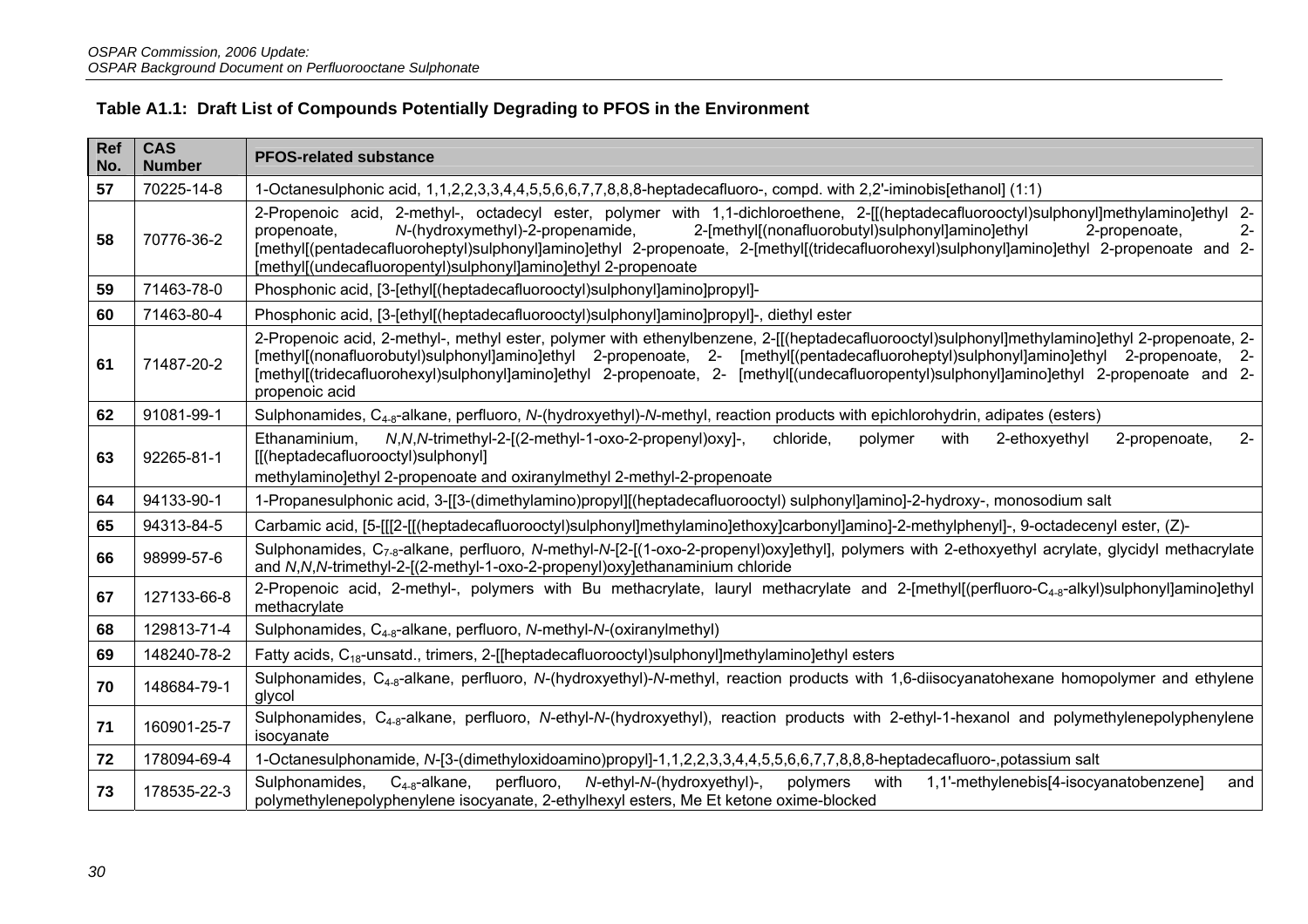| Ref<br>No. | <b>CAS</b><br><b>Number</b>                        | <b>PFOS-related substance</b>                                                                                                                                                                                                                                                                                                                                                                                                                 |
|------------|----------------------------------------------------|-----------------------------------------------------------------------------------------------------------------------------------------------------------------------------------------------------------------------------------------------------------------------------------------------------------------------------------------------------------------------------------------------------------------------------------------------|
| 74         | 182700-90-9                                        | 1-Octanesulphonamide, 1,1,2,2,3,3,4,4,5,5,6,6,7,7,8,8,8-heptadecafluoro-N-methyl-, reaction products with benzene-chlorine-sulphur chloride<br>$(S_2Cl_2)$ reaction products chlorides                                                                                                                                                                                                                                                        |
| 75         | L-92-0151<br>(US<br>Pre-<br>manufacture<br>notice) | 2-Propenoic acid, 2-methyl-, butyl ester, polymer with 2-[ethyl[(heptadecafluorooctyl)sulphonyl]amino]ethyl 2-methyl-2-propenoate, 2-<br>[ethyl[(nonafluorobutyl)sulphonyl]amino]ethyl 2-methyl-2-propenoate, 2- [ethyl[(pentadecafluoroheptyl)sulphonyl]amino]ethyl 2-methyl-2-<br>propenoate, 2-[ethyl[(tridecafluorohexyl)sulphonyl]amino]ethyl 2-methyl-2-propenoate and 2-propenoic acid                                                 |
| 76         | P-94-2205<br>(US<br>Pre-<br>manufacture<br>notice) | Polymethylenepolyphenylene isocyanate and bis(4-NCO-phenyl)methane reaction products with 2-ethyl-1-hexanol, 2-butanone, oxime, N-ethyl-<br>$N-(2-$ hydroxyethyl)-1- $C_4-C_8$ perfluoroalkanesulphonamide                                                                                                                                                                                                                                    |
| 77         | 192662-29-6                                        | Sulphonamides, C <sub>4-8</sub> -alkane, perfluoro, N-[3-(dimethylamino)propyl], reaction products with acrylic acid                                                                                                                                                                                                                                                                                                                          |
| 78         | 251099-16-8                                        | 1-Decanaminium, N-decyl-N,N-dimethyl-, salt with 1,1,2,2,3,3,4,4,5,5,6,6,7,7,8,8-heptadecafluoro-1-octanesulphonic acid (1:1)                                                                                                                                                                                                                                                                                                                 |
| 79         | 306973-46-6                                        | Fatty acids, linseed-oil, dimers, 2- [[(heptadecafluorooctyl)sulphonyl]methylamino]ethyl esters                                                                                                                                                                                                                                                                                                                                               |
| 80         | 306973-47-7                                        | Sulphonamides, C <sub>4-8</sub> -alkane, perfluoro, N-(hydroxyethyl)-N-methyl, reaction products with 12-hydroxystearic acid and 2,4-TDI, ammonium salts                                                                                                                                                                                                                                                                                      |
| 81         | 306974-19-6                                        | Sulphonamides, C <sub>4-8</sub> -alkane, perfluoro, N-methyl-N-[(3-octadecyl-2-oxo-5-oxazolidinyl)methyl]                                                                                                                                                                                                                                                                                                                                     |
| 82         | 306974-28-7                                        | Siloxanes and Silicones, di-Me, mono[3-[(2-methyl-1-oxo-2-propenyl)oxy]propylgroup] -terminated, polymers with 2-[methyl[(perfluoro-C4-8-<br>alkyl)sulphonyl]amino]ethyl acrylate and stearyl methacrylate                                                                                                                                                                                                                                    |
| 83         | 306974-45-8                                        | Sulphonic acids, C <sub>6-8</sub> -alkane, perfluoro, compounds with polyethylene-polypropylene glycol bis(2-aminopropyl) ether                                                                                                                                                                                                                                                                                                               |
| 84         | 306974-63-0                                        | Fatty acids, $C_{18}$ -unsatd., dimers, 2-[methyl](perfluoro- $C_{4-8}$ -alkyl)sulphonyl]amino] ethyl esters                                                                                                                                                                                                                                                                                                                                  |
| 85         | 306975-56-4                                        | Propanoic acid, 3-hydroxy-2- (hydroxymethyl)-2-methyl-, polymer with 2-ethyl-2-(hydroxymethyl)-1,3-propanediol and N,N,2-tris(6-<br>isocyanatohexyl)imidodicarbonic diamide, reaction products with N-ethyl-1,1,2,2,3,3,4,4,5,5,6,6,7,7,8,8,8-heptadecafluoro-N-(2-hydroxyethyl)-1-<br>octanesulphonamide and N-ethyl-1,1,2,2,3,3,4,4,5,5,6,6,7,7,7-pentadecafluoro-N-(2-hydroxyethyl)-1-heptanesulphonamide, compounds with<br>triethylamine |
| 86         | 306975-57-5                                        | Propanoic acid, 3-hydroxy-2-(hydroxymethyl)-2-methyl-, polymer with 1,1'-methylenebis[4- isocyanatobenzene] and 1,2,3-propanetriol, reaction<br>N-ethyl-1,1,2,2,3,3,4,4,5,5,6,6,7,7,8,8,8-heptadecafluoro-N-(2-hydroxyethyl)-1-octanesulphonamide<br>products<br>N-ethyl-<br>with<br>and<br>1,1,2,2,3,3,4,4,5,5,6,6,7,7,7-pentadecafluoro-N-(2-hydroxyethyl)-1-heptanesulphonamide, compounds with morpholine                                 |
| 87         | 306975-62-2                                        | 2-Propenoic acid, 2-methyl-, dodecyl ester, polymers with 2- [methyl[(perfluoro-C <sub>4-8</sub> -alkyl)sulphonyl]amino]ethyl acrylate and vinylidene chloride                                                                                                                                                                                                                                                                                |
| 88         | 306975-84-8                                        | Poly(oxy-1,2-ethanediyl), .alpha.-hydro-.omega.-hydroxy-, polymer with 1,6-diisocyanatohexane, N-(hydroxyethyl)-N-methyl perfluoro C <sub>4-8</sub> -alkane<br>sulphonamides-blocked                                                                                                                                                                                                                                                          |
| 89         | 306975-85-9                                        | with<br>2-Propenoic<br>acid,<br>$2$ -methyl-,<br>dodecyl<br>N-(hydroxymethyl)-2-propenamide,<br>2-[methyl[(perfluoro- $C_{4-8}$ -<br>ester,<br>polymers<br>alkyl)sulphonyl]amino]ethyl methacrylate, stearyl methacrylate and vinylidene chloride                                                                                                                                                                                             |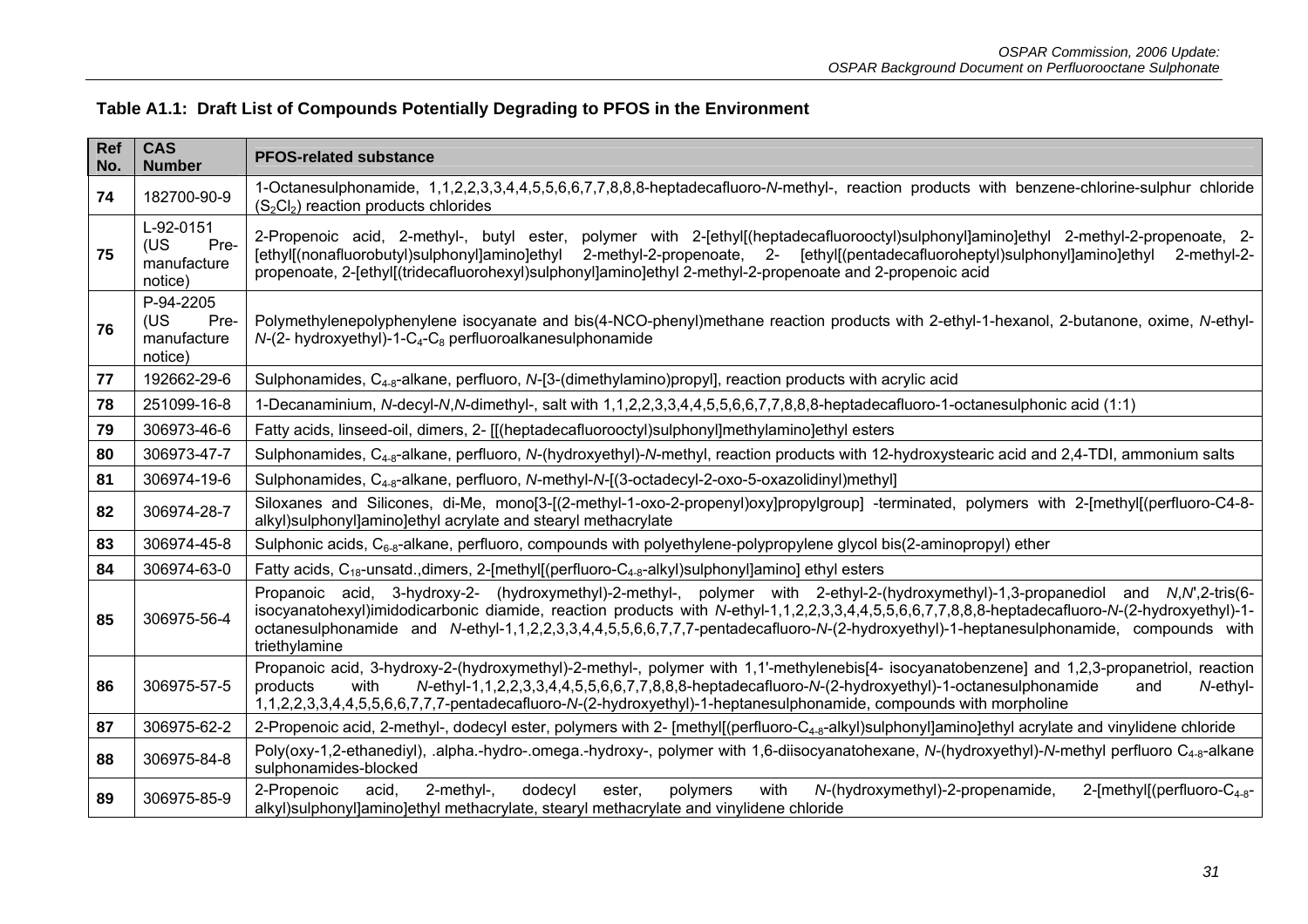| Ref<br>No. | <b>CAS</b><br><b>Number</b> | <b>PFOS-related substance</b>                                                                                                                                                                                                                                         |  |  |  |  |
|------------|-----------------------------|-----------------------------------------------------------------------------------------------------------------------------------------------------------------------------------------------------------------------------------------------------------------------|--|--|--|--|
| 90         | 306976-25-0                 | 1-Hexadecanaminium, N,N-dimethyl-N-[2-[(2-methyl-1-oxo-2-propenyl)oxy]ethyl]-, bromide, polymers with Bu acrylate, Bu methacrylate and 2-<br>$[methyl](perfluoro-C4-8-alkyl)subhonyl] aminolethyl acrylate$                                                           |  |  |  |  |
| 91         | 306976-55-6                 | 2-Propenoic acid, 2-methyl-, 2-methylpropyl ester, polymer with 2,4-diisocyanato-1-methylbenzene, 2-ethyl-2-(hydroxymethyl)-1,3-propanediol<br>and 2-propenoic acid, N-ethyl-N-(hydroxyethyl)perfluoro-C <sub>4-8</sub> -alkanesulphonamides-blocked                  |  |  |  |  |
| 92         | 306977-58-2                 | 2-Propenoic acid, 2-methyl-, 3-(trimethoxysilyl)propyl ester, polymers with acrylic acid, 2-[methyl[(perfluoro-C <sub>4-8</sub> -alkyl)sulphonyl]amino]ethyl<br>acrylate and propylene glycol monoacrylate, hydrolysed, compounds with 2,2'-(methylimino)bis[ethanol] |  |  |  |  |
| 93         | 306978-04-1                 | 2-Propenoic acid, butyl ester, polymers with acrylamide, 2-[methyl[(perfluoro-C <sub>4-8</sub> -alkyl)sulphonyl]amino]ethyl acrylate and vinylidene chloride                                                                                                          |  |  |  |  |
| 94         | 306978-65-4                 | Hexane, 1,6-diisocyanato-, homopolymer, N-(hydroxyethyl)-N-methyl perfluoro-C <sub>4-8</sub> -alkane sulphonamides- and stearyl alc.-blocked                                                                                                                          |  |  |  |  |
| 95         | 306979-40-8                 | Poly(oxy-1,2-ethanediyl), .alpha.-[2-(methylamino)ethyl]-.omega.-[(1,1,3,3-tetramethylbutyl)phenoxy]-, N-[(perfluoro-C <sub>4-8</sub> -alkyl)sulphonyl]                                                                                                               |  |  |  |  |
| 96         | 306980-27-8                 | Sulphonamides, C <sub>4-8</sub> -alkane, perfluoro, N,N-[1,6-hexanediylbis[(2-oxo-3,5-oxazolidinediyl)methylene]]bis[N-methyl-                                                                                                                                        |  |  |  |  |
|            | Source: RPA & BRE (2004)    |                                                                                                                                                                                                                                                                       |  |  |  |  |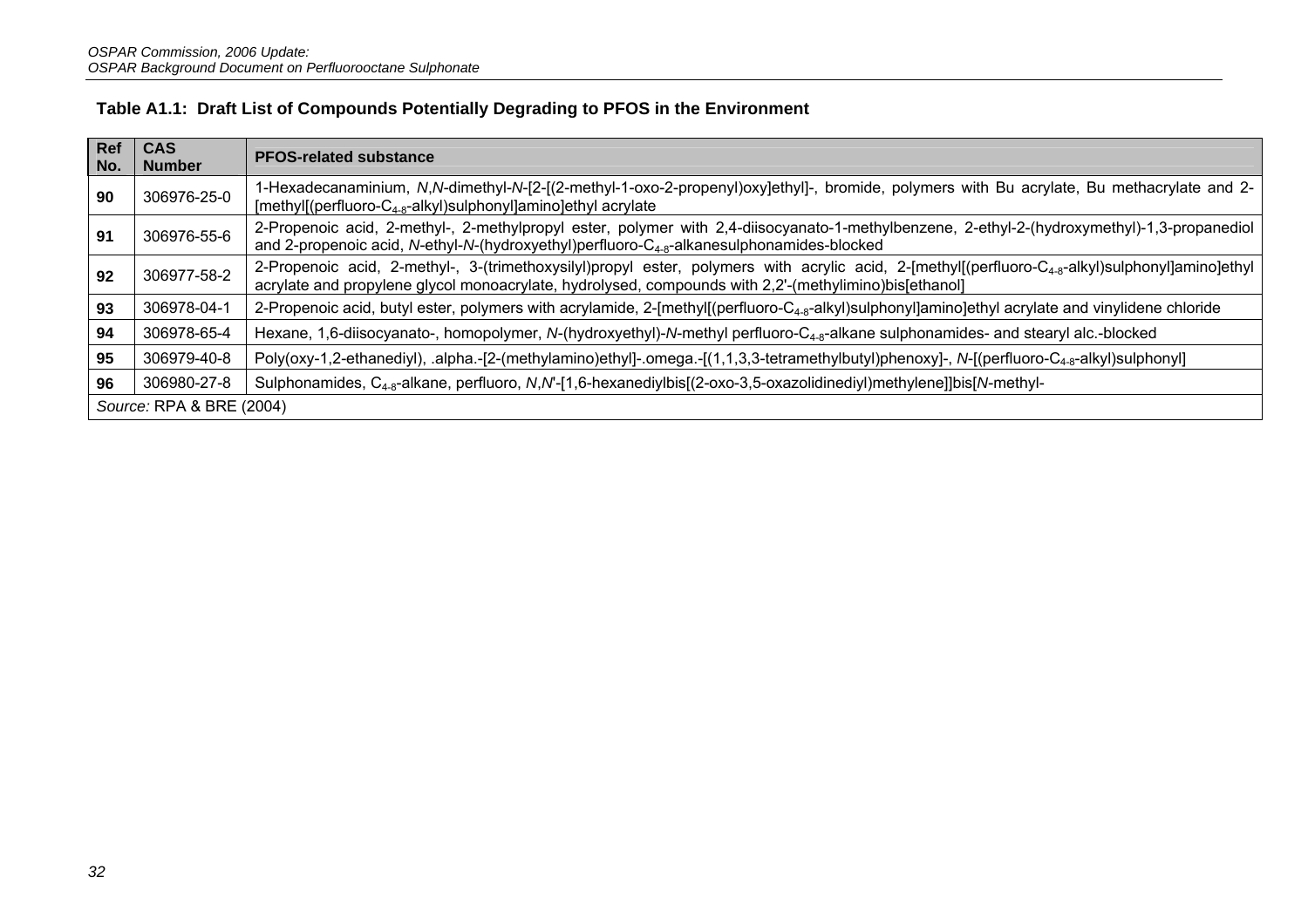# **ANNEX 2: MARINE RISK EVALUATION**

# **1. Introduction**

This Annex considers the risks to the marine environment from the production, use and disposal of PFOS. The methodology used is based on the marine risk assessment chapter of the Technical Guidance Document<sup>11</sup> for EU Regulation 793/93. The annex is based on the full marine assessment in the draft UK Risk Evaluation Report, and further details can be found in that document.

As part of the work in developing the Risk Reduction Strategy, a list of substances containing the PFOS moiety was produced (Annex 1 in this Background Document). These substances are considered to have the potential to lead to releases of PFOS to the environment. These include salts of PFOS, simple derivatives and polymeric materials. In attempting to assess the emissions of PFOS-related substances to the environment, it is neither practical nor realistic to attempt to assess the release and fate of each individual substance. Rather, these substances have been grouped in a way that takes account of the apparent relative ease with which PFOS could be produced. This has been done on a fairly subjective basis, as there is little information on the breakdown of these substances in the environment. In grouping these substances, the general type and description of the PFOS-related substances used in each sector have been used to select the relevant group for the substances. A three way division has been employed on the above basis.

The first group includes substances which are effectively PFOS itself, in the form of salts of perfluorooctane sulphonic acid - salts with potassium, lithium, sodium, ammonium (including quaternary ammonium) and diethanolamine. The use of products containing these substances can lead to the direct emission of PFOS to the environment. The properties of PFOS salts have been used as far as possible in estimating emissions and behaviour in the environment. Measured property values have been used as far as possible, rather than the usual estimates from QSAR approaches - in particular, measurements of sorption coefficients and bioaccumulation. For the purpose of estimating releases and environmental behaviour, these substances will be called PFOS-salts (salts rather than acids as the species will be fully ionised in water in the environment).

In the second group are individual substances which are made from perfluorooctane sulphonyl fluoride (PFOSF) in a parallel route to the production of PFOS. These are the FOSA and FOSE-type substances, together with their relatively simple derivatives. These are considered to be potential sources of PFOS in the environment through degradation. There is some evidence for this with the substance N-EtFOSE, but little or none for any other substance. The 3M report (3M, 2003) comments that no production of PFOS was seen through hydrolysis or aqueous photolysis of a number of compounds; formation of PFOS was only seen through biodegradation, largely in studies on N-EtFOSE. Thus assumptions about the extent to which this happens, and the rate, have been made in the model calculations in Section 2. It is not possible to treat each substance of this group individually, so a generic set of properties has been used to estimate emissions and behaviour. There is also little information on the properties of these substances. Most of the information available relates to N-EtFOSE, and this will be used as the basis for these calculations. For the purpose of estimating releases, these substances will be called PFOS-substances.

The third group are polymeric materials, higher molecular weight polymers derived largely from the FOSEtype substances. These have also been suggested as potential sources of PFOS in the environment. RIKZ (2002) assumed that all of the PFOS contained in these substances was released. 3M in contrast considered that the polymers were non-degradable. No specific evidence on this has been located. The properties of these polymers may vary over a considerable range, and generic values will be needed. It has been assumed that they have low vapour pressures, low solubilities and a higher affinity for solid phases in the environment. Assumptions have been made about the extent to which they will break down to PFOS in the environment in the model calculations in Section 2. These substances may contain residual PFOSsubstances, and releases of these are also considered. This group of substances will be called PFOSpolymers.

<sup>11</sup> Available from ECB web-site – http://ecb.jrc.it/existing-chemicals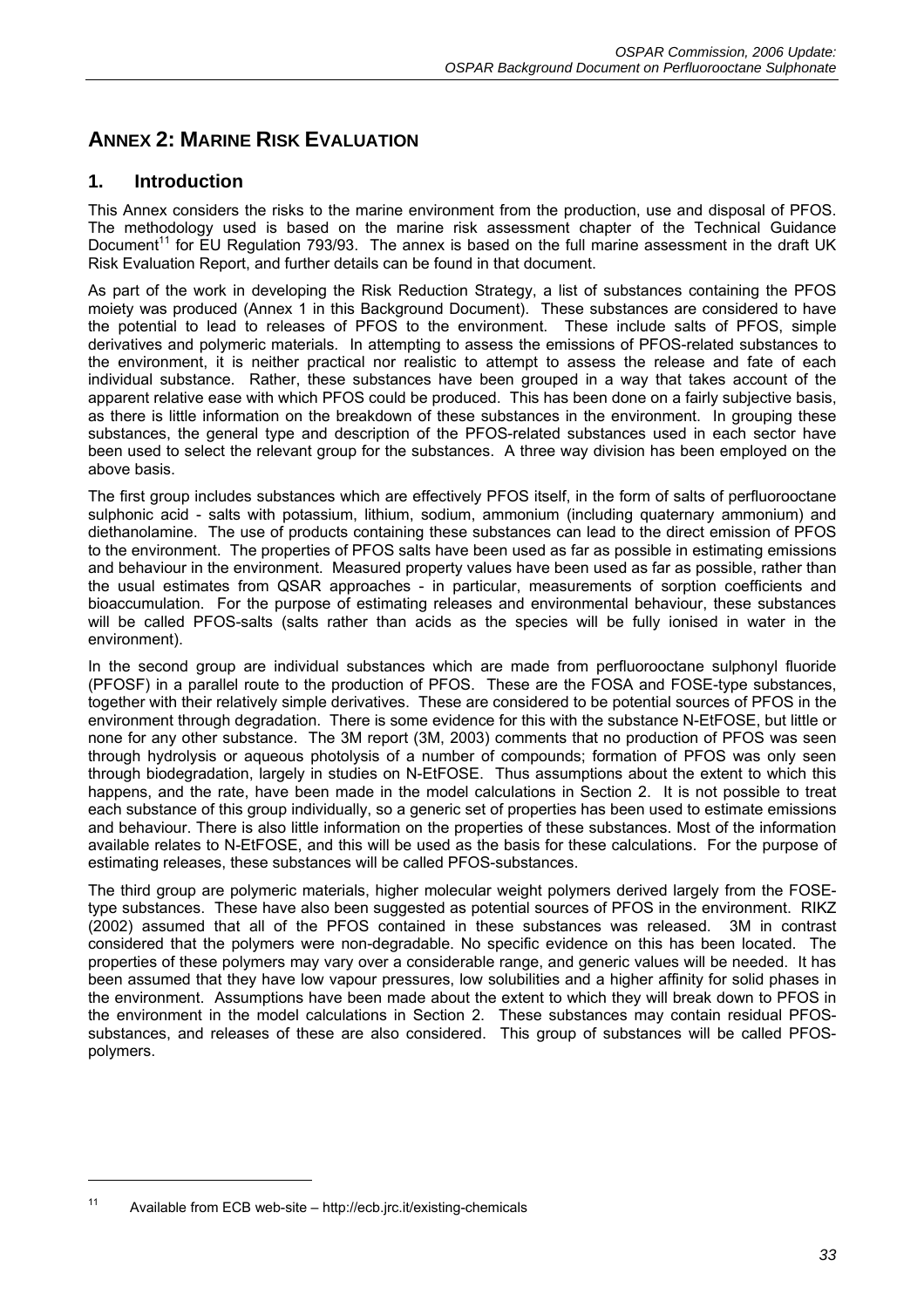### **2. Marine exposure assessment**

### **2.1 Properties**

The calculations for the exposure assessment have been carried out using the EUSES 2 program, which implements the methods of the Technical Guidance Document. The program performs calculations for the freshwater and terrestrial environments as well as the marine. Only one set of values for physico-chemical properties can be used in the program at one time. As the set of property values for the 'on land' environment is more complete than for the marine environment, the former have been used in the calculations. It is recognised that the properties of PFOS may differ in the marine environment; for example, the solubility in salt water has been measured and found to be reduced from that in freshwater.

PFOS has unusual sorption and uptake properties. The values used in the calculations are based as far as possible on measurements on PFOS itself (as PFOS-salts), and are not estimated from the octanol-water partition coefficient (log Kow) as would usually be the case. The choice of property values is described in the Risk Evaluation Report. The chosen values are included in Table A2.1. Property values are also required for PFOS-substances and PFOS-polymers, and these are also included in the table. A more limited set of specific values was required for the calculations for the substances and polymers; other properties such as sorption coefficients were estimated from the log Kow in the usual way.

### **2.2 Emissions**

The emissions of PFOS-salt, PFOS-substance and PFOS-polymer, as appropriate for each use area, were estimated in the Risk Evaluation Report. The resulting emissions are in Table A2.2.

| <b>Property</b>                                        | <b>PFOS-salt</b>                                      | <b>PFOS-substance</b> | <b>PFOS-polymer</b>                            |
|--------------------------------------------------------|-------------------------------------------------------|-----------------------|------------------------------------------------|
| Molecular weight                                       | 538                                                   | 571,25                | 10,000                                         |
| Vapour pressure                                        | $3,31x10^{-4}$ Pa                                     | 0.5 <sub>Pa</sub>     | $10^{-6}$ Pa                                   |
| Water solubility                                       | 519 mg/l                                              | $0,15$ mg/l           | $10^{-6}$ mg/l                                 |
| Henry's law constant                                   | $3,19x10^{-4}$<br>m <sup>3</sup><br>Pa<br>$mole^{-1}$ |                       | $10^{-4}$ Pa m <sup>3</sup> mole <sup>-1</sup> |
| Octanol-water                                          | not used                                              | 4,4                   | 6                                              |
| partition coefficient                                  |                                                       |                       |                                                |
| (log)                                                  |                                                       |                       |                                                |
| $\mathsf{K}_{\underline{\mathsf{sed}\textrm{-}water}}$ | 5,16                                                  |                       |                                                |
| K <sub>susp-water</sub>                                | 3,08                                                  |                       |                                                |
| K <sub>soil-water</sub>                                | 40,6                                                  | estimated from log    | estimated from log                             |
| <b>BCF</b> fish                                        | 2,796                                                 | Kow value             | Kow value                                      |
| <b>BCF</b> worm                                        | 60,5                                                  |                       |                                                |
| $BMF_1$ , BMF <sub>2</sub>                             | $\overline{2}$                                        |                       |                                                |
| Biodegradation                                         | Not biodegradable                                     | $0.0014 h^{-1}$       | 30 year half life                              |
| Photodegradation in                                    | 114 d half life                                       | 16 hr half life       | <b>EUSES</b> defaults                          |
| air                                                    |                                                       |                       |                                                |
| Other abiotic                                          | <b>EUSES</b> defaults                                 | <b>EUSES</b> defaults | <b>EUSES defaults</b>                          |
| processes                                              |                                                       |                       |                                                |

### **Table A2.1: Property values used in EUSES calculations**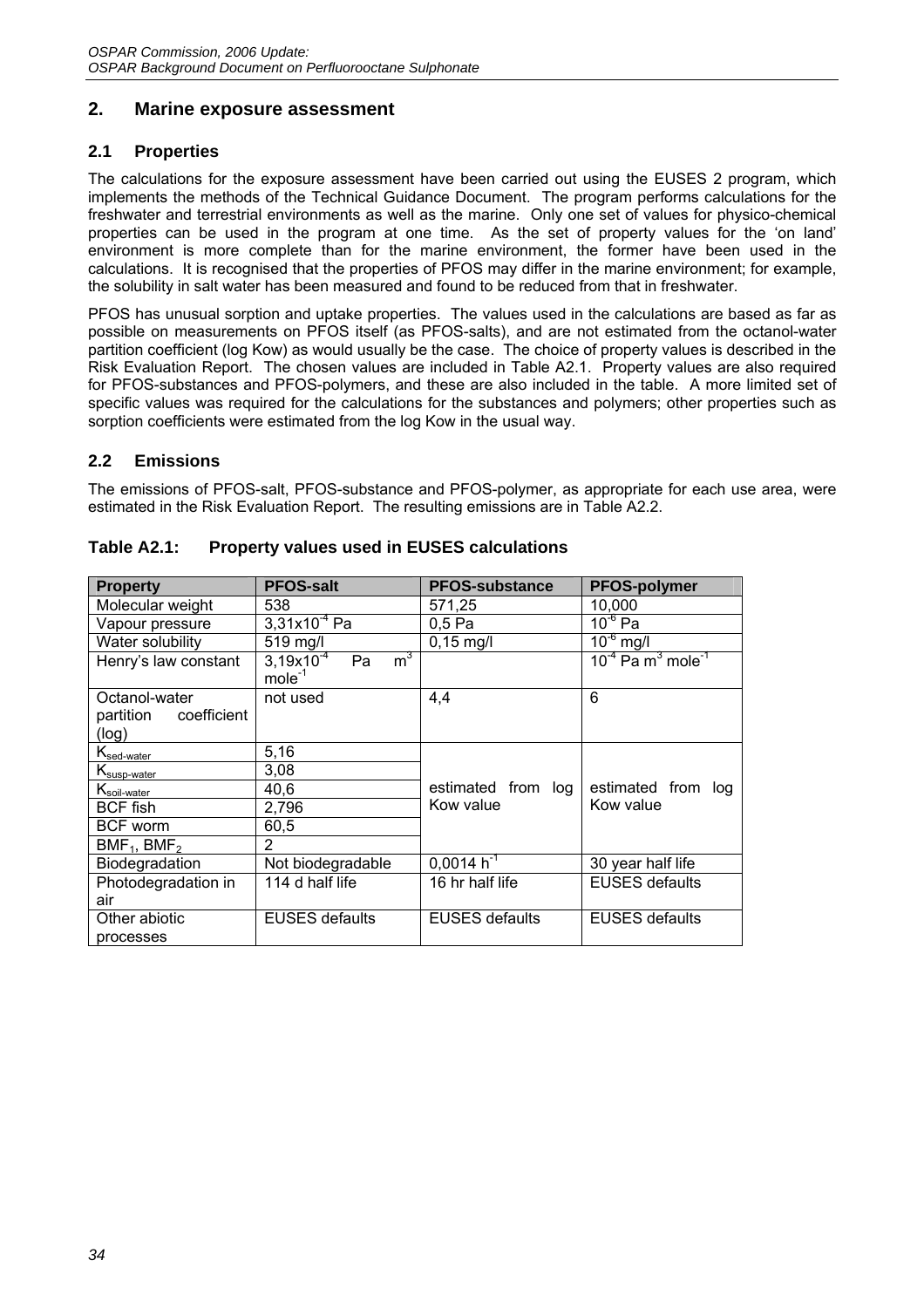| Use area                | Compartment   | Local     | Regional     | <b>Continental</b> |
|-------------------------|---------------|-----------|--------------|--------------------|
| PFOS-salts              |               | (per day) | (per year)   | (per year)         |
| <b>Chromium Plating</b> | air           | $0,33$ mg |              |                    |
|                         | waste water   | 180 mg    | 1000 kg      | 9000 kg            |
| Photographic            | air           | 0,11 g    | 0,034 kg     | $0,051$ kg         |
|                         | waste water   | $2,27$ g  | $0,68$ kg    | $1,02$ kg          |
| Aviation                | waste water   | 1,5g      | $0,44$ kg    | 3,94 kg            |
|                         | soil          |           | 1,02 kg      | 9,2 kg             |
|                         |               | 3,4g      |              |                    |
| Fire fighting foams -   | air           | 0,13 kg   |              |                    |
| formulation             | waste water   | 1,07 kg   |              |                    |
| Fire fighting foams $-$ | surface water | $0,57$ kg | 28,5 kg      | 257 kg             |
| use                     | soil          | $0,57$ kg | 28,5 kg      | 257 kg             |
| (alternative local)     | waste water   | 1,14 kg   |              |                    |
| PFOS-substances         |               |           |              |                    |
| Photolithography        | waste water   | 27 g      | 25 kg        | 226 kg             |
| Photographic            | waste water   | 8,8 mg    | $0,75$ kg    | 6,75 kg            |
| Fabrics - treatment     | waste water   | 13,5g     | 3,4 kg       | 30 kg              |
| Fabrics – service life  | water         |           | 114 kg       | 1018 kg            |
|                         | soil          |           | 66,5 kg      | 599 kg             |
| Paper treatment         | waste water   | $1,8$ kg  | 800 kg       | 7,2 tonnes         |
| Coatings                | waste water   | $0,15$ kg | 45 kg        | 405 kg             |
| PFOS-polymers           |               |           |              |                    |
| Fabrics - treatment     | waste water   | 1,35 kg   | 336 kg       | 3024 kg            |
| Fabrics – service life  | water         |           | 11,35 tonnes | 101,8 tonnes       |
|                         | soil          |           | 6,65 tonnes  | 59,9 tonnes        |

#### **Table A2.2: Emissions of PFOS-salts, PFOS-substances and PFOS-polymers to the environment**

Notes: Waste water - all releases treated in wwtp.

Surface water - release direct to surface water and not treated.

Water - releases split 80:20 wwtp:direct to surface water.

The PFOS-salt emissions are considered as emissions of PFOS itself, and are entered directly. For the PFOS-substances, the approach depends on the assumptions made about the breakdown of the substances to PFOS. The first assumption is that the PFOS-substances effectively break down immediately to PFOS on release (or are converted to PFOS before release). In this case the emissions of PFOS-substance are converted to PFOS-salt emissions. It is assumed that the degradation proceeds to PFOS with no byproducts, so that the yield is 100%. The relative molecular weights for the chosen representative substances mean the yield is 0,94 kg for 1 kg of PFOS-substance. The resulting emissions are added to those of PFOSsalt directly.

Where the degradation of the PFOS-substances is assumed to take a longer time, the emissions of PFOSsubstance are modelled using the properties for PFOS-substance above to allow for the effect of movement of air and water in the model. From the concentrations predicted and the appropriate degradation half lives the rate of degradation of PFOS-substance in each environmental compartment at steady state can be calculated. As above, degradation is assumed to proceed to PFOS with no by-products, so that 1 kg/day degradation of PFOS-substance is assumed to give 0,94 kg/day PFOS. Hence the rates of degradation of PFOS-substance are converted to rates of production of PFOS in each compartment, and these are added to the direct releases of PFOS-salt. The results presented in the tables are for the combined releases as appropriate to the particular scenario. This is done for both half lives chosen.

It is recognised that the assumption of 100% production of PFOS from the PFOS-substances is a worst case assumption (although Cahill and Mackay (2002) quote an estimated yield of 92% from N-EtFOSE).

The approach for PFOS-polymer is similar to that for the substances. From the information on polymer composition provided for the Risk Reduction Strategy consultation, the PFOS moiety makes up on average about 30% of the polymer by weight, so a yield of 30% by weight has been used.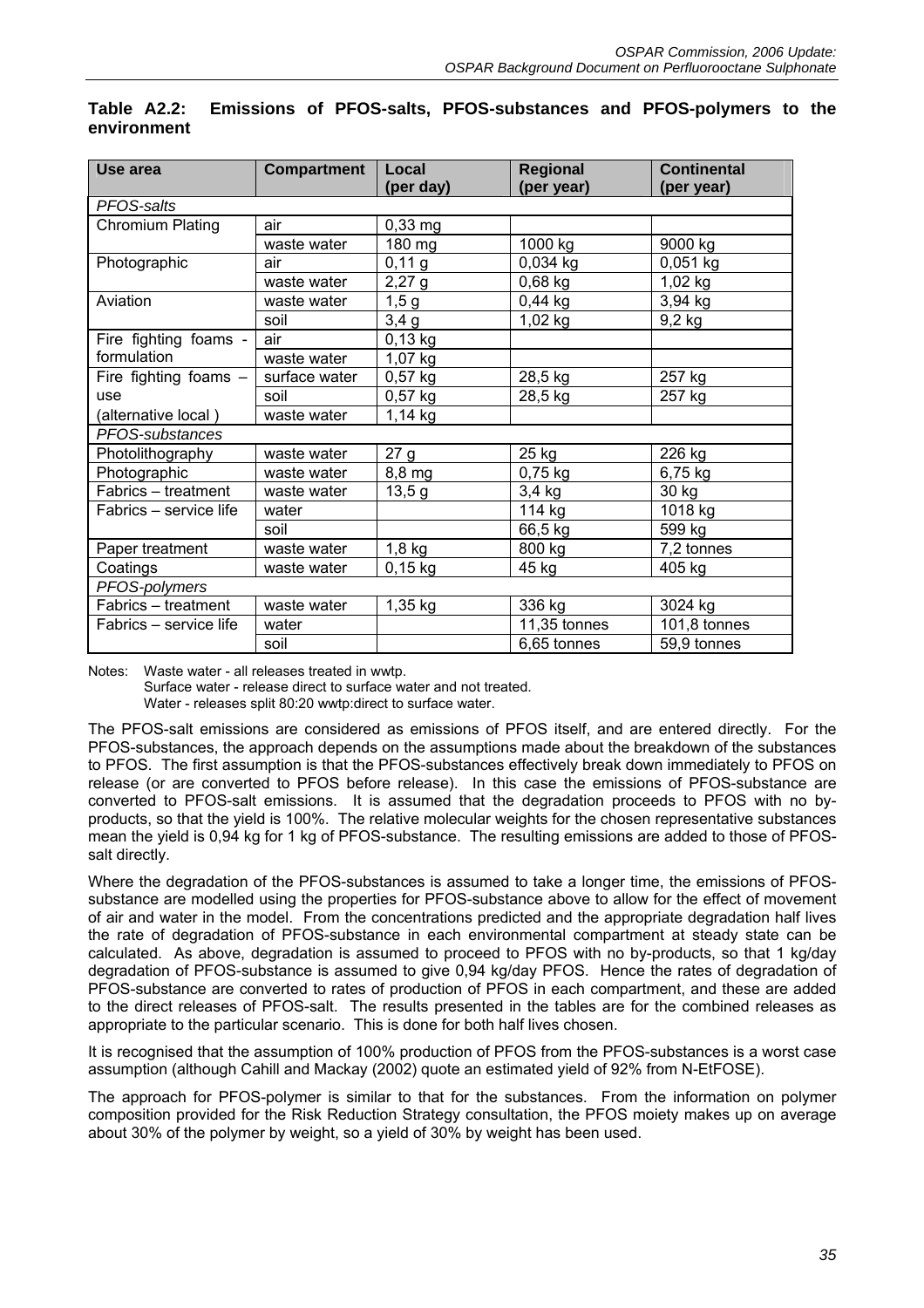# **2.3 Scenarios**

The baseline scenario is considered to be the situation in 2000. This includes all of the uses for which emission estimates are included in Table A2.2, including the service life of treated fabrics. In order to consider the possible contributions of PFOS-substances and PFOS-polymers, calculations have been carried out with and without these included. Hence there are five scenarios using the baseline emissions:

- 1 PFOS-salt releases only.
- 2 PFOS-salt plus PFOS-substances, assuming instant degradation to PFOS.
- 3 PFOS-salt plus PFOS-substances, assuming a 20 day half life for degradation to PFOS.
- 4 PFOS-salt plus PFOS-substances, assuming a 1 year half life for degradation to PFOS.
- 5 PFOS-salt, PFOS-substances with 20 day half life, PFOS-polymer with 30 year half life degradation to PFOS.

There are no data for the breakdown of PFOS-polymers, and so the fifth scenario is considered to be much more speculative than the others. A 30 year half life is assumed, with complete release of the PFOS moiety from the polymer on this time scale. It should be noted that all of these scenarios reflect the situation in the past as far as emissions are concerned.

Two further scenarios have been used to try to consider the 'current' situation and a possible future. For the 'current' scenario (Scenario 6), continuing use in chromium plating, photolithography, photography and aviation has been assumed, with use of stocks of fire fighting foam and continuing release from fabrics in use. These last two uses will only continue for a number of years, whereas the calculations assume a continuous use to steady state, and so will overestimate.

The future scenario (Scenario 7) is that where the use of stocks of PFOS foams has been completed and the fabrics have reached the end of their service lives.

Local concentrations have been calculated for all releases of PFOS-salt substances where there is a local source. Local concentrations have also been calculated for releases of the PFOS-substances where instant conversion to PFOS has been assumed (in Scenario 2). For other scenarios, the breakdown of the PFOSsubstances (or PFOS-polymer) occurs after dispersion in the environment and so local scenarios are not appropriate. Note that for local emissions to the marine environment, the Technical Guidance Document approach assumes that the releases do not pass through a waste water treatment plant before discharge. The contributions of each use area to the total regional emissions for each scenario are shown at the end of this annex.

### **2.4 Predicted environmental concentrations**

The environmental concentrations related to the marine environment from the EUSES calculations are shown in Tables A2.3 to A2.6.

| Use area                  | <b>Scenario number</b> |                           |                       |                       |                     |                     |                           |  |  |
|---------------------------|------------------------|---------------------------|-----------------------|-----------------------|---------------------|---------------------|---------------------------|--|--|
|                           |                        |                           | 3                     | 4                     | 5                   | 6                   |                           |  |  |
| Chromium plating          | $4,76\times10^{-6}$    | $8,33x10^{-6}$            | $5,67x10^{-6}$        | 5,39x10 $^{-6}$       | $9,56\times10^{-6}$ | $8,75x10^{-6}$      | $4,6x10^{-6}$             |  |  |
| Photography - formulation | $1,52\times10^{-5}$    | $1,88x\overline{10^{-5}}$ | $1,61x10^{-5}$        | $1,58\times10^{-5}$   | $2,0x10^{-5}$       | $1,92\times10^{-5}$ | $1,51x10^{-5}$            |  |  |
| - processing              | <b>NA</b>              | $7,47x10^{-6}$            | <b>NA</b>             | <b>NA</b>             | <b>NA</b>           | NA.                 | <b>NA</b>                 |  |  |
| Aviation                  | $1,14x10^{-5}$         | $1,49x10^{-5}$            | $1,23x10^{-5}$        | $1,2x10^{-5}$         | $1,62x10^{-5}$      | $1,53x10^{-5}$      | $1,12x10^{-5}$            |  |  |
| Fire fighting foams -     | 0,0135                 | 0,0135                    | 0,0135                | 0,135                 | 0.135               | <b>NA</b>           | <b>NA</b>                 |  |  |
| formulation               | $2,85\times10^{-3}$    | $2,86 \times 10^{-3}$     | $2,85 \times 10^{-3}$ | $2,85 \times 10^{-3}$ | $2,86\times10^{-3}$ | $2,86x10^{-3}$      | <b>NA</b>                 |  |  |
| - Use A                   | $5,7x10^{-3}$          | $5,71x10^{-3}$            | $5,7x10^{-3}$         | $5,7x10^{-3}$         | $5.71x10^{-3}$      | $5,71x10^{-3}$      | <b>NA</b>                 |  |  |
| - Use B                   |                        |                           |                       |                       |                     |                     |                           |  |  |
| Photolithography          | <b>NA</b>              | $1,32\times10^{-4}$       | <b>NA</b>             | <b>NA</b>             | <b>NA</b>           | <b>NA</b>           | <b>NA</b>                 |  |  |
| Fabrics - application     | <b>NA</b>              | $7,09x10^{-5}$            | <b>NA</b>             | <b>NA</b>             | <b>NA</b>           | <b>NA</b>           | <b>NA</b>                 |  |  |
| Paper treatment           | <b>NA</b>              | $8,51x10^{-3}$            | <b>NA</b>             | <b>NA</b>             | <b>NA</b>           | <b>NA</b>           | <b>NA</b>                 |  |  |
| Coatings                  | <b>NA</b>              | $2,19x10^{4}$             | <b>NA</b>             | <b>NA</b>             | <b>NA</b>           | <b>NA</b>           | <b>NA</b>                 |  |  |
| Regional                  | $3,86x10^{-6}$         | $7,43x10^{-6}$            | $4,77\times10^{-6}$   | $4,51x10^{-6}$        | $8,68x10^{-6}$      | $7,87\times10^{-6}$ | $3,71x\overline{10^{-6}}$ |  |  |

# **Table A2.3: Predicted environmental concentrations in marine water**

NA – local concentration not calculated for this use pattern in the particular scenario.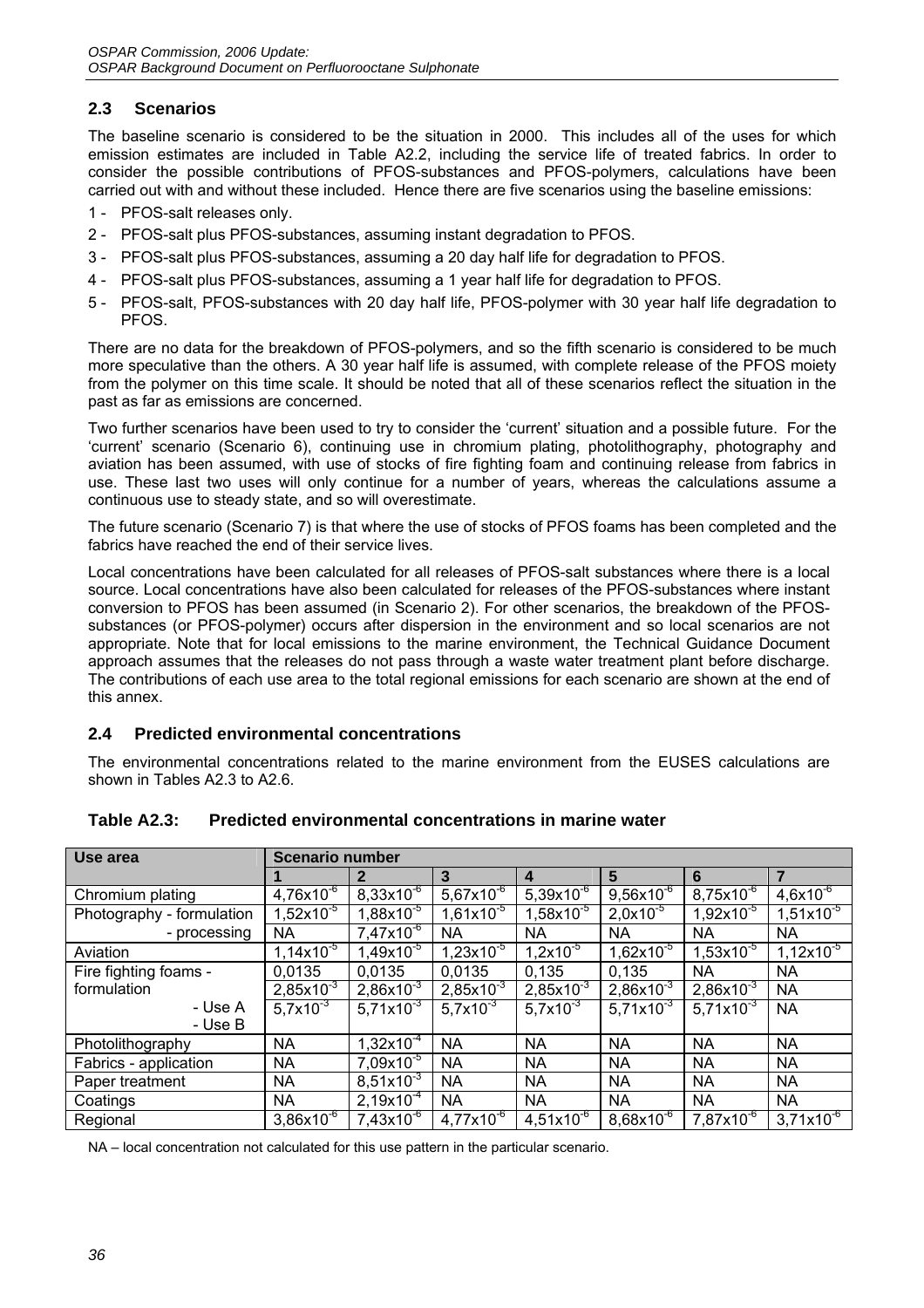| Use area                                    | <b>Scenario number</b> |                |                     |                       |                     |                     |                |  |
|---------------------------------------------|------------------------|----------------|---------------------|-----------------------|---------------------|---------------------|----------------|--|
|                                             |                        | 2              | 3                   | 4                     | 5                   | 6                   | $\overline{7}$ |  |
| Chromium plating                            | $1,27\times10^{-5}$    | $2,23x10^{-5}$ | $1,52\times10^{-5}$ | $1,44 \times 10^{-5}$ | $2,56x10^{-5}$      | $2,34\times10^{-5}$ | $1,23x10^{-5}$ |  |
| - formulation<br>Photography                | $4,07x10^{-5}$         | $5,03x10^{-5}$ | $4,31x10^{-5}$      | $4,24\times10^{-5}$   | $5,35x10^{-5}$      | $5,14\times10^{-5}$ | $4,03x10^{-5}$ |  |
| - processing                                | <b>NA</b>              | $2,0x10^{-5}$  | <b>NA</b>           | <b>NA</b>             | <b>NA</b>           | <b>NA</b>           | NA             |  |
| Aviation                                    | $3,04\times10^{-5}$    | $4,0x10^{3}$   | $3,28\times10^{-5}$ | $3,21x10^{-5}$        | $4,32\times10^{-5}$ | $1,5x10^{-5}$       | $3,0x10^{5}$   |  |
| Fire<br>fighting<br>foams<br>$\blacksquare$ | 0.036                  | 0.036          | 0.036               | 0.036                 | 0.036               | <b>NA</b>           | NA             |  |
| formulation                                 | $7,6410^{-3}$          | $7,65x10^{-3}$ | $7,64\times10^{-3}$ | $7,64\times10^{-3}$   | $7,65x10^{-3}$      | $7,65x10^{-3}$      | NA             |  |
| - Use A                                     | 0,015                  | 0.015          | 0.015               | 0.015                 | 0.015               | 0.015               | <b>NA</b>      |  |
| - Use B                                     |                        |                |                     |                       |                     |                     |                |  |
| Photolithography                            | <b>NA</b>              | $1,32x10^{-4}$ | <b>NA</b>           | <b>NA</b>             | <b>NA</b>           | <b>NA</b>           | <b>NA</b>      |  |
| Fabrics - application                       | <b>NA</b>              | $7,09x10^{-5}$ | <b>NA</b>           | <b>NA</b>             | <b>NA</b>           | NA                  | NA             |  |
| Paper treatment                             | <b>NA</b>              | $8,51x10^{-3}$ | <b>NA</b>           | <b>NA</b>             | <b>NA</b>           | NA                  | <b>NA</b>      |  |
| Coatings                                    | <b>NA</b>              | $2,19x10^{-4}$ | <b>NA</b>           | <b>NA</b>             | <b>NA</b>           | <b>NA</b>           | NA             |  |
| Regional                                    | $1,72\times10^{-5}$    | $3,3x10^{-5}$  | $2,12\times10^{-5}$ | $2,0x10^{-5}$         | $3,85x10^{-5}$      | $3,49x10^{-5}$      | $1,65x10^{-5}$ |  |

# **Table A2.4: Predicted environmental concentrations in marine sediments**

NA – local concentration not calculated for this use pattern in the particular scenario.

### **Table A2.5: Predicted concentrations in marine fish (mg/kg wwt)**

| Use area                     |                          | <b>Scenario number</b> |              |           |           |           |           |           |  |
|------------------------------|--------------------------|------------------------|--------------|-----------|-----------|-----------|-----------|-----------|--|
|                              |                          |                        | $\mathbf{2}$ | 3         | 4         | 5         | 6         | 7         |  |
| Chromium plating             |                          | 0,0216                 | 0,0432       | 0,0267    | 0.0251    | 0,0484    | 0,0439    | 0,0207    |  |
| - formulation<br>Photography |                          | 0,0477                 | 0,0676       | 0,0528    | 0.0512    | 0.0745    | 0,07      | 0,0468    |  |
| - processing                 |                          | NA                     | 0.0416       | <b>NA</b> | <b>NA</b> | NA        | <b>NA</b> | NA        |  |
| Aviation                     |                          | 0,0417                 | 0.0588       | 0,0468    | 0.0452    | 0.0685    | 0,064     | 0,0408    |  |
| Fire<br>fighting<br>foams    | $\overline{\phantom{0}}$ | 31                     | 31           | 31        | 31        | 31        | <b>NA</b> | NA        |  |
| formulation                  |                          | 0,0434                 | 0,0634       | 0,0485    | 0,047     | 0,0702    | 0,0657    | <b>NA</b> |  |
| - use A                      |                          | 0.0653                 | 0,0852       | 0.0703    | 0.0688    | 0.0921    | 0,0875    | <b>NA</b> |  |
| - use B                      |                          |                        |              |           |           |           |           |           |  |
| Photolithography             |                          | <b>NA</b>              | 0,386        | <b>NA</b> | <b>NA</b> | <b>NA</b> | <b>NA</b> | <b>NA</b> |  |
| Fabrics - application        |                          | <b>NA</b>              | 0,151        | <b>NA</b> | <b>NA</b> | <b>NA</b> | <b>NA</b> | NA.       |  |
| Paper treatment              |                          | <b>NA</b>              | 19,6         | <b>NA</b> | <b>NA</b> | <b>NA</b> | <b>NA</b> | NA        |  |
| Coatings                     |                          | <b>NA</b>              | 0.528        | <b>NA</b> | <b>NA</b> | <b>NA</b> | <b>NA</b> | <b>NA</b> |  |
| Regional                     |                          | 0,021                  | 0,041        | 0,026     | 0,025     | 0,048     | 0,043     | 0,020     |  |

### **Table A2.6: Predicted concentrations in marine predators (mg/kg wwt)**

| Use area                                    | <b>Scenario number</b> |              |           |                         |                 |           |                |
|---------------------------------------------|------------------------|--------------|-----------|-------------------------|-----------------|-----------|----------------|
|                                             |                        | $\mathbf{2}$ | 3         | $\overline{\mathbf{4}}$ | $5\phantom{.0}$ | 6         | $\overline{7}$ |
| Chromium plating                            | 0,0432                 | 0,0838       | 0,0533    | 0,0502                  | 0,0968          | 0,0878    | 0,0414         |
| - formulation<br>Photography                | 0.0536                 | 0.0935       | 0,0638    | 0,0607                  | 0.107           | 0,0982    | 0.0518         |
| - processing                                | <b>NA</b>              | 0,0831       | <b>NA</b> | <b>NA</b>               | <b>NA</b>       | NA        | <b>NA</b>      |
| Aviation                                    | 0.0513                 | 0,090        | 0,0614    | 0.0583                  | 0.105           | 0.0958    | 0.0495         |
| fighting<br>Fire<br>foams<br>$\blacksquare$ | 12,5                   | 12,5         | 12,5      | 12,5                    | 12,5            | NA        | <b>NA</b>      |
| formulation                                 | 0.0519                 | 0.0918       | 0.0621    | 0,059                   | 0.106           | 0.0965    | <b>NA</b>      |
| - use A                                     | 0,0607                 | 0,101        | 0.0708    | 0,0677                  | 0.114           | 0.105     | <b>NA</b>      |
| - use B                                     |                        |              |           |                         |                 |           |                |
| Photolithography                            | <b>NA</b>              | 0,221        | <b>NA</b> | <b>NA</b>               | <b>NA</b>       | <b>NA</b> | <b>NA</b>      |
| Fabrics - application                       | <b>NA</b>              | 0,127        | <b>NA</b> | <b>NA</b>               | <b>NA</b>       | NA        | <b>NA</b>      |
| Paper treatment                             | <b>NA</b>              | 7,9          | <b>NA</b> | <b>NA</b>               | <b>NA</b>       | <b>NA</b> | <b>NA</b>      |
| Coatings                                    | NA                     | 0,277        | <b>NA</b> | <b>NA</b>               | <b>NA</b>       | NA        | <b>NA</b>      |
| Regional                                    | 0.043                  | 0,082        | 0.052     | 0.050                   | 0.096           | 0.086     | 0.041          |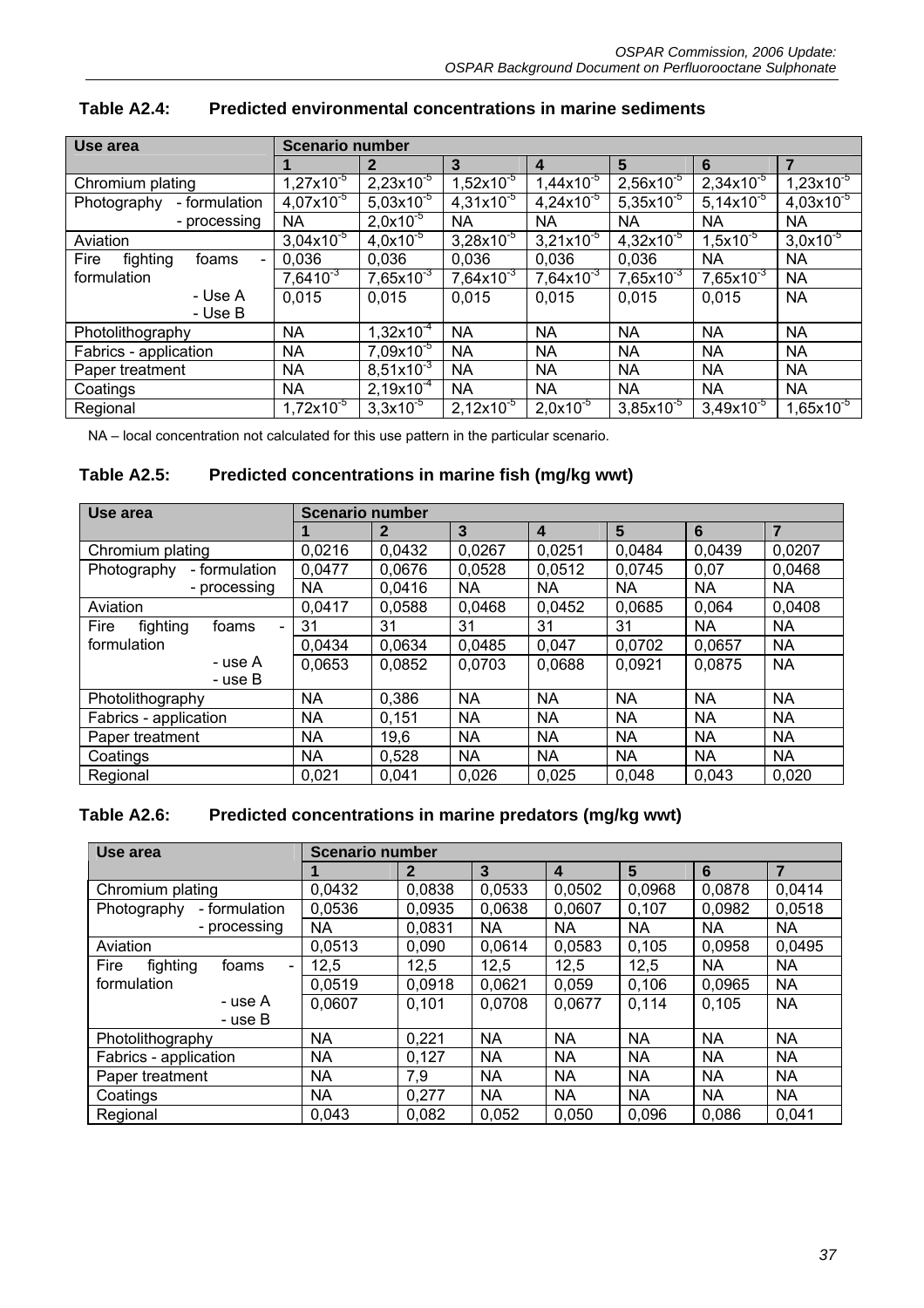# **3. Effects**

### **3.1 Water**

Results from tests on freshwater and saltwater species are available. The lowest results from tests considered valid in the Risk Evaluation Report are presented in Table A2.7.

|           | Fish          | Fathead minnow (Pimephales promelas) (96-h): $LC_{50} = 4.7$ mg/L<br>Rainbow trout (Oncorhynchus mykiss - saltwater) (96-h): LC <sub>50</sub> =13,7 mg/l                        |
|-----------|---------------|---------------------------------------------------------------------------------------------------------------------------------------------------------------------------------|
|           | Invertebrates | Daphnia magna (48-h): $EC_{50} = 27$ mg/L<br>Mysid shrimp ( <i>Mysidopsis bahia - saltwater</i> ) (96-h): $LC_{50}$ = 3,6 mg/L                                                  |
| Acute     | Algae         | Selenastrum capricornutum (96-h): EC <sub>50</sub> =126 mg/l<br>Skeletonema costatum (saltwater) (96-h): $EC_{50}$ > 3,2 mg/L                                                   |
|           | Fish          | Fathead minnow ( <i>Pimephales promelas</i> ) (42-day): $NOEC_{survival} = 0.3$ mg/L                                                                                            |
|           | Invertebrates | Daphnia magna (28-day): $NOEC_{\text{reproduction}} = 7 \text{ mg/L}$<br>Mysid shrimp (Mysidopsis bahia - saltwater) (35-day): NOEC <sub>reproduction</sub><br>$= 0.25$<br>mq/L |
| Long-term | Algae         | Selenastrum capricornutum (96-h): NOEC=44 mg/l,<br>Skeletonema costatum (saltwater) (96-h): NOEC>3,2 mg/l<br>Duckweed (Lemna gibba) (7-day): NOEC = 15,1 mg/L                   |

**Table A2.7: Summary of aquatic toxicity data** 

Acute toxicity data are available for fish, invertebrates and algae in freshwater and in seawater. The values for freshwater and saltwater fish are similar, those from invertebrates are more varied with the salt water value lower. The algal values cannot be compared as the lower, marine, value is a limit value with no effect at the highest concentration achievable in the test medium.

Results from long term tests with species in three taxonomic groups (fish, invertebrates, algae) are available for the freshwater environment. There are also long term results with a salt water invertebrate and a salt water algae (again a limit value). The results of a number of microcosm tests (not included here) are similar to the lowest NOEC values obtained in single species tests.

The lowest NOEC from the whole data set is 0,25 mg/l, for Mysid shrimp. This will be used for the PNEC derivation. The next lowest value is 0,3 mg/l, for fathead minnow (and for part of a microcosm test) so a PNEC based on freshwater data alone would be similar. As three taxonomic groups are represented a factor of 10 is used, giving a PNEC for freshwater of 25  $\mu$ g/l.

For the marine environment, there are three taxonomic groups represented. Although there are saltwater species for two of these, there are no additional marine taxonomic groups in the data set. The TGD indicates a factor of 100 in this situation, giving a PNEC of 2.5  $\mu$ g/l.

There are some intermittent release scenarios. For these, the PNEC is based on the acute data. The lowest acute value is 3,6 mg/l, again for Mysid shrimp (the saltwater algal value is lower, at 3,2 mg/l, but this is a limit value and no effects were seen at this level). A factor of 100 is used, giving a PNEC of 36 µg/l. This is used for both freshwater and marine intermittent releases.

# **3.2 Sediment**

No test results on sediment-dwelling organisms have been located.

# **3.3 Secondary poisoning**

Mammalian toxicity data were reviewed for the OECD assessment (OECD, 2002). Results from acute, subchronic and chronic exposures to rats, sub-chronic exposures to monkeys, and a two-generation study on rats are available. Details of these studies are not included here, they can be found in the OECD assessment.

In a two year carcinogenicity assay using rats, effects on the liver were monitored. From this study the NOAEL for PFOS was considered to be 0,5 ppm in food in male rats and 2 ppm in food in female rats. The corresponding LOAELs were 2 ppm for males and 5 ppm for females. These values are taken from the main text of the OECD assessment. In the summary of the OECD assessment the LOAEL for male rats is said to be 0,5 ppm, with no NOAEL established. The main text indicates that the effects seen on male rats at 0,5 ppm were considered to be due to old age and were not treatment related. For comparison, a level in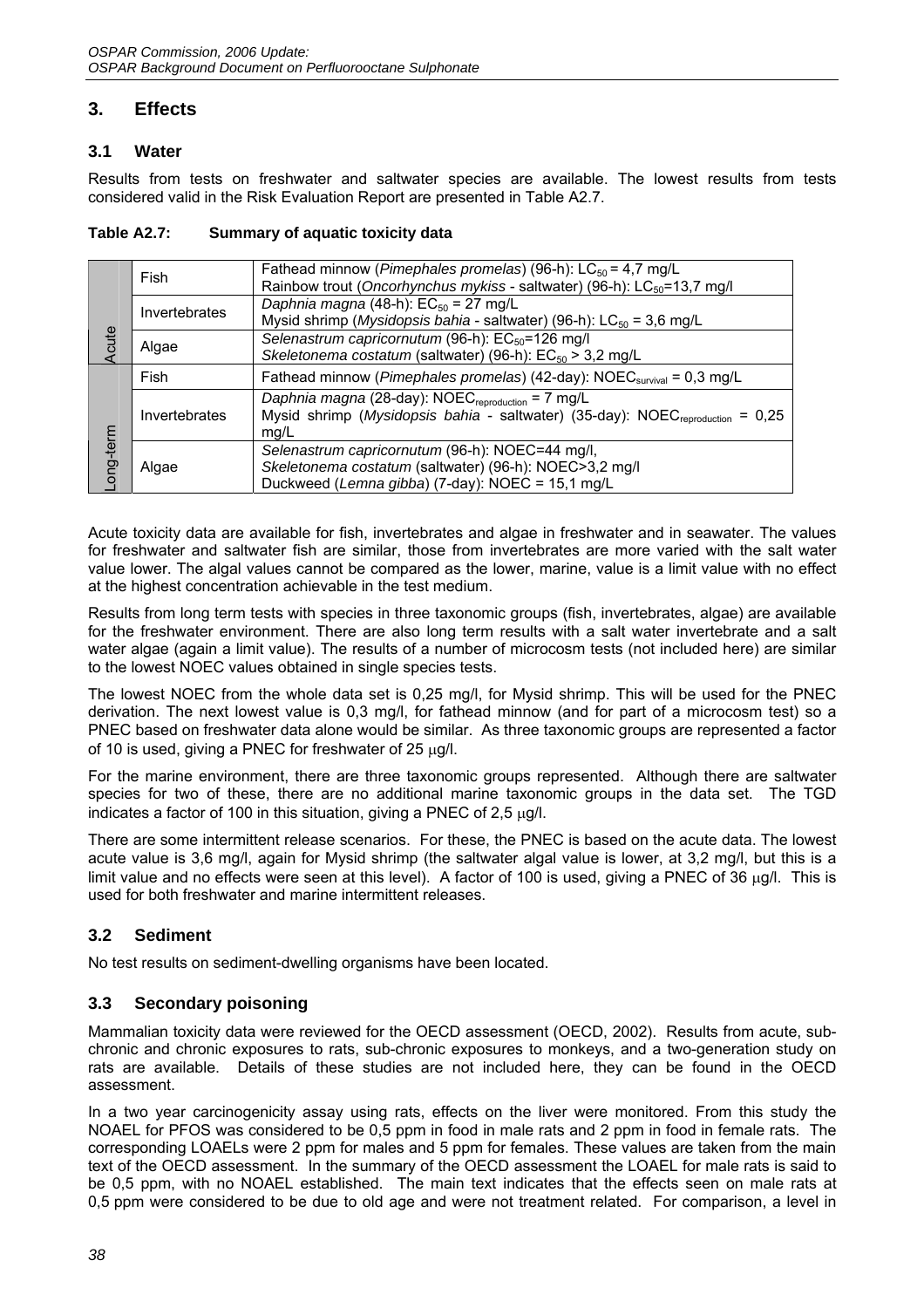food of 0,5 ppm is equivalent to a dose of 0,025 mg/kg bw/day using the conversion factors in the Technical Guidance document. The range of doses estimated from the study was 0,015 to 0,057 mg/kg bw/day, so this fits into the observed range. The value required for the risk evaluation is the concentration in food.

Doses of 4,5 mg/kg bw/day were lethal to Rhesus monkeys over a seven week exposure.

In the two generation study on rats, the NOAEL for reductions in pup weights in the second generation was 0,1 mg/kg bw/day, with a LOAEL of 0,4 mg/kg bw/day.

Dietary reproduction studies over 21 weeks have been conducted on two bird species, mallard and northern bobwhite quail. In both species, the NOAEC for the majority of endpoints was 10 ppm in food. Some effects on testes and sperm in males (both species), and on offspring survival (in quail) were noted at this concentration, which was the lowest tested.

The lowest no effect level is 0,5 ppm, for liver effects in male rats. This is from a chronic study, so an assessment factor of 30 is appropriate. This gives a PNEC of 0,0167 mg/kg in food.

In comments from the consultation on the draft risk evaluation report, it was suggested that the above may be an over-conservative choice of endpoint for the assessment of secondary poisoning. Alternatives proposed were the 2 ppm LOAEC from the same study, or the NOEAL of 0,1 mg/kg bw/day from the reproduction study. The 2 ppm level from the carcinogenicity study gives a PNEC of 0,067 mg/kg using the same assessment factor of 30 as above. For the NOEAL of 0,1 mg/kg bw/day, the conversion factor from dose to concentration in food is 20 from the Technical Guidance Document, so that the NOEC from this study is 2 mg/kg. With an assessment factor of 30 for a chronic study this also gives a PNEC of 0,067 mg/kg. This value will also be considered in the risk evaluation.

The chronic studies on birds show an NOAEC of 10 ppm for most of the endpoints, but a LOAEC for effects on males and on survival of offspring. A PNEC derived from this figure would be 0,33 mg/kg using an assessment factor of 30. Although the no effect level is not fully defined, this result suggests that the PNECs derived from the mammalian data can be considered to cover the risk to birds as well.

### **4. Marine risk evaluation**

#### **4.1 PBT assessment**

The PBT assessment included here relates to PFOS itself, and uses data from tests on PFOS salts. It does not apply directly to PFOS-substances. However, the potential for the substances to degrade to PFOS in the environment makes this assessment relevant to the general consideration of the group of substances.

#### *4.1.1 Persistence*

PFOS (as the potassium salt) has been tested for biodegradability in a series of tests commissioned by 3M and reported in the risk assessment of PFOS (3M, 2003). The following tests were conducted:

- activated sludge;
- acclimated activated sludge (including added soil and sediment materials) in both aerobic and closed vial exposures;
- aerobic soil and sediment cultures;
- anaerobic sludge from sludge digester; and
- pure microbial cultures.

None of these studies showed any evidence for the biodegradation of PFOS. 3M also reported the results of standard studies on hydrolysis (at 50°C and a range of pHs) and photolysis. Neither study showed any evidence for degradation of PFOS. The OECD hazard assessment (OECD, 2002) includes the results of a MITI-I study (ready biodegradability) which showed no evidence for ultimate or primary degradation (removal of the parent compound). The conclusion is that PFOS meets the screening criteria for P (Persistent) or vP<sup>12</sup> (very Persistent) criteria.

<sup>&</sup>lt;sup>12</sup> Classification as a vP is on the basis that no degradation has been observed in any study to date, which makes it likely that the substance would meet this criterion.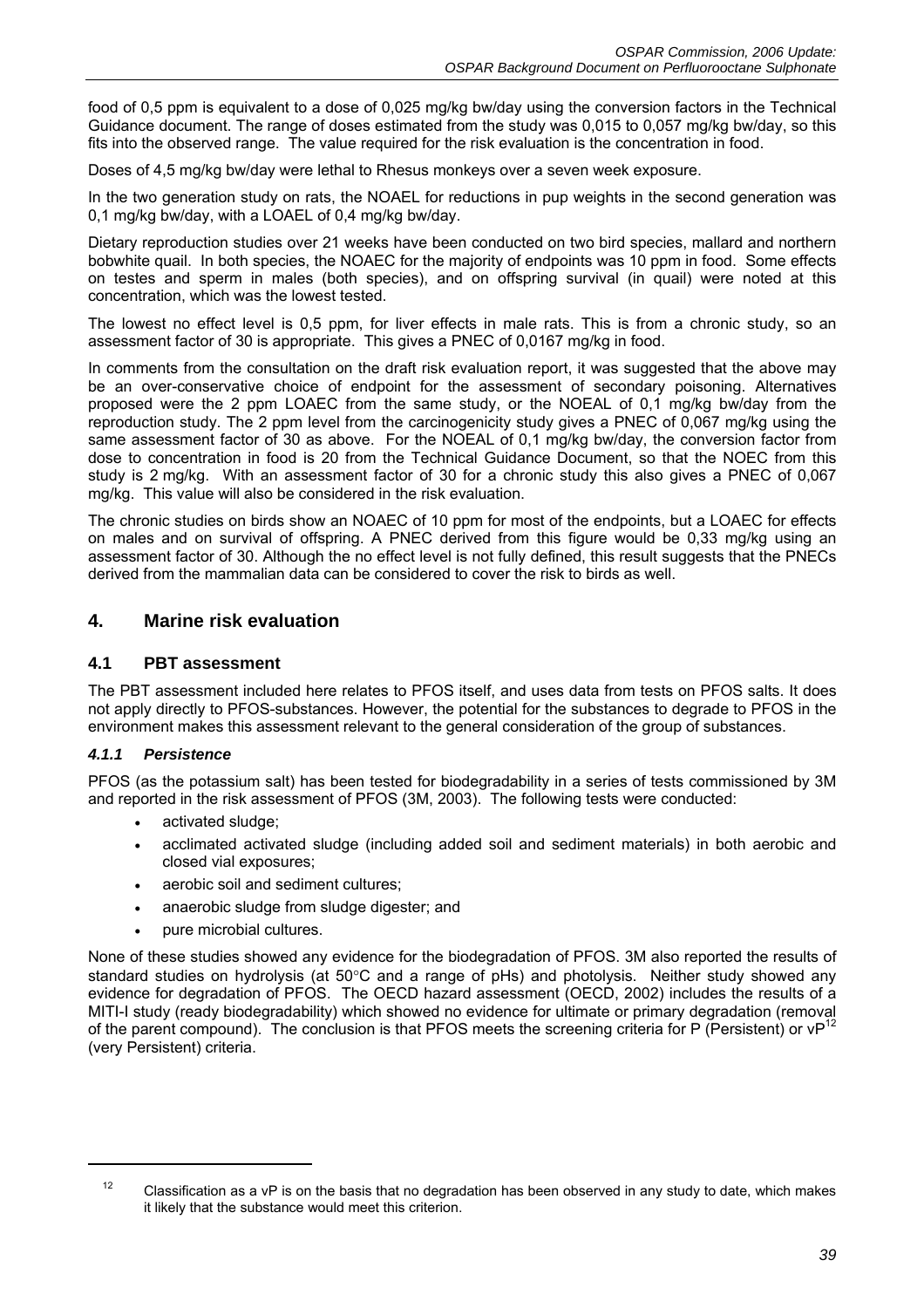#### *4.1.2 Bioaccumulation*

There are a limited number of studies available on bioaccumulation of PFOS. A flow-through study on bluegill sunfish (*Lepomis macrochirus*) is cited in both 3M and the OECD assessment. The bioconcentration factors for edible tissues, non-edible tissues and whole fish were calculated from the rates of uptake and depuration because steady state had not been reached after 56 days of exposure.<sup>13</sup> The values obtained were 1 124 (edible), 4 103 (non-edible) and 2 796 (whole fish). The exposure concentration was 0,086 mg/l.

A flow-through study on carp (*Cyprinus carpio*) resulted in lower values of 720 at 20 µg/l exposure and 200- 1 500 at 2 µg/l exposure. Higher values of 6 300 – 125 000 have been reported (for bioaccumulation factors) for in situ measurements at the scene of a spill of fire fighting foam, but these were considered to be due to the uptake of derivatives which were then metabolised to PFOS, hence the values were over-estimated.

In summary, BCF values up to 2 800 have been measured in laboratory studies, and this meets the B or 'Bioacumulative' criterion.

The occurrence in a range of biota supports this; PFOS has been found in a wide range of higher organisms in Europe, including seals, dolphins, whales, cormorants, eagles, swordfish, tuna and salmon. The Global Biophase Monitoring Programme found PFOS in livers, blood and other tissues of animals, especially in fisheating animals.

#### *4.1.3 Toxicity*

According to the assessment criteria laid out in the EU TGD, the toxicity criterion is based on either aquatic toxicity or on classification.

The lowest aquatic NOEC value is 0,25 mg/l, which is above the criterion level of 0,01 mg/l for the T criterion. On this basis, PFOS does not meet the T criterion. The NOAEC from chronic bird studies is 10 ppm for most endpoints, which is below the criterion value of <30 mg/kg in food. The level of 10 ppm was also considered a LOAEC for some effects in the same studies. Hence PFOS meets the T criterion on this basis.

PFOS is not listed as a substance on EINECS and has no classification. The acid form of PFOS is not classified on Annex I of Directive 67/548/EEC, and neither are any of the usual salts (potassium, ammonium, lithium). The mammalian toxicity data included in the OECD and 3M assessments has thus been used to consider what classification would be appropriate for PFOS.

Various toxicity studies have been conducted (as highlighted in earlier sections) to determine the toxicity of PFOS-related substances, with the tests conducted in:

- a 90-day repeat dose toxicity study on rats showing that all rats died when fed on diets containing 300ppm PFOS and above (equivalent to 18 mg/kg bw/day and above). Some deaths (5 out of 10 animals) were also noted in rats fed diets containing 100 ppm PFOS (6 mg/kg bw/day)<sup>14</sup>. All rats receiving diets containing 30 ppm PFOS (2,0 mg/kg/day) survived until the end of the study, but small changes in body and organ weights were reported. The effects seen in rats receiving 6,0 mg/kg/day suggest that PFOS fulfils the criteria for classification as Toxic, with the risk phrase R48, and hence meets the PBT criteria for T;
- a two year carcinogenicity study showing significant increases in hepatocellular adenomas observed in both male and female rats at 1 mg/kg bw/day. In view of the lack of effects in a number of genotoxicity test systems, the 3M report concluded that the carcinogenic effect was due to a threshold mediated non-genotoxic mechanism. This test could result in a Category 3 classification for carcinogenicity or could even provide insufficient evidence to warrant classification as a carcinogen, and thus may not fulfill the PBT criteria for T;
- a two generation rat study with PFOS showing significant reductions in the viability of pups in the F1 generation at exposure levels of 1,6 and 3,2 mg/kg bw/day. A subsequent study determined a NOAEL for pup mortality and growth of 1,2 mg/kg bw/day. No effects on mortality were observed

<sup>&</sup>lt;sup>13</sup> The robust summary in the OECD hazard assessment has different values to those used in the main OECD text (which are those cited here). The 3M (2003) report explains that the original study used an inappropriate method to estimate the kinetic BCF values, and that those were revised in a later amended study report. This is assumed to explain the different values in the OECD robust summary, as the BCF values in the main report and the 3M report agree.

<sup>&</sup>lt;sup>14</sup> The criteria for the classification of a substance as 'Toxic' with a risk phrase R48 are based on observations of serious damage to health at concentrations ≤5,0 mg/kg bw/day in a 90-day study, while the classification of a substance as 'Harmful' with a risk phrase R48 is based on observations of serious damage to health at concentrations of the order of ≤50 mg/kg bw/day in a 90-day study.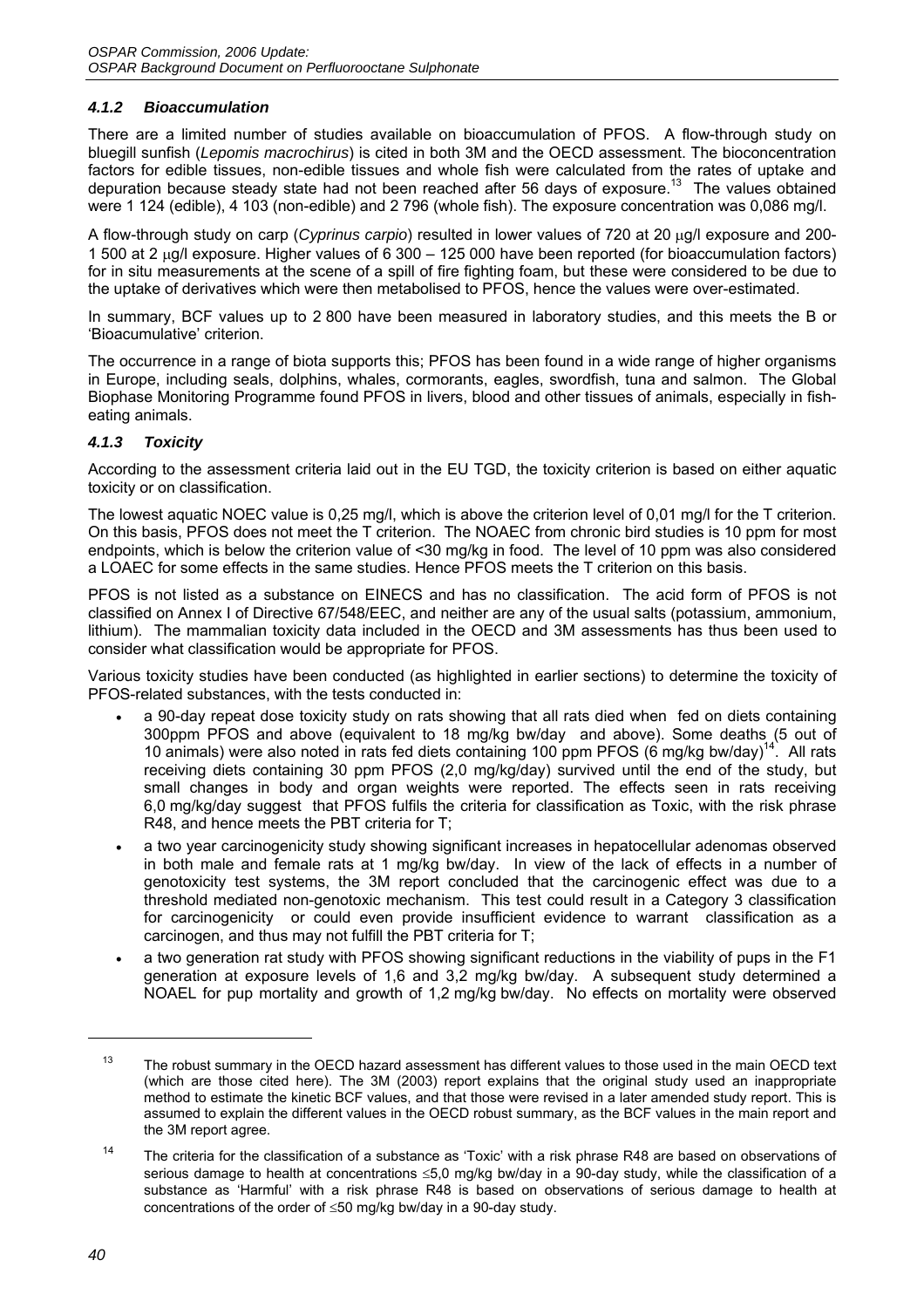over the whole study at 0,4 mg/kg bw/day. This may not fulfill the criteria for classification as "Toxic for Reproduction", and hence not meet the T criterion for PBT. The view of Sweden in their comments on the draft RER is that the data fulfill the criteria for reproductive toxicity as category 3, and possibly also for category 2. Comments from the Norwegian Institute of Public Health also support classification as a reproductive toxicant category 3:

- developmental and reproductive toxicity studies on rabbits showing effects on the development of the foetus at doses of *5* and 10 mg/kg bw/day. These are largely maturational delays and reduced foetal body weight. A NOAEL of 1 mg/kg bw/day has been determined for most of these effects in rats. Signs of maternal toxicity are also observed at similar levels, and in some cases the NOAEL for maternal effects is lower than that for developmental effects. The 3M RAR concluded that there was no indication of specific teratogenic effects. These may not meet the requirements for classification as "Toxic for Reproduction" and hence not meet the T criterion for PBT; and
- tests on rhesus monkeys showing that all animals died at 10 mg/kg bw/day, the lowest dose tested, with a follow up study showing deaths at 4,5 mg/kg bw/day. There were no deaths at 1,5 mg/kg bw/day, but there were signs of gastrointestinal toxicity. The results of this test show that PFOS fulfils the criteria for classification as Toxic, with the risk phrase R48, and hence meets the T criterion for PBT.

PFOS has been shown to cause death in both rats and monkeys at doses of 6,0 and 4,5 mg/kg/day respectively in repeat-dose 90-day toxicity studies, although significant signs of toxicity were not seen in groups of rats or monkeys receiving lower doses of PFOS. Despite this apparent steep dose-response relationship in its toxicity, the severity of the effects seen at doses around 5,0 mg/kg/day warrant classification as "Toxic" and assigned the Risk Phrase R48.

It is therefore concluded that PFOS should be classified as 'Toxic' and carry the Risk Phrase R48. There is also support for classification as toxic for reproduction, category 3. It therefore meets the T or 'Toxicity' criterion.

# *4.1.4 PBT conclusion*

PFOS meets the vP, B and T criteria and hence is considered as a PBT substance. It should be noted that this conclusion does not apply directly to PFOS-substances, but the potential for the substances to be degraded to PFOS means that it is of relevance in the consideration of the substances.

### **4.2 Marine risk evaluation**

As PFOS meets the PBT criteria, there is strictly no requirement for a risk evaluation. However the relevant results are generated as part of the modelling and so are included here.

### *4.2.1 Marine water*

The concentrations of PFOS in marine waters have been calculated as part of the modelling described in Section 3. The values were presented in Table A2.3.

The risk characterisation ratios for the marine aquatic compartment are presented in Table A2.8. The PNEC is 2,5 µg/l. For sediment, the exposure and effect concentrations can only be derived from the aquatic values by equilibrium partitioning, and so the ratios are the same as those for the aquatic compartment.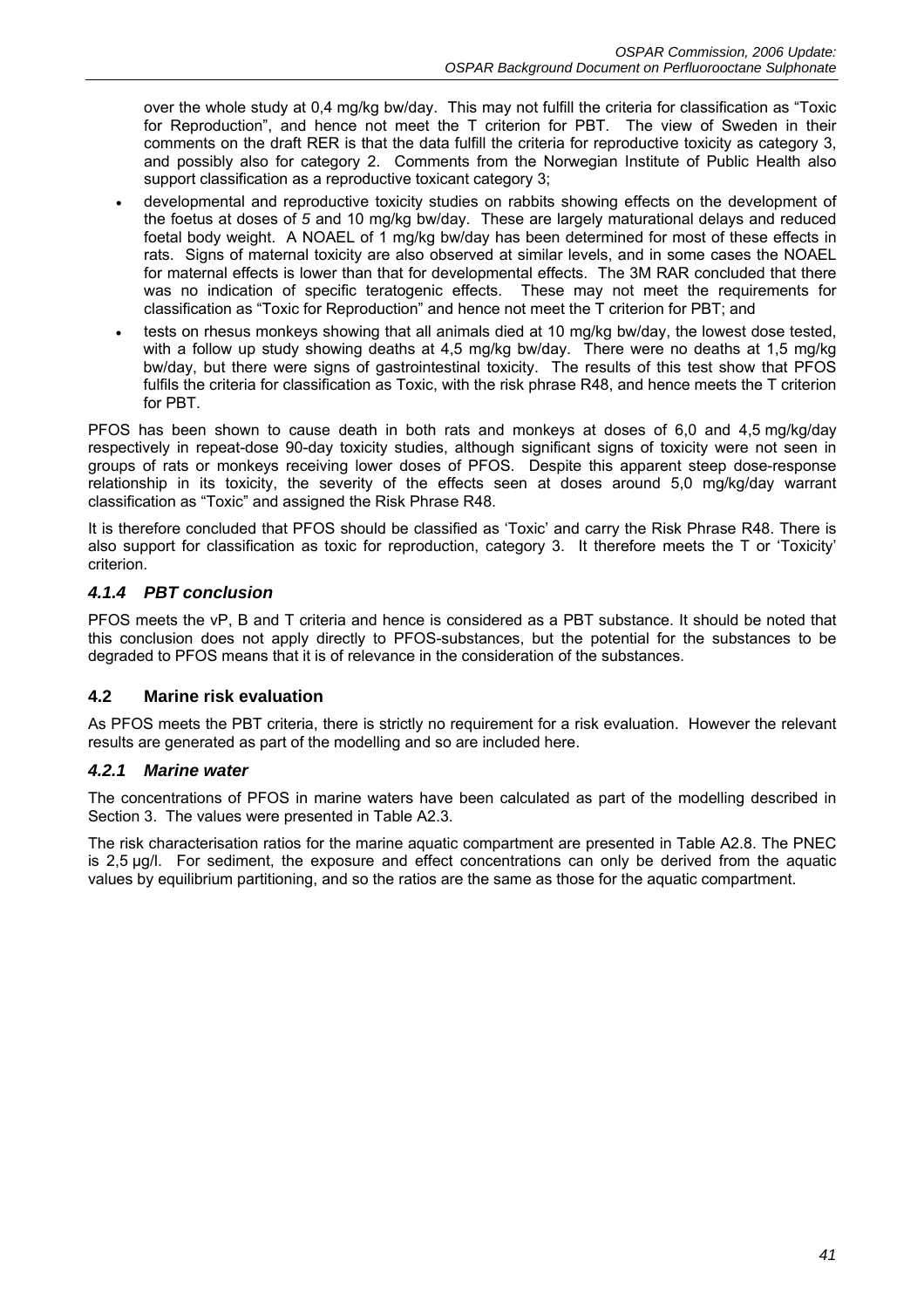| Use area                     | <b>Scenario number</b> |                |           |           |           |           |                |  |
|------------------------------|------------------------|----------------|-----------|-----------|-----------|-----------|----------------|--|
|                              |                        | $\overline{2}$ | 3         | 4         | 5         | 6         | $\overline{7}$ |  |
| Chromium plating             | 0,002                  | 0.003          | 0,002     | 0,002     | 0,004     | 0,004     | 0,002          |  |
| - formulation<br>Photography | 0,006                  | 0,008          | 0,006     | 0,006     | 0.008     | 0,008     | 0,006          |  |
| - processing                 | <b>NA</b>              | 0,003          | <b>NA</b> | NA.       | <b>NA</b> | <b>NA</b> | <b>NA</b>      |  |
| Aviation                     | 0.005                  | 0,006          | 0,005     | 0,005     | 0,006     | 0,006     | 0.004          |  |
| Fire<br>fighting<br>foams    | 5,4                    | 5,4            | 5,4       | 5,4       | 5,4       | NA        | <b>NA</b>      |  |
| formulation                  | 1,14                   | 1,14           | 1,14      | 1,14      | 1,14      | 1,14      | <b>NA</b>      |  |
| - Use A                      | 2,28                   | 2,28           | 2,28      | 2,28      | 2,28      | 2,28      | <b>NA</b>      |  |
| - Use B                      |                        |                |           |           |           |           |                |  |
| Photolithography             | <b>NA</b>              | 0,053          | <b>NA</b> | <b>NA</b> | <b>NA</b> | <b>NA</b> | <b>NA</b>      |  |
| Fabrics - application        | <b>NA</b>              | 0,028          | <b>NA</b> | <b>NA</b> | <b>NA</b> | <b>NA</b> | <b>NA</b>      |  |
| Paper treatment              | <b>NA</b>              | 3,4            | <b>NA</b> | <b>NA</b> | <b>NA</b> | <b>NA</b> | <b>NA</b>      |  |
| Coatings                     | <b>NA</b>              | 0,088          | <b>NA</b> | <b>NA</b> | <b>NA</b> | <b>NA</b> | <b>NA</b>      |  |
| Regional                     | 0,002                  | 0,003          | 0,002     | 0,002     | 0,004     | 0,003     | 0,002          |  |

| Table A2.8: | Risk characterisation ratios for the marine aquatic compartment |
|-------------|-----------------------------------------------------------------|
|-------------|-----------------------------------------------------------------|

NA – local concentration not calculated for this use pattern in the particular scenario.

The main area indicating a potential risk relates to fire-fighting foams. The calculation of emissions from the formulation of fire fighting foams uses a large site and default emission factors, and so could be refined. (The actual site in fact no longer uses PFOS-based chemicals in the production of foams.)

The distinction between the two use patterns for foams is not relevant to the marine assessment, as it relates to the proportion of the releases which is treated in a waste water treatment plant, and the marine assessment assumes no treatment. As such, the calculations for Use A and Use B are effectively for two different amounts being released during a fire-fighting event. The assumptions leading to the amounts released are necessarily arbitrary, as real fires may be of very different scales. Although the scenarios were developed for the terrestrial environment, they could be taken as indicative of possible releases in offshore situations (on installations or as fire-fighting systems on ships) in the first instance. These calculations indicate the possibility of effects on the local environment in the event of releases on this scale.

One other use pattern gives a ratio above one – this is for paper treatment, and assumes the complete conversion of PFOS-substance to PFOS before release. As such it is likely that the PFOS concentration is over-estimated. Against this, there are no data on the toxicity of the PFOS-substances themselves.

The ratios for the regional aquatic environment are all well below one, the highest being 0,004. Hence the risk ratios for the use patterns are governed by the local emissions. The regional concentration in water does not vary greatly between the scenarios, a factor of three covering all of the results. The variation in degradation rate for the PFOS substances between the scenarios has little effect on the water concentration, and so it may not be necessary to have precise information about this rate. The yield of PFOS from the breakdown of the substances (and polymers) may have more influence on the concentrations.

The measured levels in surface water are below the PNEC value.

The PNEC for the aquatic compartment is derived from three long-term NOEC values, and so is not likely to be increased by further testing. The calculations of emissions, and hence the exposure estimates, could be revised.

### *4.2.2 Secondary poisoning in the marine environment*

There are two calculations for secondary poisoning in the marine environment, to include two levels of predators. These are a fish-eating bird or mammal, similar to that in the freshwater environment, and a top predator. The concentrations in the food organisms for these endpoints were presented in Tables A2.5 and A2.6. The risk characterisation ratios for these two are presented in Tables A2.9 and A2.10.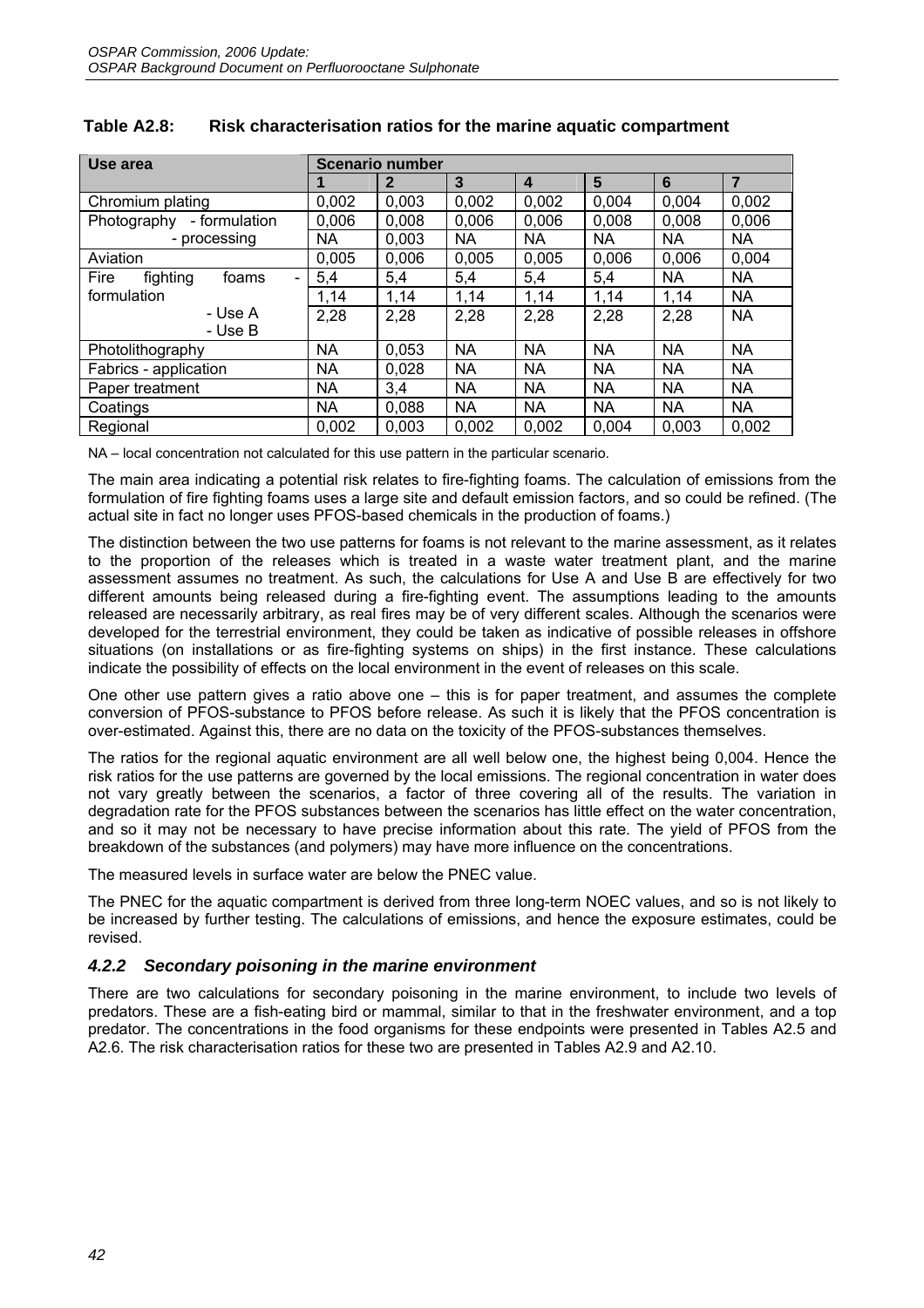| Use area                          | <b>Scenario number</b> |              |           |           |           |           |           |
|-----------------------------------|------------------------|--------------|-----------|-----------|-----------|-----------|-----------|
|                                   |                        | $\mathbf{2}$ | 3         | 4         | 5         | 6         | 7         |
| Chromium plating                  | 1,3                    | 2,59         | 1,6       | 1,51      | 2,91      | 2,63      | 1,24      |
| - formulation<br>Photography      | 2,86                   | 4,06         | 3,17      | 3,07      | 4,47      | 4,2       | 2,81      |
| - processing                      | <b>NA</b>              | 2,5          | <b>NA</b> | <b>NA</b> | <b>NA</b> | <b>NA</b> | <b>NA</b> |
| Aviation                          | 2,5                    | 3,53         | 2,81      | 2,71      | 4,11      | 3,84      | 2,45      |
| Fire fighting foams - formulation | 1860                   | 1860         | 1860      | 1860      | 1860      | <b>NA</b> | NA        |
| - Use A                           | 2,61                   | 3,8          | 2,91      | 2,82      | 4,21      | 3,94      | <b>NA</b> |
| - Use B                           | 3,92                   | 5,11         | 4,22      | 4,13      | 5,52      | 5,25      | <b>NA</b> |
| Photolithography                  | <b>NA</b>              | 23,2         | <b>NA</b> | <b>NA</b> | <b>NA</b> | <b>NA</b> | <b>NA</b> |
| Fabrics - application             | <b>NA</b>              | 9,08         | <b>NA</b> | <b>NA</b> | <b>NA</b> | <b>NA</b> | <b>NA</b> |
| Paper treatment                   | <b>NA</b>              | 1170         | <b>NA</b> | <b>NA</b> | <b>NA</b> | <b>NA</b> | <b>NA</b> |
| Coatings                          | <b>NA</b>              | 31,7         | <b>NA</b> | <b>NA</b> | <b>NA</b> | <b>NA</b> | <b>NA</b> |
| Regional                          | 1,26                   | 2,46         | 1,56      | 1,50      | 2,87      | 2,57      | 1,20      |

# **Table A2.9: Risk characterisation ratios for fish-eating bird or mammal (marine)**

NA – local concentration not calculated for this use pattern in the particular scenario.

#### **Table A2.10: Risk characterisation ratios for marine top predator**

| Use area                     | <b>Scenario number</b> |              |              |                  |                |           |                |
|------------------------------|------------------------|--------------|--------------|------------------|----------------|-----------|----------------|
|                              |                        | $\mathbf{2}$ | $\mathbf{3}$ | $\boldsymbol{4}$ | 5 <sup>5</sup> | 6         | $\overline{7}$ |
| Chromium plating             | 2,59                   | 5,03         | 3,2          | 3,01             | 5,81           | 5,27      | 2,48           |
| - formulation<br>Photography | 3,22                   | 5,61         | 3,83         | 3,64             | 6,44           | 5,89      | 3,11           |
| - processing                 | NA                     | 4,99         | NA           | <b>NA</b>        | <b>NA</b>      | <b>NA</b> | <b>NA</b>      |
| Aviation                     | 3,08                   | 5,4          | 3,68         | 3,5              | 6,29           | 5,75      | 2,97           |
| Fire<br>fighting<br>foams    | 747                    | 749          | 748          | 747              | 750            | <b>NA</b> | <b>NA</b>      |
| formulation                  | 3,12                   | 5,51         | 3,72         | 3,54             | 6,33           | 5,79      | <b>NA</b>      |
| - Use A<br>- Use B           | 3,64                   | 6,03         | 4,25         | 4,06             | 6,86           | 6,31      | <b>NA</b>      |
| Photolithography             | <b>NA</b>              | 13,3         | <b>NA</b>    | <b>NA</b>        | <b>NA</b>      | <b>NA</b> | <b>NA</b>      |
| Fabrics - application        | <b>NA</b>              | 7,61         | <b>NA</b>    | <b>NA</b>        | <b>NA</b>      | <b>NA</b> | NA             |
| Paper treatment              | NA                     | 474          | <b>NA</b>    | <b>NA</b>        | <b>NA</b>      | <b>NA</b> | <b>NA</b>      |
| Coatings                     | NA                     | 16,6         | <b>NA</b>    | <b>NA</b>        | <b>NA</b>      | <b>NA</b> | <b>NA</b>      |
| Regional                     | 2,57                   | 4,91         | 3,11         | 2,99             | 5,75           | 5,15      | 2,46           |

NA – local concentration not calculated for this use pattern in the particular scenario.

For the marine food chains all of the use areas indicate a risk for all of the scenarios for which they are relevant. Consumption of prey exposed only to the regional background concentrations is also indicated as a risk for all scenarios. As noted above the regional water concentrations are only affected a little by the different release patterns in the scenarios. However, in most cases the specific uses also make a significant contribution to the exposure through this route, similar to or greater than that from the regional concentration. The exceptions to this are chromium plating and the processing life stage for photography.

None of the emission estimates are based on specific information about the releases of PFOS from the specific industry area. Hence they could all be refined. Considering only the possible continuing uses (those included in Scenario 7), for chrome plating the local calculation is based on a scenario for the industry, but the overall emissions assume complete release of the amount used each year in the absence of information on its fate. Assumptions have been made on the nature of the substances released in the production of film and its developing. Data on the releases from photolithography come from the industry, but there may be more specific treatment of waste waters than assumed here. The aviation emissions are based on an emission scenario for hydraulic fluids, but do not relate specifically to the aviation industry.

The PNEC value is based on the results of a 2-year study with rats, so it is unlikely that the PNEC would be changed significantly in the light of further tests. An alternative PNEC of 0,067 mg/kg was also derived in the RER. Using this alternative PNEC, most of the use areas would have a ratio above one for at least one of the scenarios, although there would be no ratios above one for the marine food chains for Scenario 7.

A comparison of the PNEC value with measured concentrations for freshwater fish shows that the highest measured concentrations reported exceed the PNEC of 0,0167 mg/kg. A number of values also exceed the alternative PNEC value of 0,067 mg/kg. It should be noted that this comparison is based on the highest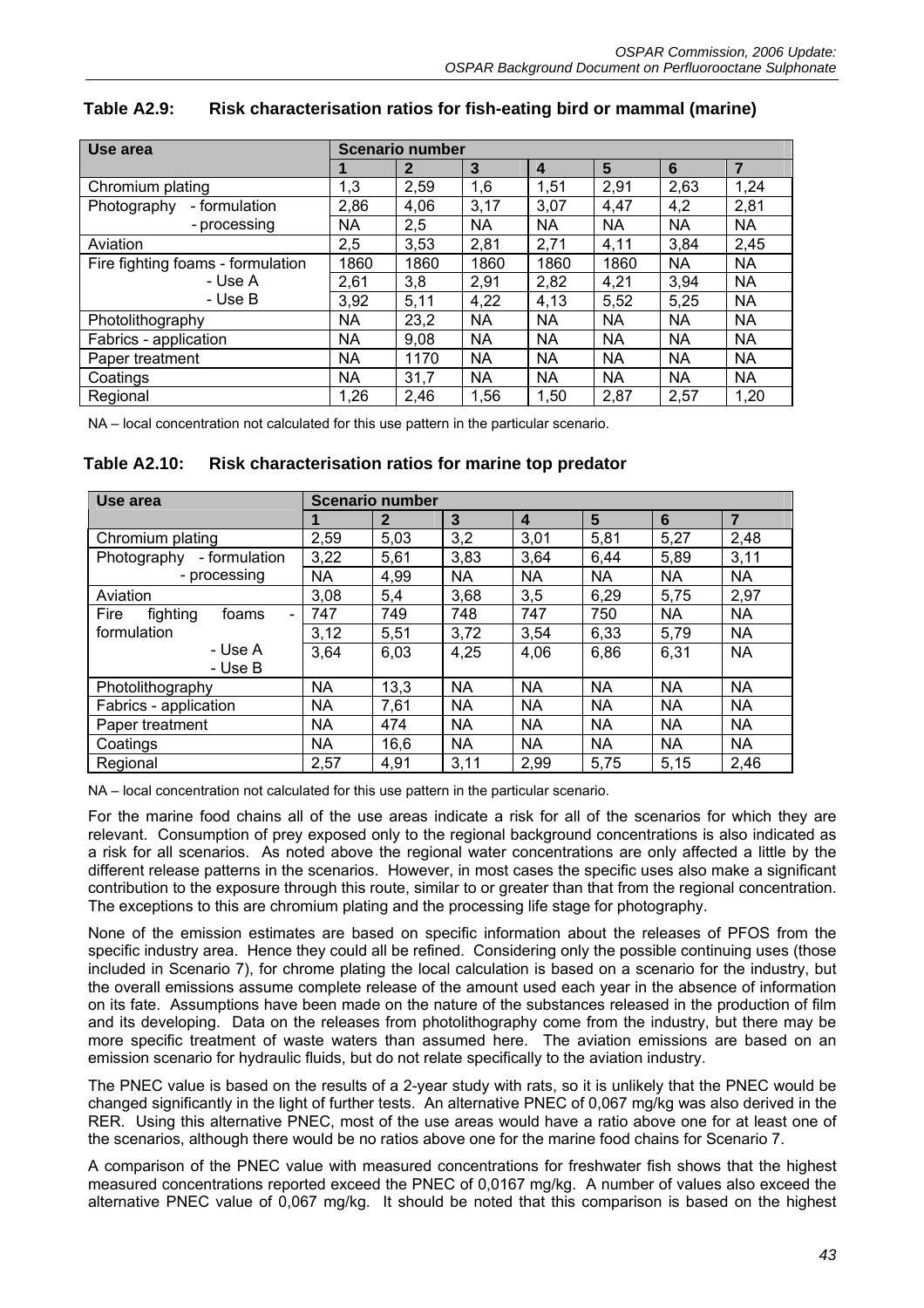values. In some cases these relate to specific tissues rather than whole body levels. Also, from the global archive sample analysis, PFOS was only detected in 38% of the samples. Nevertheless, measurements such as those in the Scheldt Estuary may indicate the presence of PFOS in aquatic biota at levels expected to have effects.

### **5 References**

3M (2003). Environmental and Health Assessment of Perfluorooctane Sulfonic Acid and its Salts. Prepared by 3M Company, with J Moore (Hollyhouse Inc.), J Rodericks and D Turnbull (Environ Corp.) and W Warren-Hicks and Colleagues (The Cadmus Group, Inc.). August 2003.

Cahill, TM and Mackay, D (2002). Development of a multiple chemical species environmental fate model and its application to pentachlorophenol and perfluorooctane sulfonate. Pre-prints of extended abstracts, American Chemical Society, Division of Environmental Chemistry, **42** (2), 5-81.

OECD (2002). Hazard Assessment of Perfluorooctane Sulfonate (PFOS) and its Salts. ENV/JM/RD(2002)17/FINAL.

RIKZ (2002). Perfluoroalkylated Substances - Aquatic Environmental Assessment. RIKZ and University of Amsterdam. Report RIKZ/2002.043.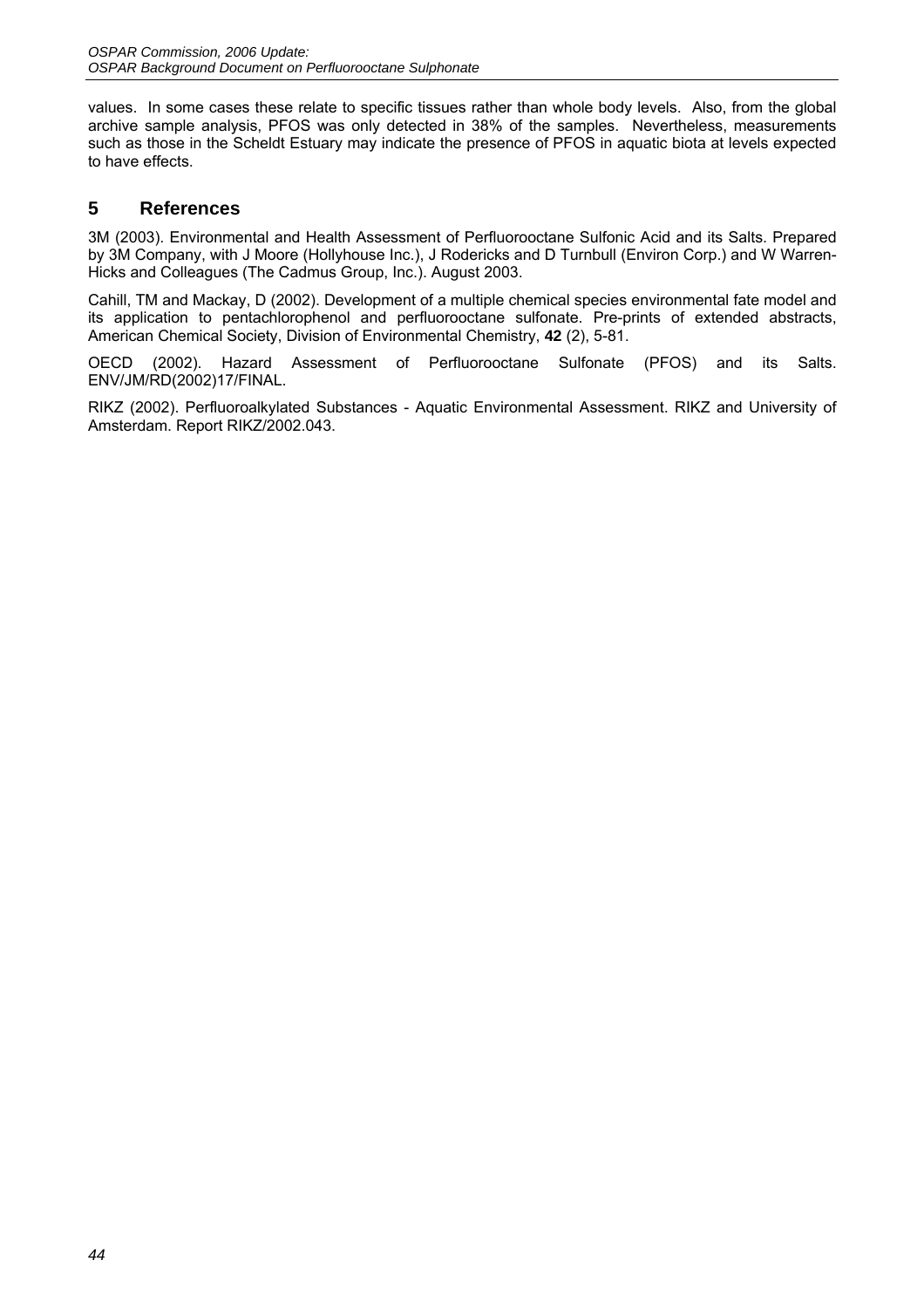# **ANNEX 3: MONITORING STRATEGY FOR PFOS**

As part of the Joint Assessment and Monitoring Programme (reference number 2003-22), OSPAR 2005 adopted a revised Agreement on Monitoring Strategies for OSPAR Chemicals for Priority Action (reference number 2004-14) to implement the following monitoring for tracking progress towards the objectives of the OSPAR Hazardous Substances Strategy (reference number 2003-21) with regard to PFOS. The monitoring strategy for PFOS will be updated as and when necessary, and redirected in the light of subsequent experience.

There is limited information on the life-cycle steps that could result in environmental releases of PFOS. However, studies have identified the presence of PFOS in surface water and sediment downstream of a production facility, as well as in wastewater treatment plant effluent, sewage sludge and landfill leachate at a number of urban centres. Emissions to the environment may also result from the wear of PFOS treated materials e.g. carpets, textiles, paper and leather. Its use in fire fighting foams from fire training exercises is understood to be an important route of entry of PFOS to the environment.

The Background Document shows that PFOS reaches the marine environment. It has been detected in marine mammals, birds, fish, reptiles and amphibians from around the world, including the Arctic and Antarctic Oceans. It has also been detected in marine sediments and in the water column in some estuaries and coastal waters. A lot of monitoring information is becoming available as more countries investigate its presence in their waters, sediment and biota.

Some sections of industry have already proposed voluntary restrictions of PFOS in some applications. Several countries (e.g. the UK and Sweden) have proposed national controls on certain uses of PFOS, and the EC have been notified accordingly. In December 2005 the EU Commission adopted a proposal for a Council and Parliament Directive relating to restrictions on the marketing and use of perfluorooctane sulfonates (amendment of Council Directive 76/769/EEC) which will ban the use of PFOS with some limited exemptions.

The monitoring strategy for PFOS needs to take account of several factors. Firstly, PFOS has been detected in the marine environment, and as it is persistent, it is likely to be detected for many years to come, even if the main uses have been restricted. Secondly, PFOS has been proposed as a POP under the Stockholm Convention and if adopted, there would be mandatory monitoring requirements for Contracting Parties in the coming years. Thirdly, if marketing and use restrictions are adopted by the EC, it should be possible to check whether it is being phased out through the monitoring of sales and uses as is being done in the monitoring strategies for other OSPAR Priority Hazardous Substances.

In view of the dynamic situation regarding the controls on PFOS, it may well be prudent for OSPAR not to set up any specific environmental monitoring programmes until the results of the various international efforts become clearer, but to collect, review and evaluate information and data on marine levels in order to decide at a later stage whether any specific OSPAR programmes should be taken forward.

The main components of the monitoring strategy for PFOS should be as follows:

- a. keeping a watching brief on the implementation of any measures on PFOS, particularly in the EC framework, which would enable sales and use of the chemical to be tracked;
- b. gather information collected by Contracting Parties on environmental concentrations of PFOS in marine sediments and biota in order to see how a baseline might be formulated for any future OSPAR monitoring programmes should these be deemed to be necessary;
- c. to keep a watching brief on monitoring requirements in other international forums such as the Stockholm Convention to see how these might assist OSPAR in its own monitoring strategy for PFOS.

| <b>PFOS MONITORING STRATEGY</b>              |                                                                                                                                                                                                  |
|----------------------------------------------|--------------------------------------------------------------------------------------------------------------------------------------------------------------------------------------------------|
| Implementation of<br>actions and<br>measures | Examination of progress in a) the implementation of regulations on<br>marketing and/or use or emission and/or discharge which are being<br>developed in the EC, and b) the Stockholm Convention. |